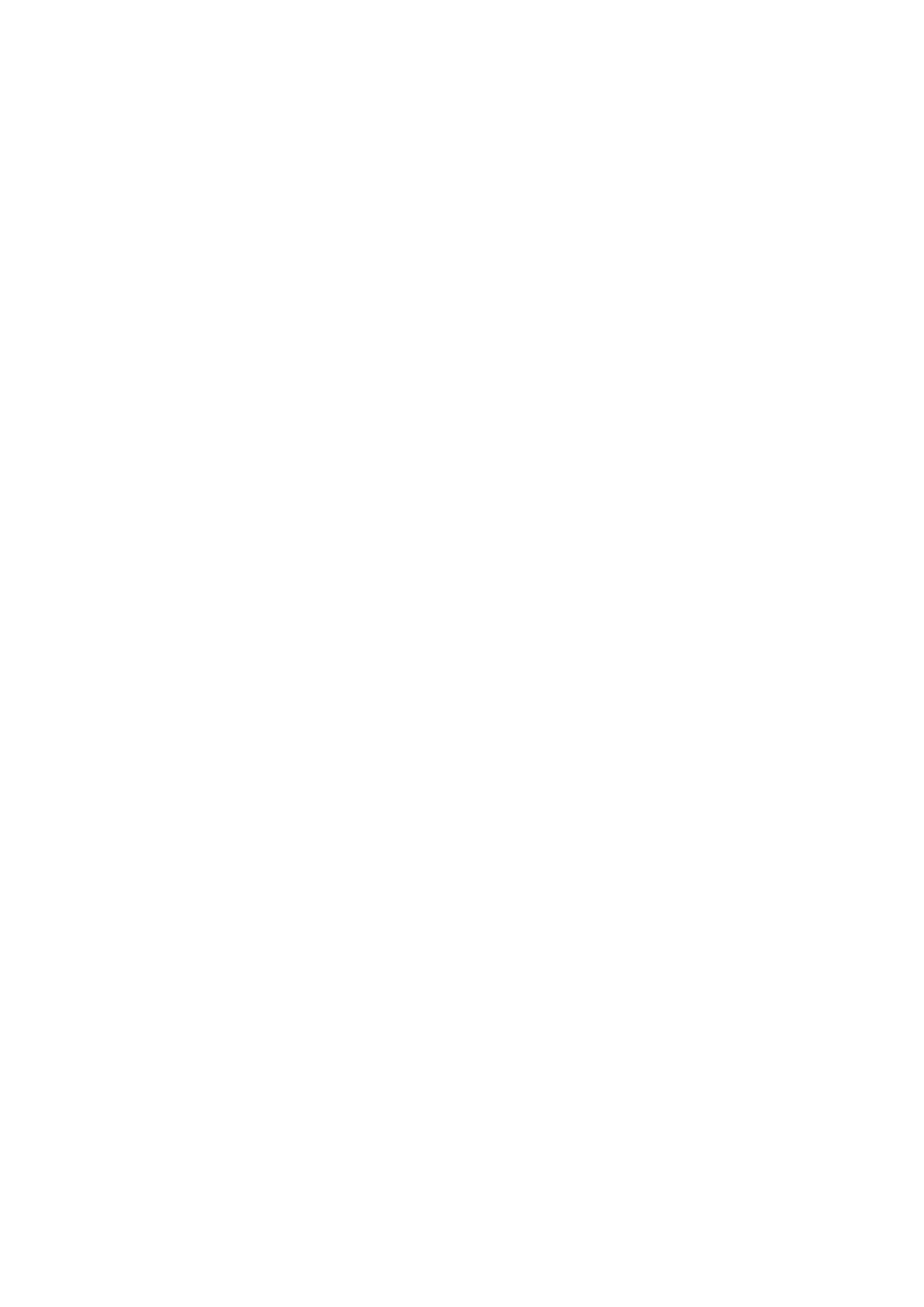$\mathcal{U}$  in the set of the set of  $\mathcal{U}$ 

.<br>מכון ון ליר בירושלים THE VAN LEER JERUSALEM INSTITUTE معهد فان لير في القدس

**The Economics and Society Program**

National Insurance Institute **Research and Planning Administration**



# **Poverty, Education and Employment in the Arab-Bedouin Society: A Comparative View**

Suleiman Abu-Bader1 Daniel Gottlieb<sup>2</sup>

The Hebrew version of the paper was written for the Van Leer Jerusalem Institute and financed by the National Insurance Institute Research Fund.

Special thanks to Alex Fruman for excellent research assistance and to Sarah Gargi for preparing the English version for publication.

We thank Ismael Abu-S'aad, Aamer El-Huzayel and Aamer Abu-Qarn, Jacques Silber and Ramsis Gera for their useful comments.

Opinions expressed are of the authors alone and should not be attributed to any of the mentioned institutions.

1. Economics Department, Ben-Gurion University and Center for Research and Regional Development of the Negev

2. Research and Planning Administration, National Insurance Institute and Economics Department, Ben-Gurion University Working Papers **98**

Jerusalem, June 2009 www.btl.gov.il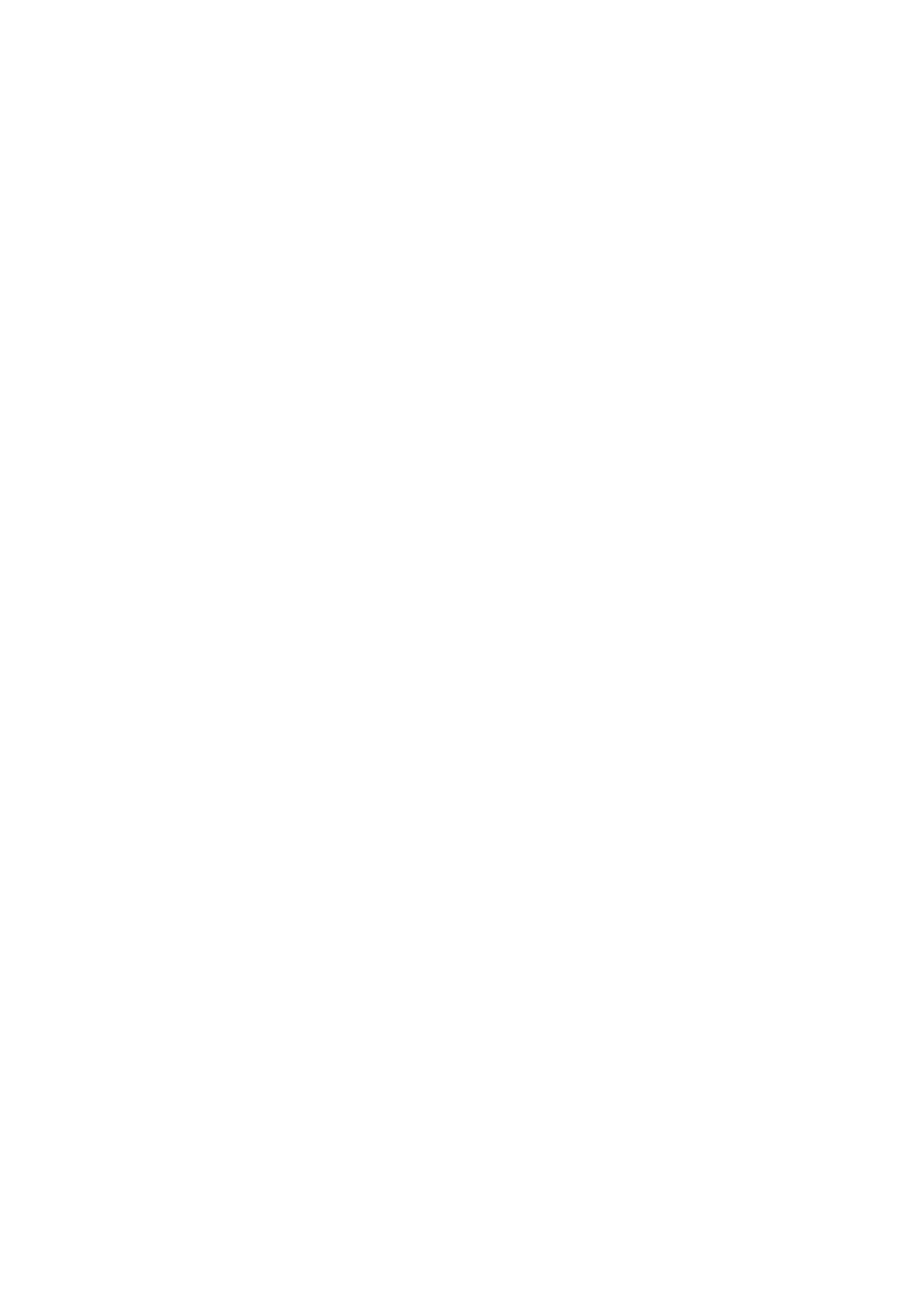# Abstract

This paper examines the socio-economic situation of the Arab-Bedouin population in the Negev, comparing it to that of the general Arab population in Israel. Poverty incidence in the last decade increased gradually. In 2004, the rate of poor individuals was 52%, nearly two thirds of which were persistently poor.

By virtue of a unique database of the GS we can learn for the first time about the dire situation among Arab-Bedouin in the villages not recognized by the Israeli government. Poverty incidence was nearly 80% in 2004, and its severity was about 7 times higher than that prevailing in the secular Jewish society. We discuss the Arabs' access to public infrastructure and its effect on education and poverty, including the indirect effect through women's education on the family's fertility decision. Infrastructure includes public transportation, electricity systems, water and sewage, garbage disposal services, public health and education.

Similarly to international poverty research, our findings show that personal and family traits, such as education, age, family size, employment and occupation of the head of the household, as well as the number of income earners in the family are important determinants of an Arab family's probability to live in poverty. In the area of education, a salient process of improvement was found in rates of student enrollment over different generations, especially among women. Gaps in enrollment rates between men and women were reduced in favor of women. In the area of infrastructure we found a significant discrimination in the households' access. The Bedouin' access to infrastructure, especially in non-recognized villages, is so low that it forms a significant barrier to women's participation in the labor force, thus reducing the number of income earners in the household. The deficient access to infrastructure was also found to have an adverse effect toward the completion of studies in schools and thus indirectly on the mothers' childbirth decisions. This impediment to investment in human capital has moderated the leverage of positive influence that the education of women could have had on poverty. An additional finding is that among a large number of Arab academics, employment does not suit their skills, probably as a result of discrimination and segregation in the labor market. Combined and intense government intervention in infrastructure is expected to yield a high social return and to interrupt the vicious circle of poverty.

Keywords: Bedouin, Ethnic groups, Israel, poverty, basic needs, relative poverty, food-energy-intake, infrastructure, fertility, education, school-dropout, employment.

JEL Classification codes: H54, I21, I32, J13, O12, O15, O18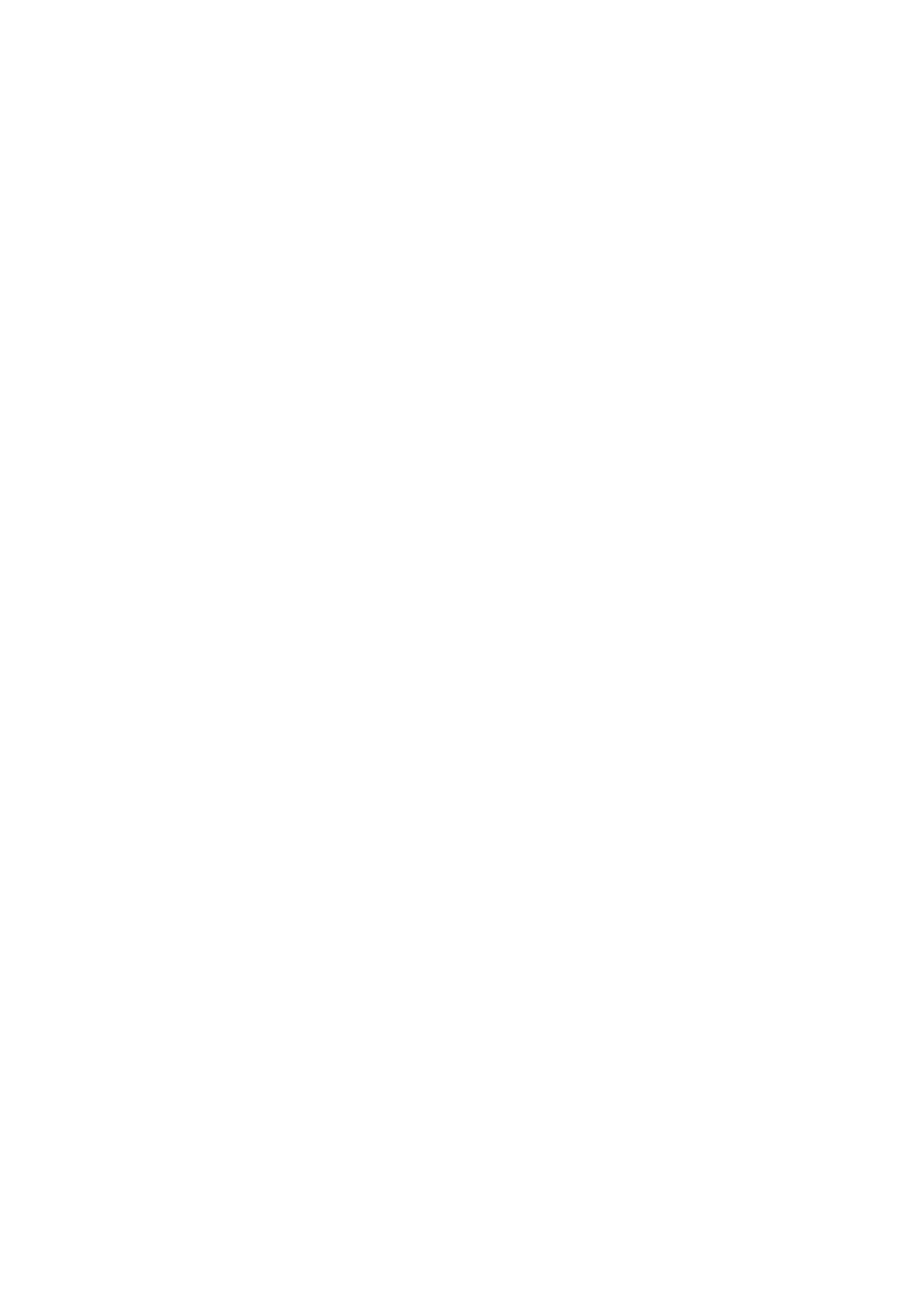# Table of Contents

| $\mathbf{A}$ | Introduction                                                              | <u>page</u><br>1 |
|--------------|---------------------------------------------------------------------------|------------------|
| B            | <b>Historical Background</b>                                              | 5                |
| $\mathbf C$  | Poverty in the Arab Society, with Attention to the Arab-Bedouin Society   | 9                |
| c.1          | Various approaches to measuring poverty                                   | 9                |
| c.1.a        | The relative approach                                                     | 11               |
| c.1.b        | The relative methods of basic needs                                       | 12               |
| c.1.c        | Problems of measuring poverty among the Bedouin                           | 14               |
|              | c.1.c.1 Lacking representation of the Arab-Bedouin population in CBS data | 14               |
| c.1.c.2      | A comparison between samples of the CBS and the Galilee Society           | 14               |
| c.2          | The poverty situation among Arabs and its development in recent years     | 15               |
| c.2.a        | The poverty situation in 2004 (including non-recognized villages)         | 16               |
|              | c.2.b. Poverty over time (excluding non-recognized villages)              | 17               |
| c2.c.        | Poverty over time, by regions (CBS Data)                                  | 18               |
|              | c.2.d. Child poverty over time, by regions                                | 21               |
| D            | <b>Major Determinants of Poverty</b>                                      | 23               |
| d.1          | The household perspective                                                 | 23               |
| d.1.a        | Fertility and family size                                                 | 24               |
| d.1.b        | Education                                                                 | 25               |
| d.1.b.1      | The school-dropout problem                                                | 26               |
| d.1.b.2      | Causes of school-dropout                                                  | 28               |
| d.1.c        | Fertility and education                                                   | 30               |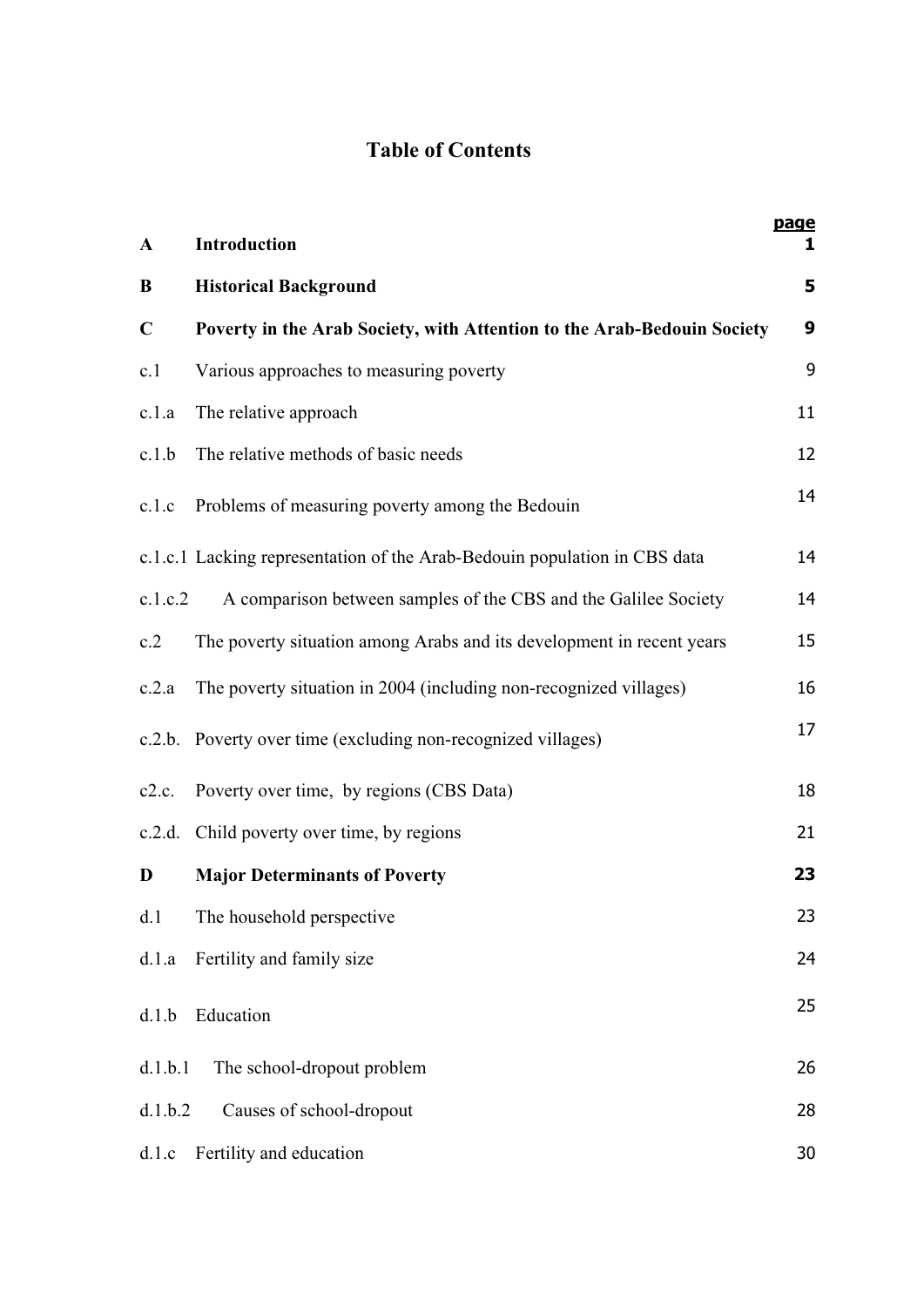| d.2                                          | The public perspective                                        | 31 |  |
|----------------------------------------------|---------------------------------------------------------------|----|--|
| d.2.a                                        | Household access to public infrastructure                     | 32 |  |
| Е.                                           | <b>Poverty and the Labor Market</b>                           | 37 |  |
| e.1                                          | Discrimination                                                | 44 |  |
| F<br><b>Arabs</b>                            | An Empirical Examination of the Determinants of Poverty Among | 49 |  |
| f <sub>1</sub>                               | <b>Empirical results</b>                                      | 50 |  |
| G                                            | <b>Concluding Remarks</b>                                     | 55 |  |
| <b>Bibliography</b>                          |                                                               | 58 |  |
|                                              | <b>Tables Annex</b>                                           | 65 |  |
| Annex 1: Main Indicators by Population Group |                                                               |    |  |
|                                              |                                                               |    |  |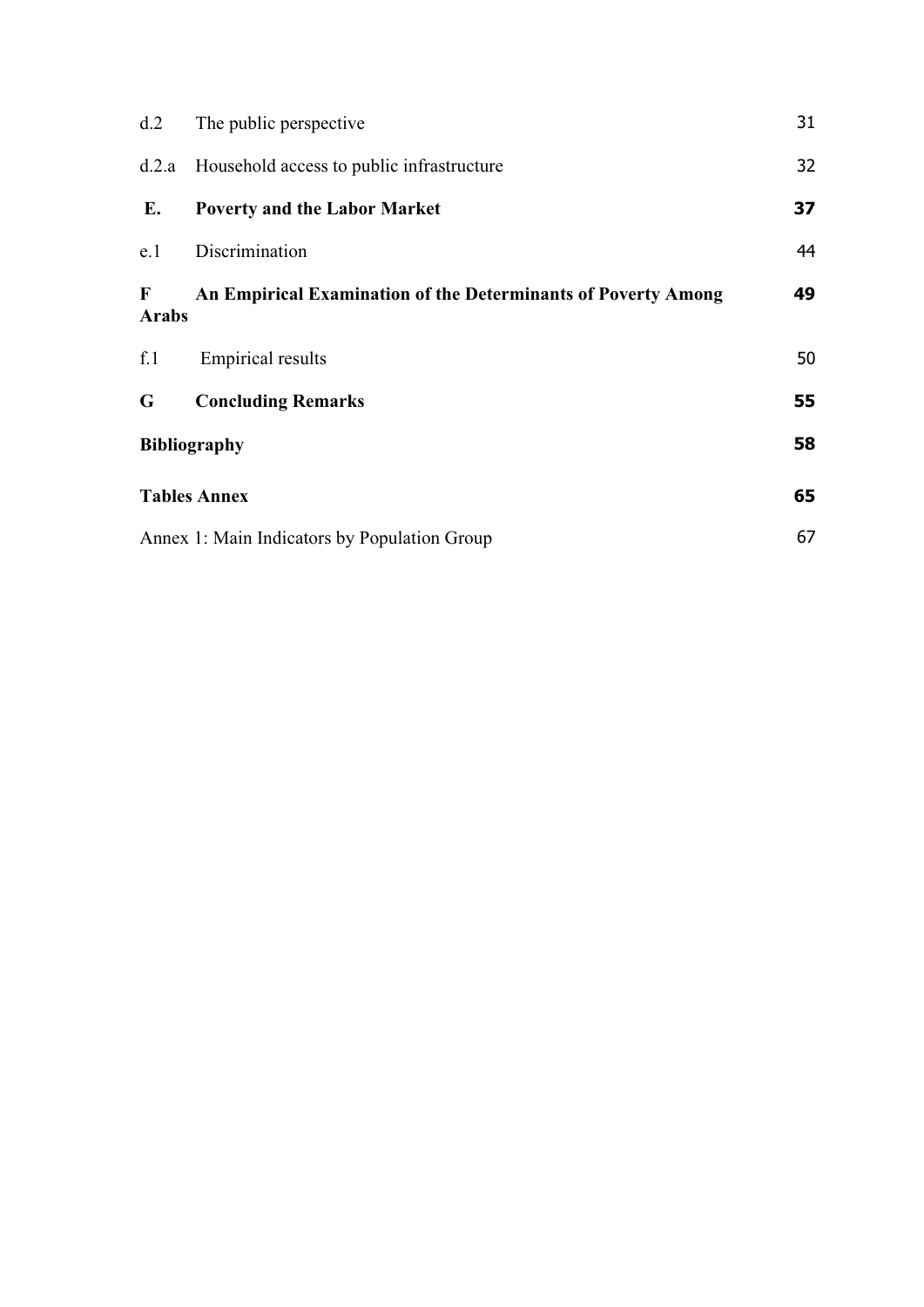#### A Introduction

The purpose of this paper is to describe the socio-economic situation of the Arab-Bedouin society of the Negev on the background of the general Arab society in Israel. We use a unique database of the Galilee Society (henceforth GS) that for the first time enables to view characteristics of Bedouin villages which are not recognized by the government, as well as Central Bureau of Statistics data (henceforth CBS).

The way of life in the Arab-Bedouin society is undergoing accelerated change from a traditional agrarian society into a modern society. This change partly expresses the desire of youths in a traditional society to adapt to Western surroundings, and in part reflects a policy induced by the government. Following the uprooting of Bedouin villages after the war of 1948 from the North-Western region of the Negev to its North-Eastern region, a traumatic and complicated land dispute arose between the Bedouin and the State, which has led the State to turn its back on the most basic infrastructure required for the Bedouin such as water, electricity, education, sewage, garbage disposal, road systems, transportation, and employment infrastructure. Even in the few cases in which the government conceded to recognize a 'non-recognized' village within its existing borders (e.g. Um-Batin in 2004) and develop infrastructure therein, the process became entangled, among other things, in the thicket of conflicting interests within the Arab-Bedouin community. Hence, the inferior economic situation, which manifests in extremely high poverty incidence, is a combined result dictated by the dispute with the State, and intensified by tensions within the Arab-Bedouin society. This state of affairs impedes social development in that region and prevents any significant private investments in it.

Past efforts to resolve the problems between Bedouin and government have failed. The confidence of the Bedouin in the government's ability to provide adequate public services is at a low. The government is frustrated with efforts to enforce building-laws over the land in dispute. This perpetual deadlock has led to recurring episodes of makeshift houses being built by Bedouin and to be demolished rapidly thereafter by the State, while no incentive, meaningful enough, is being created for Bedouin of the non-recognized villages to relocate into permanent communities recognized by the government. Among the Bedouin, this situation deepened the social deterioration and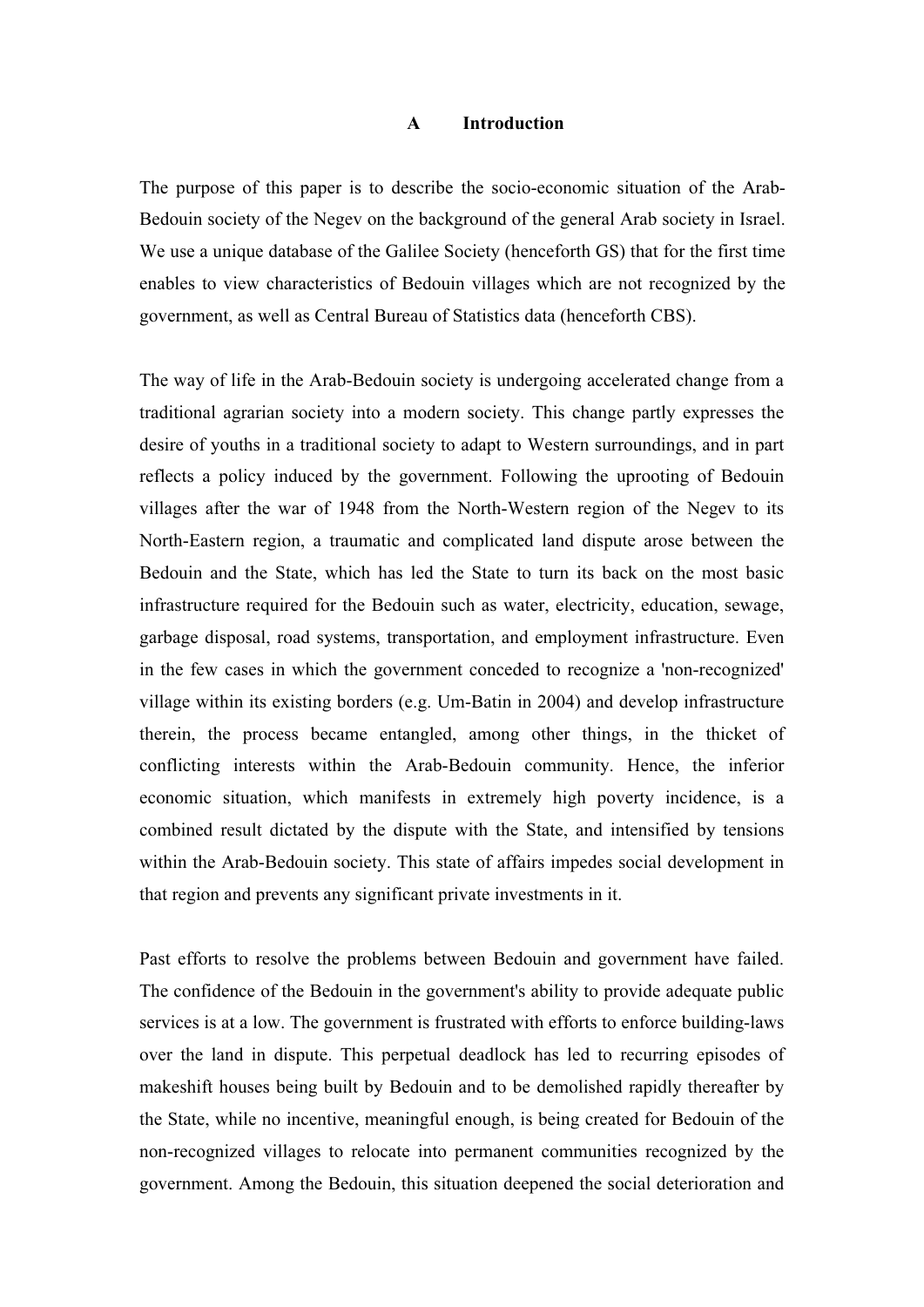caused ever increasing alienation towards the state. This failure spells loss for both parties to the dispute: it enhances the social and economic distress of the Bedouin population, while government sovereignty over territories in dispute is weakened. This predicament is deplorable for the Bedouin and for Israeli society in general.

An attempt has been made in 2006 to mediate between the relevant agents with the assistance of the American Consensus Building Institute.<sup>1</sup> This initiative was designed as a pilot aimed at outlining a solution to the dispute and to the adversity in the villages Kuseife and Um-Batin, in the hope that a successful process may create a model for a cooperative solution to the problem. Another plan, called "Southward" ("Daroma" in Hebrew), aimed at developing the Negev, which is led by private Israeli investors, may favorably influence the entire Negev, including the situation of the Bedouin of the South, although according to Swirski (2007), the benefit for the Bedouin is not obvious. Usually, a process of urbanization is expected to reduce poverty. Indeed, the urbanization of the Bedouin in the seven recognized communities brought with it a system of basic services that includes a road system, schools, clinics, and water systems, but the level of services remained significantly inferior to that provided in Jewish communities of similar size. The provision of public services is complicated by the combined responsibility of the central and local government. The recognized Bedouin communities are rated at the bottom of the socio-economic scale published annually by the CBS.

One might expect that urbanization would create a wider array of employment opportunities than the traditional occupations, and that it would raise the rate of employment among Arab-Bedouin. Such a process did not happen on a large scale, as may be seen from the low rates of participation in the labor force, particularly of women and also of men (8.7 and 55.4% respectively in 2004). The lack of adequate infrastructure, particularly of public transportation within Arab communities in general, within Bedouin communities in particular, and between them and Jewish

<sup>&</sup>lt;sup>1</sup> See the Conflict Evaluation Report (2006) of the CBI Institute, which is allied with the universities of Harvard and MIT. The preliminary report by the Institute focused on outlining the positions of groups of interested parties concerning the villages of Kuseife and Um-Batin. Delegates of the Bedouin public in both villages, of the government, and of additional interest groups were required to return a questionnaire concerning the main points of controversy, the problems that require attention, and their expectations with regard to possible solutions.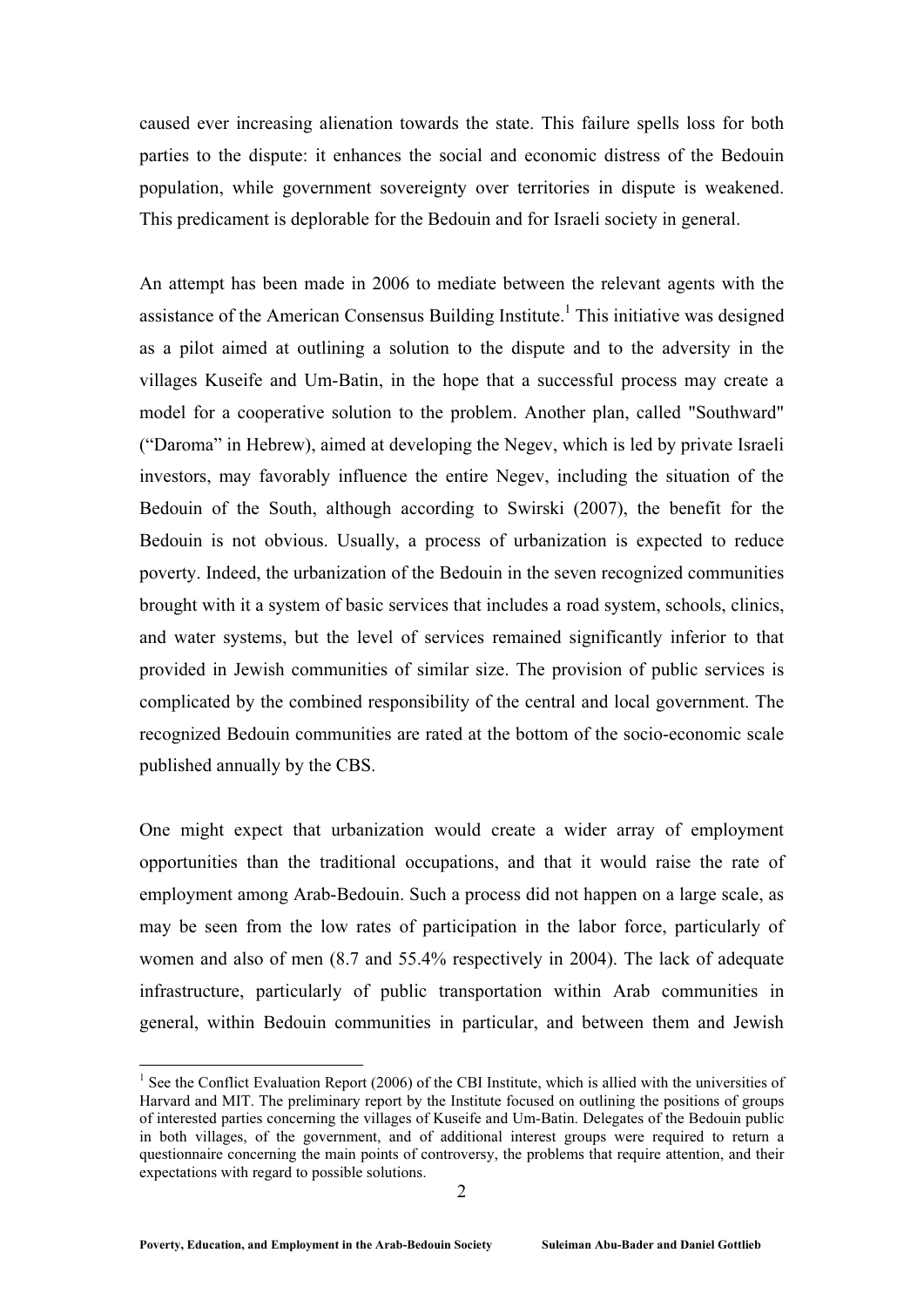communities that offer employment potential, also explains the low rates of participation of these population groups in the labor force.

More than half of the Arabs live in poverty. The same data include not only the population of recognized Bedouin communities, but that of the non-recognized villages as well, records of which the CBS does not collect. The GS database enables research into the living conditions of the various Arab communities and allows for distinguishing between competing concepts of poverty.

In the literature on poverty there is an ongoing discussion concerning alternative approaches to measuring poverty.<sup>2</sup> Some authors distinguish between the absolute and the relative approach to poverty measurement, but one might wish to distinguish between the approach of basic needs, which encompasses both the absolute (i.e. anchored) approach with a basket in the base year, updated only by the relevant price increase, and relative approaches, focusing on the basic needs as reflected in consumer expenditure survey data. This includes for example the Food Energy Intake and Share approach (FES), the National Research Council approach (NRC, also referred to as National Academy of Science, NAS, the Market Basket Measure approach, MBM, which are described in section C). The main, more common use of the relative approach is typically based on the median income, and sometimes on the average income. In Israel, similarly to many advanced countries and the OECD, the half-median income approach is used as the official poverty measure.<sup>3</sup> Still another group of relative indices are based on approaches of social deprivation and social exclusion. These indices relate to various indicators of the living standard in a relevant social environment. They might be based on subjective poverty perception. Many of them evolved around A.K. Sen's capabilities approach (Sen, 1985), which views poverty in a multi-dimensional setting, rather than being restricted only to the analysis of (pecuniary) income and consumption data.<sup>4</sup>

<sup>&</sup>lt;sup>2</sup> See Ehrenpreis, 2006, for an exhaustive and non-technical review. For aspects particularly relevant to the discussion for the situation in Israel see also Chapter 2 of the reports of the National Insurance Institute in recent years, and Chapter 8 of the Bank of Israel Report in years 2005 and 2006. <sup>3</sup> See www.btl.gov.il/English%20Homepage/Publications/Poverty\_Report and

http://www.btl.gov.il/English%20Homepage/Publications/Annual%20Surveys%5CPages/skira%20200  $\frac{7 \text{.aspx}}{4}$  See for example: Deutsch and Silber, 2006.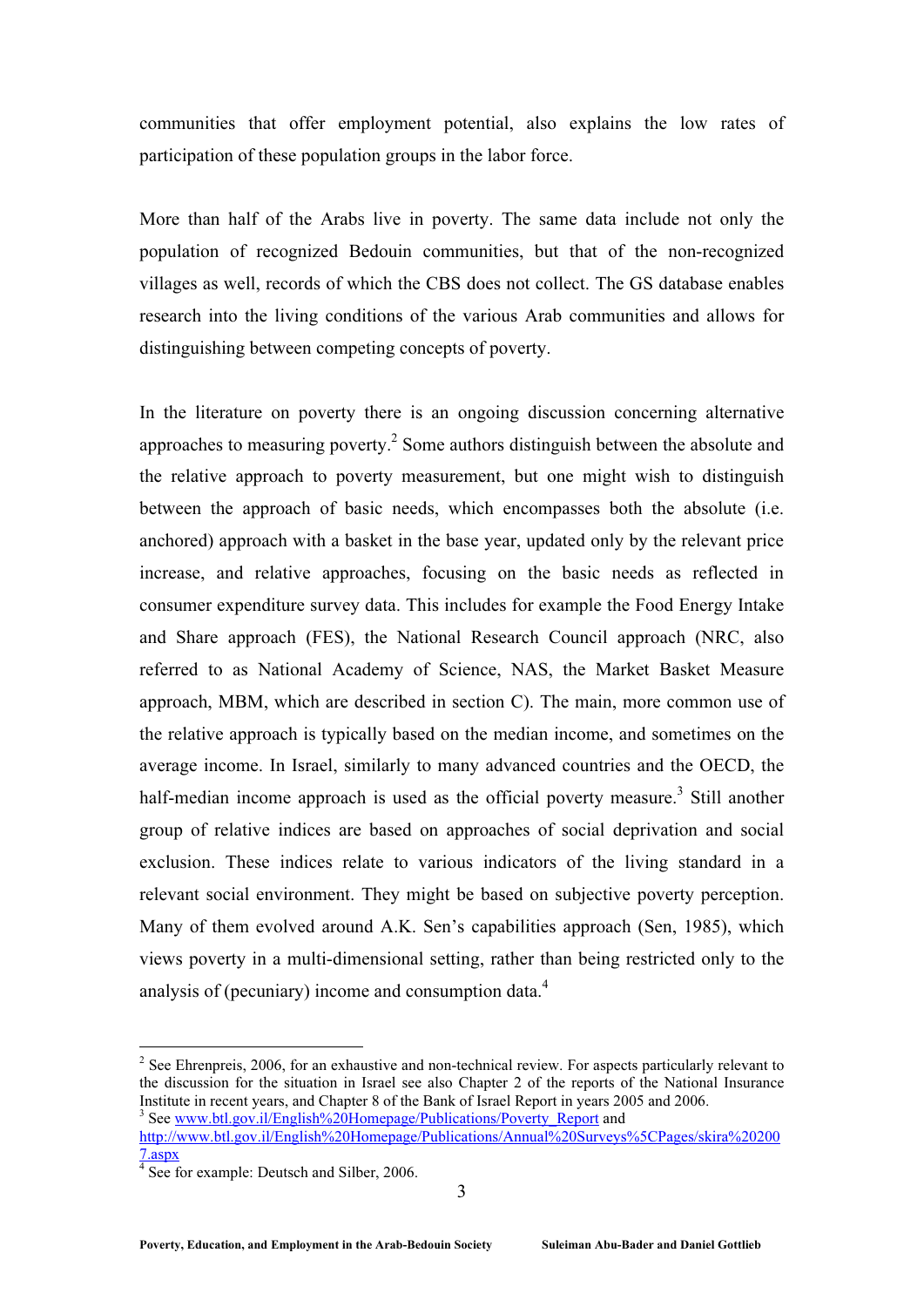In light of the above, this paper describes the socio-economic situation of the Arab-Bedouin society on the background of the socio-economic situation of general Arab society in Israel, while focusing on poverty under various definitions, especially in the non-recognized villages, the conditions of which have been neglected in official poverty accounts. In section B we briefly review the historical background of the land-dispute between the Bedouin and the State. In section C, poverty is analyzed under various approaches to poverty measurement. In section D we present an empirical analysis of the main determinants of poverty in the Arab-Israeli society. The article is summed up by concluding remarks.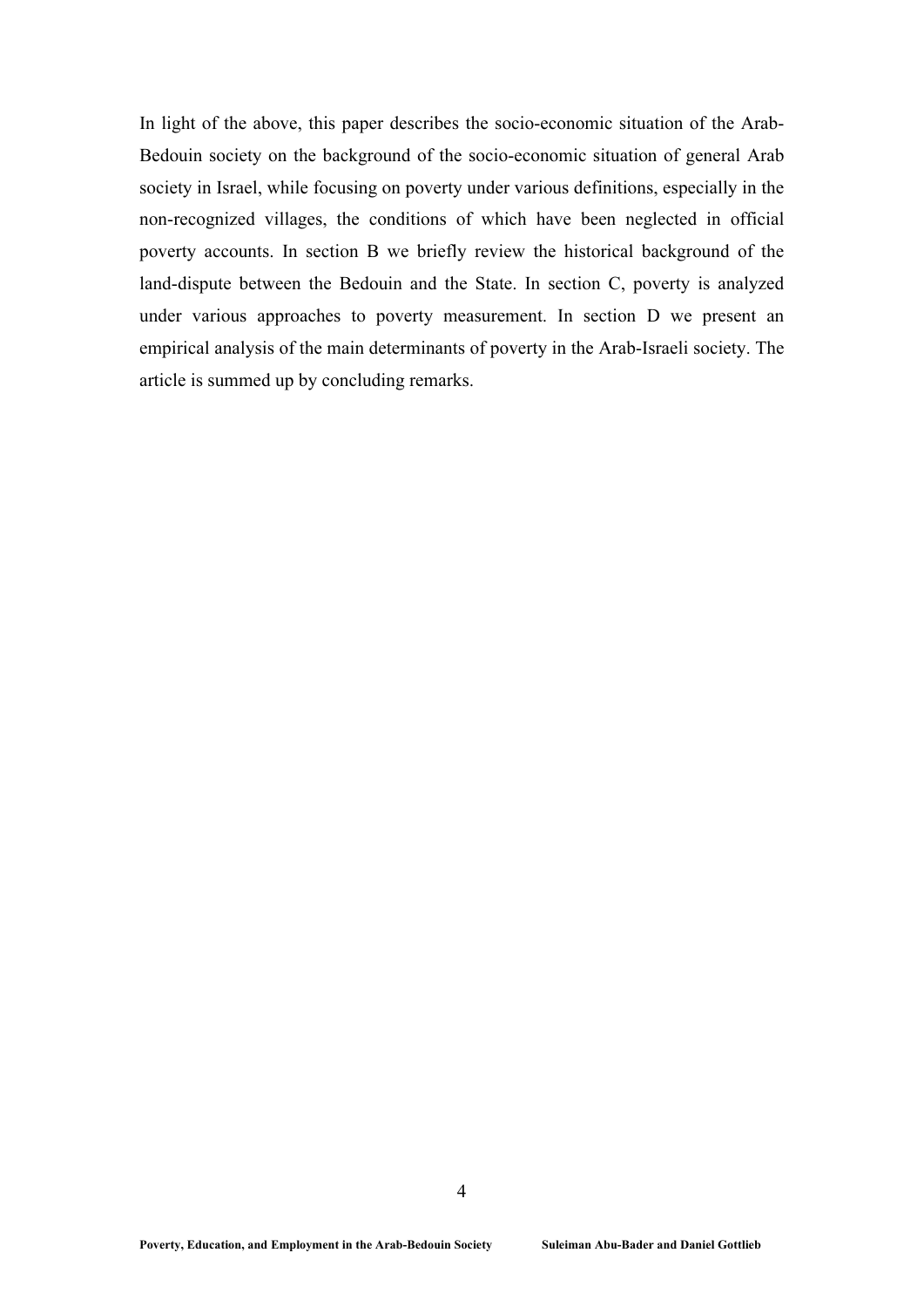### B Historical Background

Before the establishment of the State of Israel, the Bedouin population of the Negev counted, according to various estimates, 65,000 to 100,000 individuals. The absolute majority settled in the fertile North-Western region of the Negev (Falah, 1989). Most Bedouin residents in this region fled or were expulsed during the war of 1948. Some became refugees in Gaza, the West Bank, or in neighboring Arab countries. According to various estimates, 11,000 to 17,000 individuals (Porat, 1998) remained in Israel. Most of the remaining Bedouin were uprooted from their living area in the Negev's North-West and relocated to its North-East region, referred to as 'the border area', also mentioned as 'Siyagh' or 'Sayej'. These residents joined the tribes that used to live in this region before the establishment of the State and formed the basis of the non-recognized villages. According to Swirski and Hasson, 2006, this area spreads over 1.2 to 1.5 million dunams, of which about 400 thousand dunams were arable at the time, about a fifth of the arable land that the Bedouin cultivated before 1948. Porat (2000) estimates the area at two million dunams, while Ghazi Falah (quoted in Porat, 1998) estimated the area at 2.7 million dunams. Thereafter, the Western region was expropriated under the Absentee Property Law of 1950, and the region was declared a closed military area from which the Bedouin were restricted. Bedouin residents were consequently prevented from living and making use of the land outside the 'Border Area'. Until the termination of military rule in 1966, Bedouin, like the rest of the Israeli-Arab population, needed a special permit to move outside the area designated for them, for work, study or any other purpose. $5$ 

In 1953 the "Land Acquisition Law – Confirmation of Actions and Compensations" came into effect. Under that law compensation is due to anyone whose land is expropriated by the State. Expropriated lands were transferred to a government development authority and from it to the possession of the State's Settling Authority. Further along, parts of their lands were expropriated in the 'Border Area' for the purpose of establishing seven Bedouin settlements and for general development purposes (including Jewish communities and defense projects).

 $\overline{a}$ 

5

<sup>&</sup>lt;sup>5</sup> See Porat, 2000, Ben David, 1996, and Yiftachel, 2004.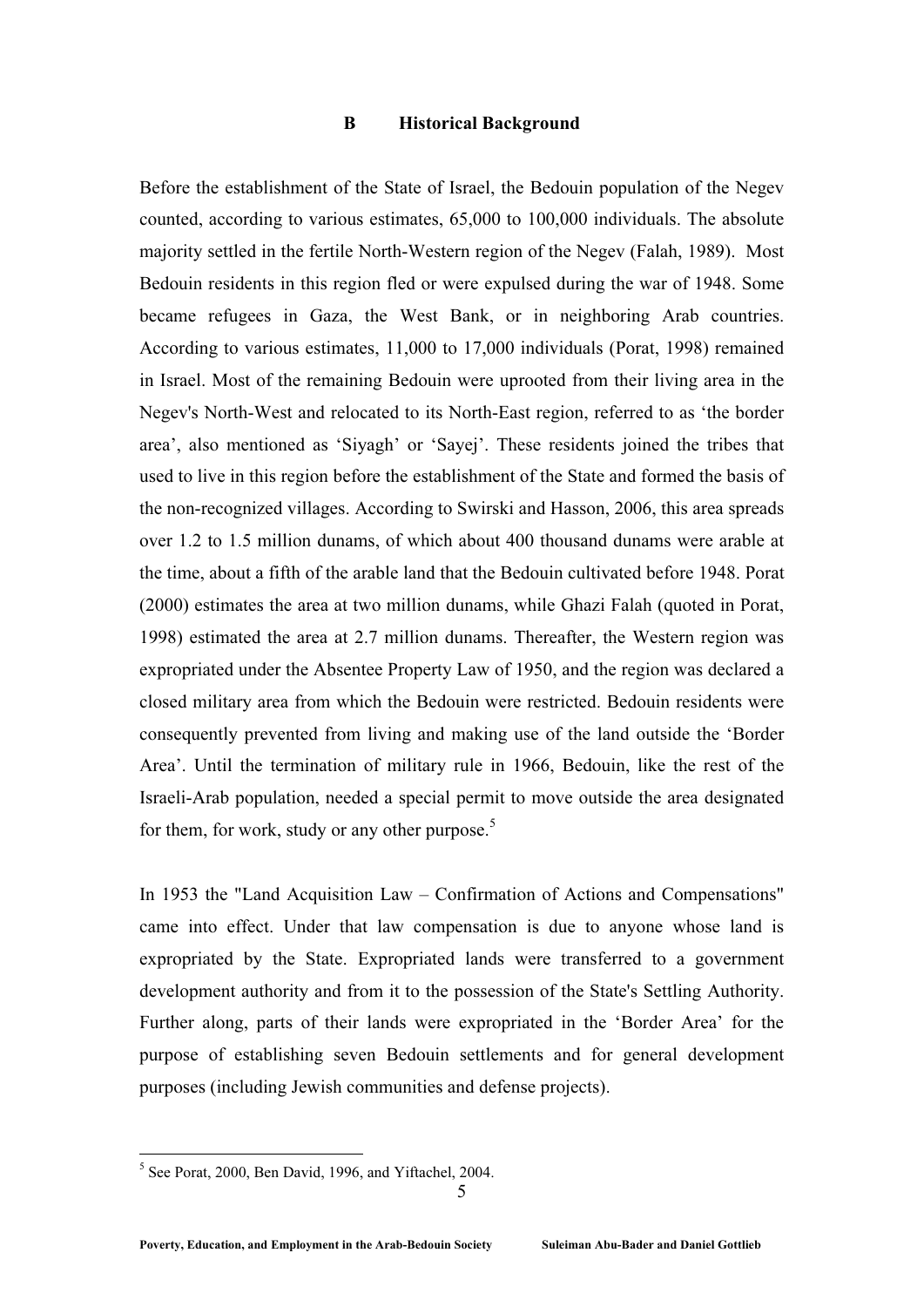The Supreme Court (Civil Appeal 218/74) ruled in 1984 that the Negev is State land, and thus on the basis of the Lands Ordinance from the year 1858, installed by the Ottoman regime, and the following British Ordinance concerning the same topic.<sup>6</sup> Bedouin land claimants relied on the rules of tradition and did not care to obtain title deeds from Ottoman or British authorities, inter alia, due to apprehension of having to pay taxes. In 1962 a government committee recommended the establishment of permanent communities for Bedouin over an area of 7,600 dunam in the Border Area. In 1965 the government approved three sites on which to establish the communities – close to Beer Sheva, Shoval, and Kuseife. The first community, Tel Sheva, was established in 1969, Rahat in 1971, Segev Shalom in 1979. Ar'ara and Kuseife were established in 1982, Lakiya and Hura in the second half of the 1980's. These communities were designed without consulting the Bedouin residents or accounting for their special needs. Al-Huzayel (2004) argues that the purpose of the mentioned government decisions was to take control of Bedouin lands while restricting the area for Bedouin to the smallest possible area of 'Border Area' lands. A survey made in 2001 by Abu-Saad and Lithwick in communities recognized by the State, indicated discontent with urban living conditions there, and distrust by residents toward the government and its conduct in relation to the land dispute.

Alongside the effort to settle the Bedouin in urban communities, the government tried to exercise its formal title by evicting the Bedouin from the lands and relocating them to the aforesaid communities in return for compensation to the families. For that purpose the government created a mechanism for land settlement. The Bedouin who asserted title in lands were requested to file a claim and then sign a waiver in respect of the land being claimed in return for compensation by the State. Those who did not assert title and conceded to relocation to one of the communities, the State offered a plot of land. In 1969 the Ministry of Justice had set a mechanism for land settlement under which anyone who asserts title in land may file a claim with the land settlement

<sup>6</sup> The Ottoman Ordinance regarded uncultivated lands as "dead" lands ("Mawwat" in Arabic). The Ordinance prescribed that one who cultivates lands can register them in one's name, while the State retains the principal title. In 1921 the British Mandate government published a Lands Ordinance based on the Ottoman Lands Ordinance. The British Ordinance allowed people who cultivate "Mawwat Lands" to register the lands in their name. One who did not register the lands lost his right to the title. See citation of Granovski in Svirski and Hasson, (in Hebrew) 2005.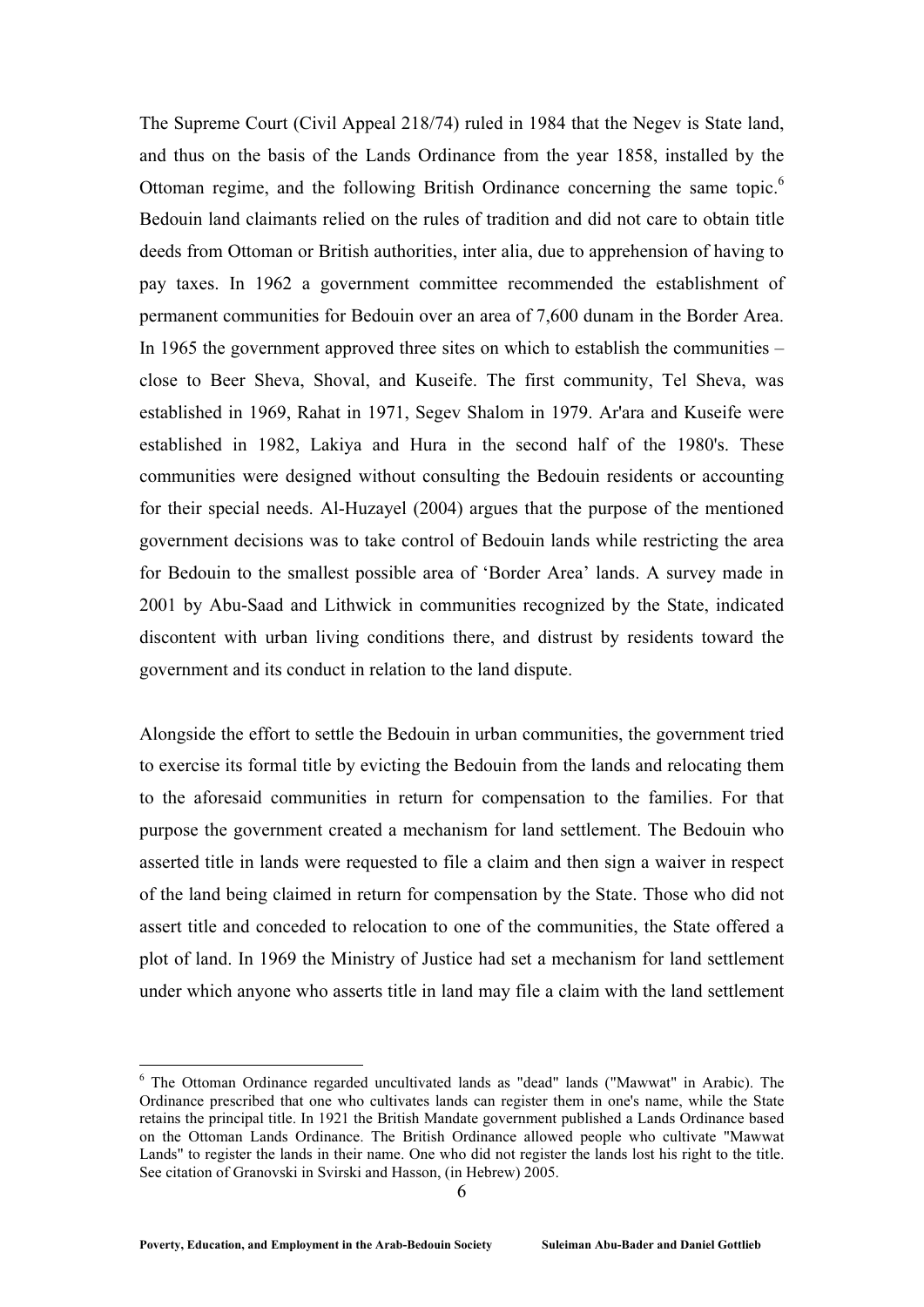officer.<sup>7</sup> 3,000 title claims were filed, asserting title over 991 thousand dunam, most during the 1970's. The government had since reached settlements in respect of 140 thousand dunam. Hence, the process remains incomplete for an estimated 850 thousand dunam, due to disagreement over the rate of compensation and living conditions in the recognized communities, which some of the Bedouin regard as an unsuitable alternative to their living conditions in the non-recognized villages, and due to the denial of a traditional way of life, including traditional sources of income, and the lack of any employment infrastructure in the recognized communities.

The refusal of many Bedouin land claimants to accept stipulations made in the government's offer has led to the enactment of a law which was intended to force a settlement upon those who thus far refused the offers.<sup>8</sup> In Tel Malhata (Tel almalh), the "Peace Law" was later effected in slightly improved conditions.<sup>9</sup> Due to continued uncertainty from the government's point of view, it froze most areas of public policy and infrastructure investment. This led to a lack of clarity toward the future and as a consequence prevented also private initiative and investment in these places. Even in cases where approved urban planning schemes existed, they were not implemented in many cases, sometimes also due to conflicts within the Arab-Bedouin society concerning title and use of lands by other Bedouin residents.

In 1986 The Administration for the Promotion of Bedouin ("The Bedouin Administration") was established as part of the Israel Land Administration in purpose of negotiating with Bedouin residents who filed title claims in respect of lands. Notwithstanding, the administration defines its functions in a much broader sense: planning and development in existing Bedouin communities, and planning of new communities pursuant to government decisions, allotment of land for agriculture and building of public establishments, settling of agreements for relocating Bedouin from non-recognized communities to recognized ones, administration of the Committee for the Allocation of Drinking Water etc.. The multitude of functions in the hands of the

 $<sup>7</sup>$  The State Comptroller, 2002, p. 115.</sup>

<sup>8</sup> Government resolution No. 179 [BD/1] dated November 18, 1979.

<sup>&</sup>lt;sup>9</sup> Its formal name is the "Acquisition of Land in The Negev Law – The Peace Treaty with Egypt, 5740 – 1980". Under this law, people who claimed lands in an extent of up to 100 dunam were offered to vacate and relocate to a developed plot in Kuseife or Ar'ara, or alternatively be awarded full financial compensation.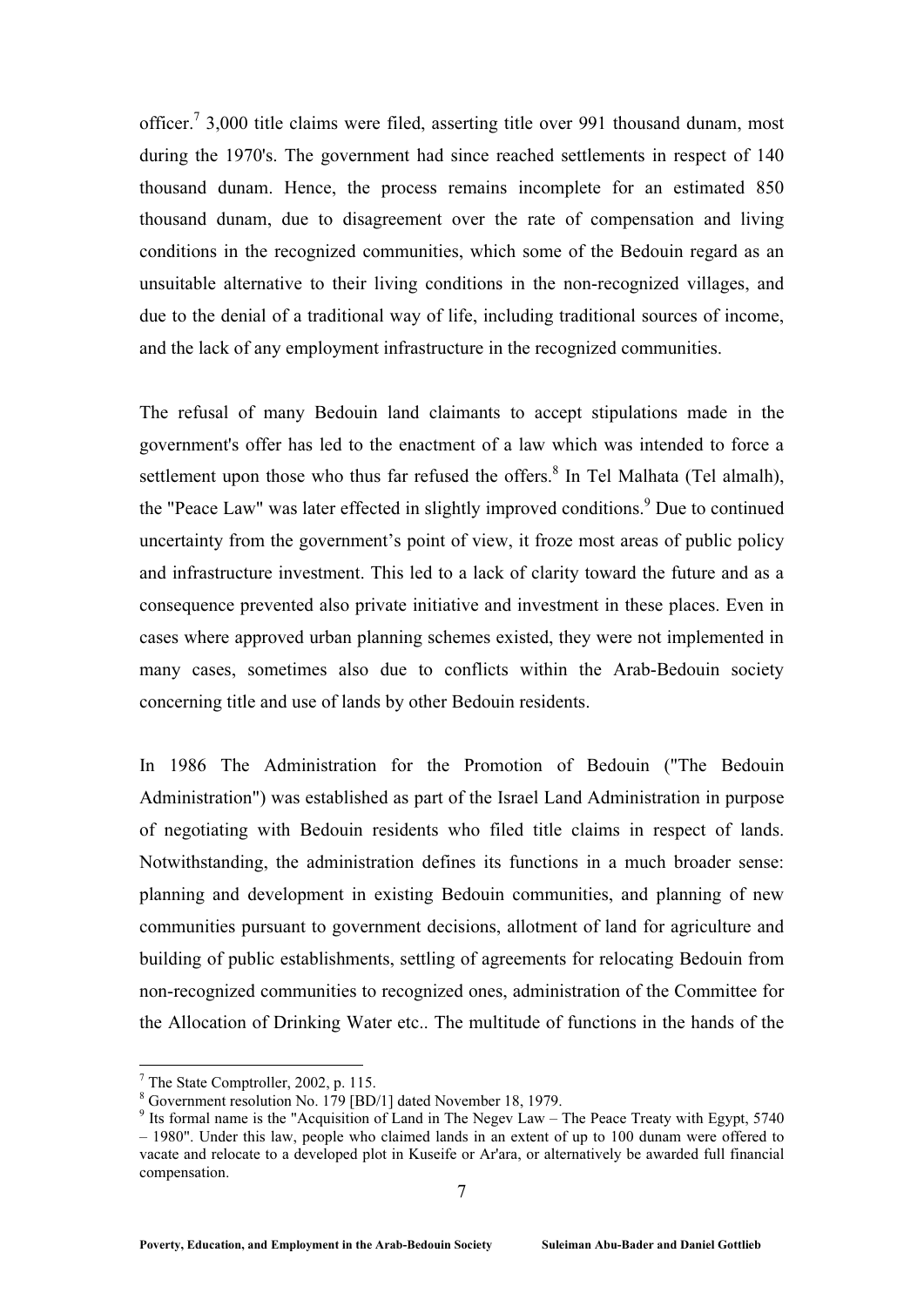Administration has created a situation, according to which various government offices parted with their responsibility to attend to residents in the ministries' designated areas of responsibility, given the Bedouin Administration's extensive assumption of responsibility over the fate of Bedouin residents, in all relevant aspects of public policy.<sup>10</sup> Yet the Administration finds it difficult to handle the many functions needed in the Bedouin communities, particularly in light of the ambiguity concerning its powers. The Administration is subject to three bodies at any given time – the Israel Land Administration, the Ministerial Committee for the Coordination of Policy and Operation in the Bedouin Sector, and the Ministry of National Infrastructure. The upshot is that in many areas of public policy the residents do not receive adequate services and the Administration neither has the vocational skills nor the resources required in order to provide adequate services.

In 2004, the Arab population in Israel counted about 1,030,100 - 82% Muslims, 9% Christian, and the remaining 9% included Druze and other groups (Table 1). A fifth of the Muslim Arabs were Bedouin. Most of them (70.3%, including the Bedouin of the North) lived in recognized communities and in the South 59%.

| Population group          | Persons   | In % of total Arab population |
|---------------------------|-----------|-------------------------------|
| Total Arab population     | 1,030,100 | 100.0                         |
| Muslims (in total)        | 847,967   | 82.3                          |
| Bedouin (in total)        | 180,146   | 17.5                          |
| Bedouin of the South      | 131,819   | 12.8                          |
| In recognized communities | 78,404    | 7.6                           |
| In non-recognized         | 53,415    | 5.2                           |
| communities               |           |                               |
| Other Muslims             | 667,821   | 64.8                          |
| Christians                | 91,403    | 8.9                           |
| Druze and others          | 90,729    | 8.8                           |
| .                         |           |                               |

Table 1: The Arab Population in Israel by Population Group.  $2004<sup>1</sup>$ 

<sup>1</sup> excludes East Jerusalem and the Golan Heights.

Source of data: the Galilee Society, 2004.

<sup>&</sup>lt;sup>10</sup> See document by the Director of the Southern District of the Ministry of the Interior, Dudu Cohen, in 2002. "The reality of the Administration for the Promotion of the Bedouin […], the Authority for Bedouin Education, the Welfare Department for the Bedouin in the Dispersion […] create a sentiment among the Bedouin of being an aberrant population […] which is not entitled to receive direct and professional service from the various government offices, as applied to the Jewish population […]. The Bedouin Administration could (and perhaps should) handle but a single area specific to the Bedouin sector, which is the area of title claims and land settlements. […] the question is posed whether its organizational emplacement should be with the Israel Land Administration, the Ministry of Justice or the Ministry of Finance…" [Quoted from Swirski and Hasson, (in Hebrew) 2005, p. 16].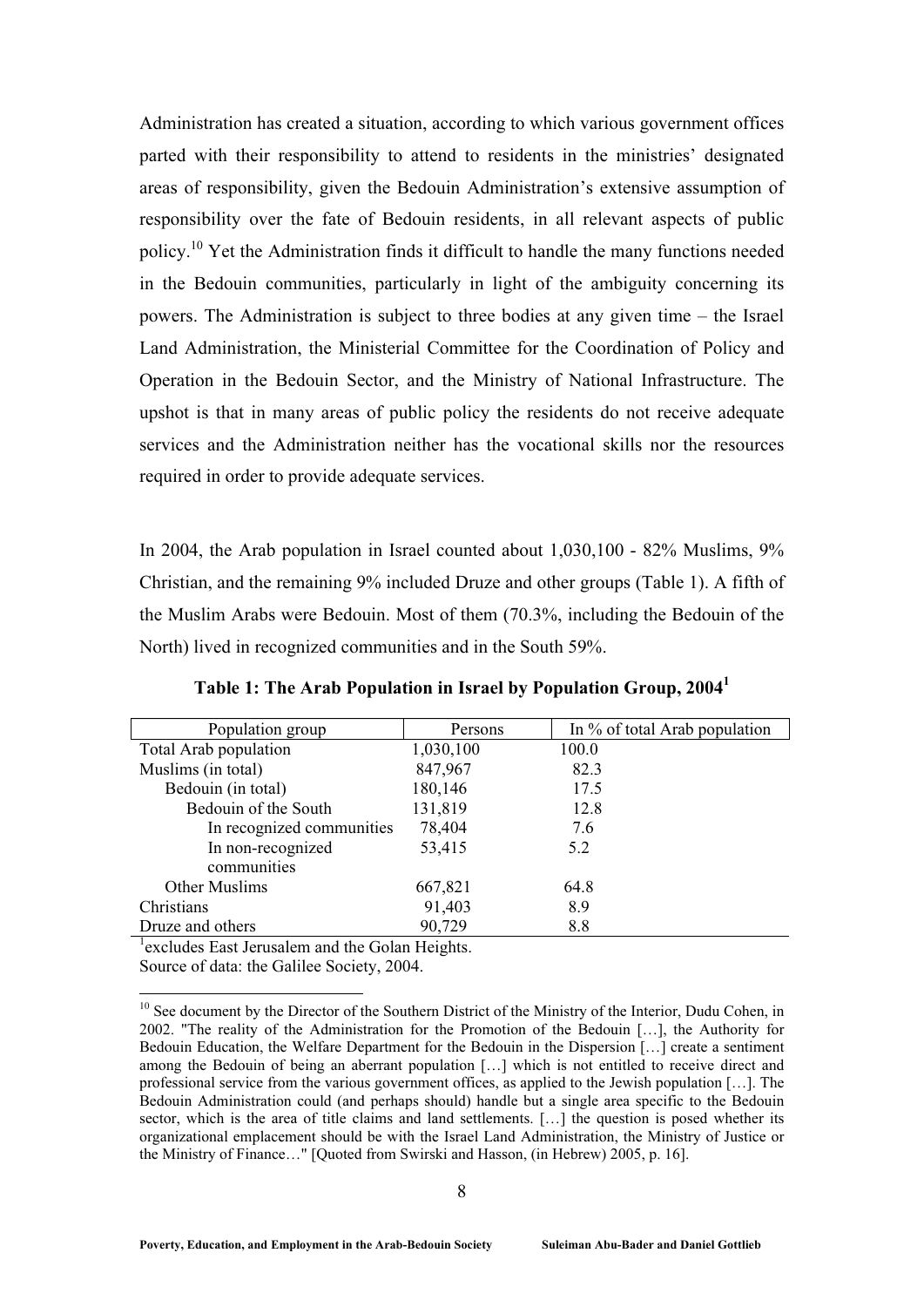# C Poverty in the Arab Society, with Attention to the Arab-Bedouin Society

The socio-economic situation of the Arab population is difficult: the rate of unemployment is high, the employment ratio, as a share of the population at working age, is low, and dropout rates of children and youngsters from the education system is substantial. This and other factors described below cause severe and persistent poverty, particularly in non-recognized villages. Poverty severity, as measured by Sen's Poverty-Index, deepened over the years. In 2004 their poverty incidence was 79.2% (for persons), and for sake of comparison, the Sen Poverty-Index was 6.7 times that of the Israeli mainstream (Jewish non-orthodox) population.<sup>11</sup>

# c.1 Various approaches to measuring poverty

There is considerable professional consensus concerning the methods of aggregation and identification of the poor.<sup>12</sup> Poverty measures are often distinguished by reference to an absolute or a relative approach, typically on the basis of income or consumption expenditure, and more recently, drawing on multiple variables, reflecting a multidimensional approach. The most common poverty line for advanced countries is that of half-median income, as done for example by Israel's National Insurance Institute (henceforth NII). The expenditure-based poverty line is often defined as a basket of expenditure on basic needs. This can be done in an absolute or a relative fashion. In the absolute approach the basket is anchored in a given base year and then updated each year only by the increase in prices. Such poverty measures suffer from arbitrariness concerning the choice of the base year and they become increasingly

 $11$  We have selected the non-orthodox Jewish society as a reference group since poverty in the orthodox population is a singular phenomenon that requires separate reference. See also Gottlieb (2007).<br><sup>12</sup> The issue of aggregation relates to the calculation of an index on the basis of specific information

regarding poverty in households or individuals. The simplest aggregation method is to count the poor. This index, though widely used, ignores differences in the severity of poverty among families. In the professional literature various aggregation methods account for poverty severity such as the Sen-Index, its extention by Shorrocks (1995), the quadratic income-gap measure by Foster, Greer, and Thorbecke (1984) or the Watts Index (1968) to name but a few. The issue of identification deals with questions of "what is poverty" and "who is poor". The discussion about poverty lines relates to the first question while the discussion of income sources relates to the second. See also Sen and Foster, 1997, or Ravallion, 1994.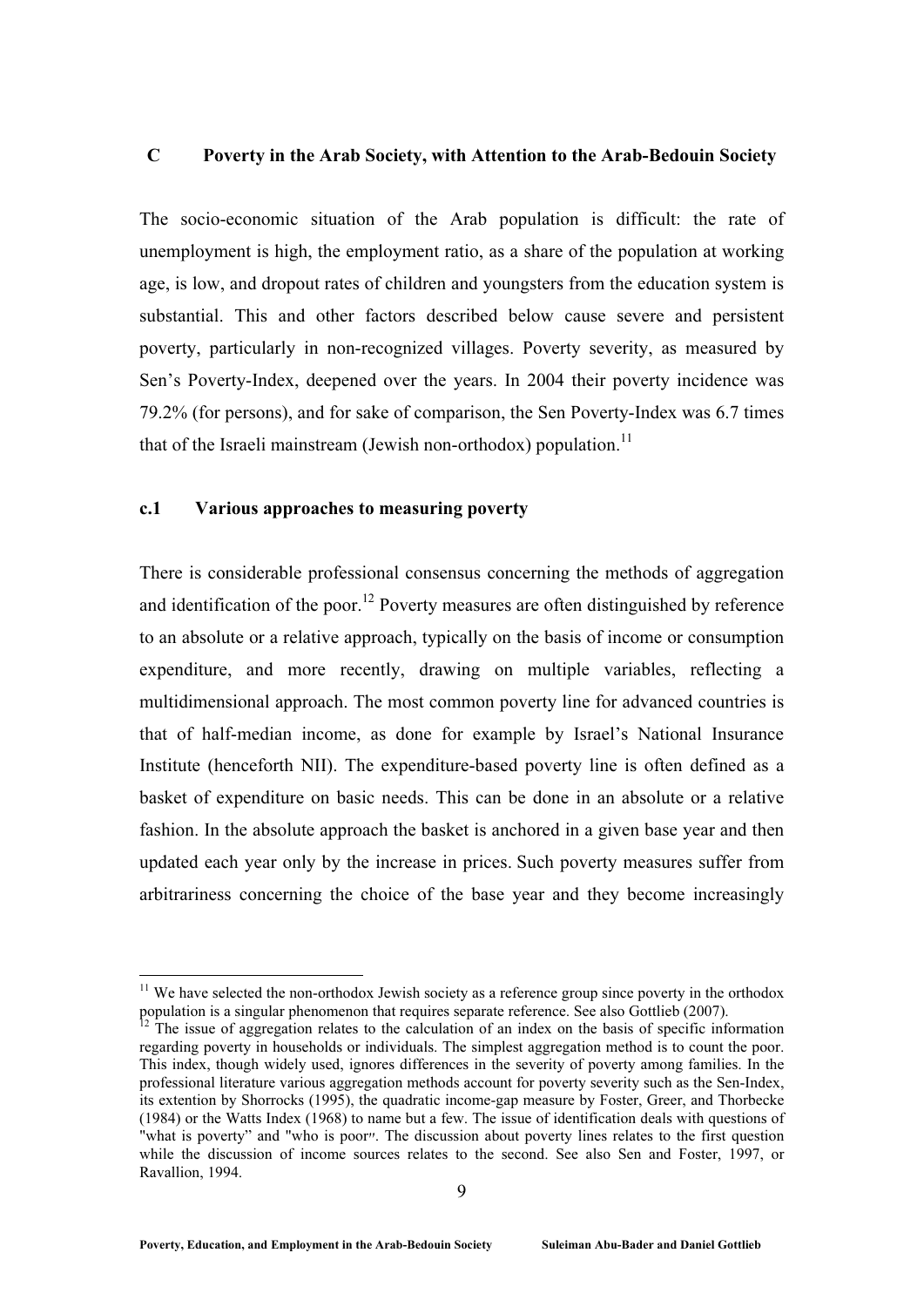anachronistic with the time distance of the base year.<sup>13</sup> Poverty lines of relative basic needs baskets are set each year on the basis of the current relevant survey. Examples for this approach are the Canadian Market Basket Measure (MBM), the American National Academy of Science's basket (NAC) and the increasingly used Food Energy Intake and Share Indices (FEI or FES) as described in Ravallion (1993,1994, 1998) and extensively discussed below. We leave out important other relative indices of social deprivation or social exclusion for future research, despite their attractiveness for poverty research.<sup>14</sup> They refer to various indicators of the living standard in a relevant social environment. Some of them are based on the approach of subjective poverty perception. Much of this literature has developed out of A.K. Sen's capabilities approach (Sen, 1985) into the implementation of multi-dimensional indices.<sup>15</sup>

In this paper poverty indices are calculated on the basis of the relative approach of the widely accepted half-median equivalent net financial income, practiced inter alia, by the  $\text{NII}^{16}$  and on several definitions of the basic needs approach. The relative basic needs approach is presented here by two alternatives – the first is the NRC/MBM approach, combining principles of the National Academy of Science's Research Council (NAS) and of the MBM initiated by the Canadian Ministry of Human Resources (MBM). An important difference between the FES and the NRC or MBM approach is the former's reference to consumption data only, whereas the NRC and MBM approaches identify poor households by comparing basic needs to some definition of disposable income. $17$ 

 $13$  Thus, for example, year 1959 was selected to be the base year of the American anchored (absolute) index ("The Orshanski Index"). In Israel, such an absolute index is calculated by the Bank of Israel. It is based on year 1997, for the arbitrary reason of this being the first year in which surveys of incomes and expenditures were unified.<br><sup>14</sup> See for example Townsend, 1962, Desai and Shah, 1988 or Saunders, 2003.

<sup>&</sup>lt;sup>15</sup> See Deutsch and Silber, 2006.<br><sup>16</sup> Equivalent income refers to the economies of scale ("savings") in expenditures per individual with the increase in family size. Such economies of scale are mainly due to the indivisibility of capital that can be enjoyed by more than one person without infringing the use by other household members, such as the use of the kitchen by all family members etc.

<sup>&</sup>lt;sup>17</sup> The NAS approach is thoroughly discussed in Citro and Michael, 1995. The MBM is described in Human Resources Development Canada, 2003. For a discussion concerning the principles for calculating the FES and its use in many countries around the globe, see Ravallion (1993, 1994, 1998) and international comparisons in Anker, 2006.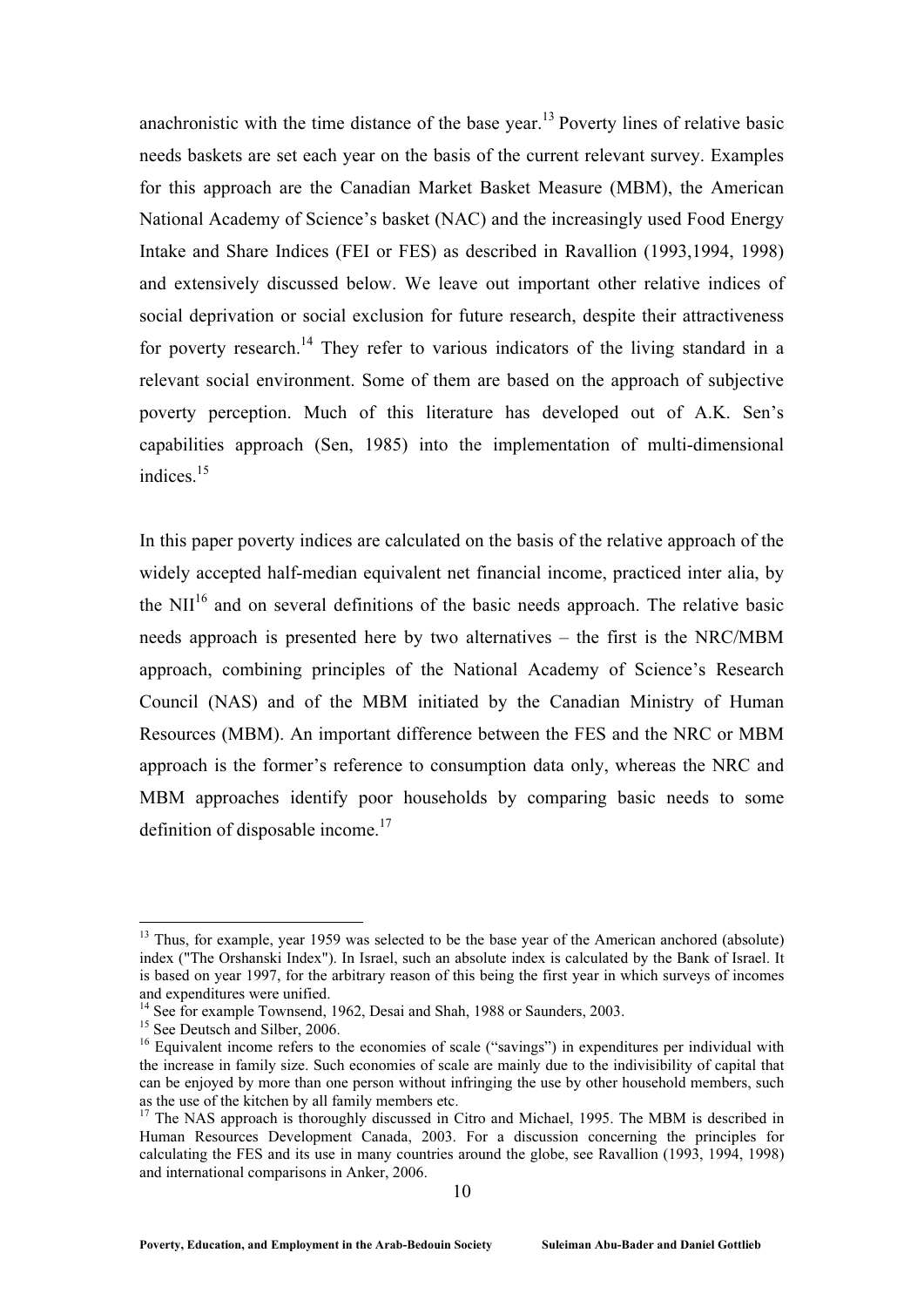A central difference between the current methods of basic needs and other relative methods such as the half- median income is in the extent of adjustment to the current standard of living. In the relative versions of basic consumption expenditure the extent of adjustment is significantly lower than in the relative income based approaches.<sup>18</sup>

# c.1.a The relative approach

Calculations of the relative approach are based on the definition of the poverty line as half the median financial equivalent income, as calculated by the  $\text{NIL}^{19}$  Application of the official poverty line to the data of the Galilee Society enables for the first time to assess poverty among the entire Arab population in Israel i.e. including Bedouin in non-recognized villages.<sup>20</sup> Alongside the advantages of being simple to measure and easy to compare internationally, the official NII relative financial measure suffers from the fact that income in kind, such as that derived from the family residing in its own home and caring for its small children by the spouse that stays at home, is ignored and creates an upward bias of poverty incidence. Another type of income in kind, not accounted for in this definition, refers to the benefits in kind that form part of government policy.<sup>21</sup> While all pros and cons of the various types of poverty measurement need to be weighed against each other it is clear that this difficulty narrows the sensitivity of the relative financial income poverty index to government policy aimed at reducing poverty, a fact that reduces its attractiveness as an indicator for an anti-poverty target.

 $18$  See chart 4B in GM.

 $19$  The poverty line of the NII is set on the basis of half the median net financial income. The equivalence scale is based on the weight attributed to expenses on food in the family income, and it presumes less economies of scale than that of the OECD. Hence, the dimensions of poverty, especially in population groups with large families, such as in the Arab and Jewish-Orthodox societies, are higher according to the Israeli equivalence scale.

 $20$  Notice that since the CBS does not compile data regarding Bedouin in non-recognized villages (see below), it is reasonable to assume that the poverty line of half the median income in Israel would have turned out to be lower, had this population been included in the official calculation. Given the fact that most of this neglected population is extremely poor (see below) this would probably still raise poverty incidence for Israel.

 $21$  In theory such income is easy to include in the basic needs approach, but in practice such information is not available in Israel unlike in the US where there is a special survey for such information. As we shall see below, the Galilee Society has dedicated much effort to this issue pertaining to accessibility to infrastructures (SIPP, Survey of income and program participation).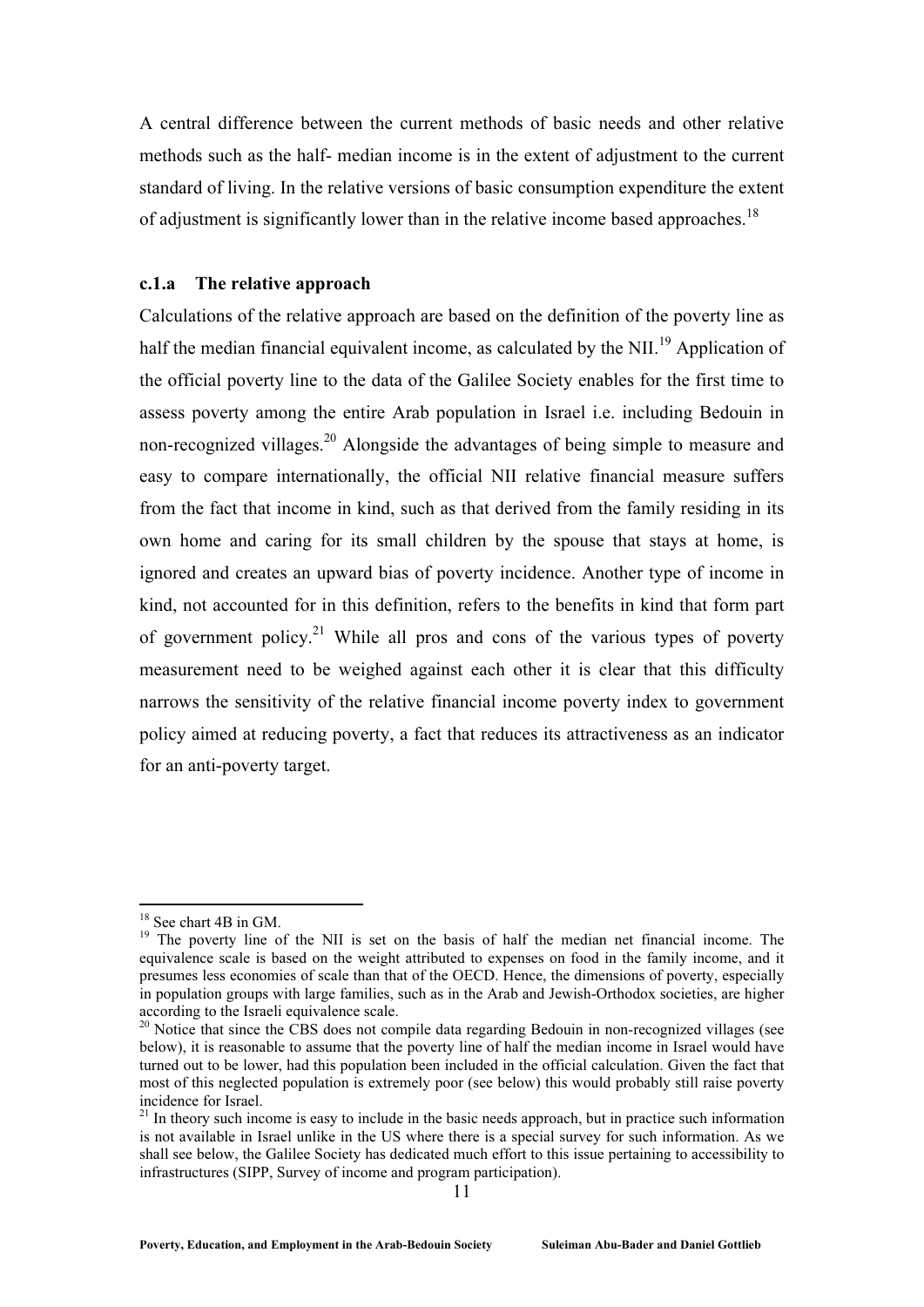# c.1.b The relative methods of basic needs<sup>22</sup>

The NRC approach: the poverty line is set according to the  $30<sup>th</sup>$  to the  $35<sup>th</sup>$  percentile of two main product groups – food and non-food.<sup>23</sup> The non-food component is made up of accommodation, clothing, footwear, and an increment of miscellaneous personal expenses and expenses for transportation, which are approximated by a small multiplier. The NRC committee avoided the inclusion of medical expenses and expenses for education in the poverty line.<sup>24</sup> Gottlieb and Manor, 2005, (henceforth GM) included the average of out-of-pocket expense on health, not covered by health insurance. The sources of income addressing the question of "who is poor" include all incomes i.e. in contrast to the half- median approach, which typically restricts itself to net monetary income, the NRC/MBM also includes income in kind.<sup>25</sup> In order to calculate the net income disposable for the purchase of the basic basket, the share of private basic expenses on health is deducted from the total income derived from all sources, if they deviate in excess of the average private expense on health.<sup>26</sup> The cost of going out to work for couples with small children, where both spouses work (or of working single parent mothers), is also deducted in order to distinguish the poverty situation in families of this type in comparison to families with a similar level of financial income but in which one of the parents adds to the family's living standard by taking care of the children.

**The MBM approach** is similar to the NRC approach.<sup>27</sup> The difference between the two approaches is mainly that the expense on food in the MBM poverty line is set in a normative manner based on nutritional recommendations, while contemplating the

<sup>&</sup>lt;sup>22</sup> We do not present the absolute approach given the arbitrariness of its anchored living standard.

<sup>&</sup>lt;sup>23</sup> The selection of percentiles  $30$  to 35 was made by the NRC committee, among other things, in reliance on family-budget research by Renwick and Bergmann (1993), which found expenses in these percentiles to represent about 80% of the median expenditure. Tests regarding the American economy showed such expenses to to fall into the range of 78 to 83 percent of the median. Calculations by Gottlieb and Manor (2005) for Israel in 1997 to 2002 yielded similar results.<br><sup>24</sup> See Iseland (2005)

<sup>&</sup>lt;sup>24</sup> See Iceland (2005). <sup>25</sup> Due to lack of detailed information regarding incomes in kind of public services, only private incomes in kind were included, mainly the non-cash income derived from accommodation in a privately owned apartment.

 $^{26}$  Iceland (op.cit.), whose paper was published after GM suggested a similar calculation for the United States.

The Canadian MBM uses percentiles 20 to 41 for non-food products. As far as income resources are concerned, the two approaches are alike.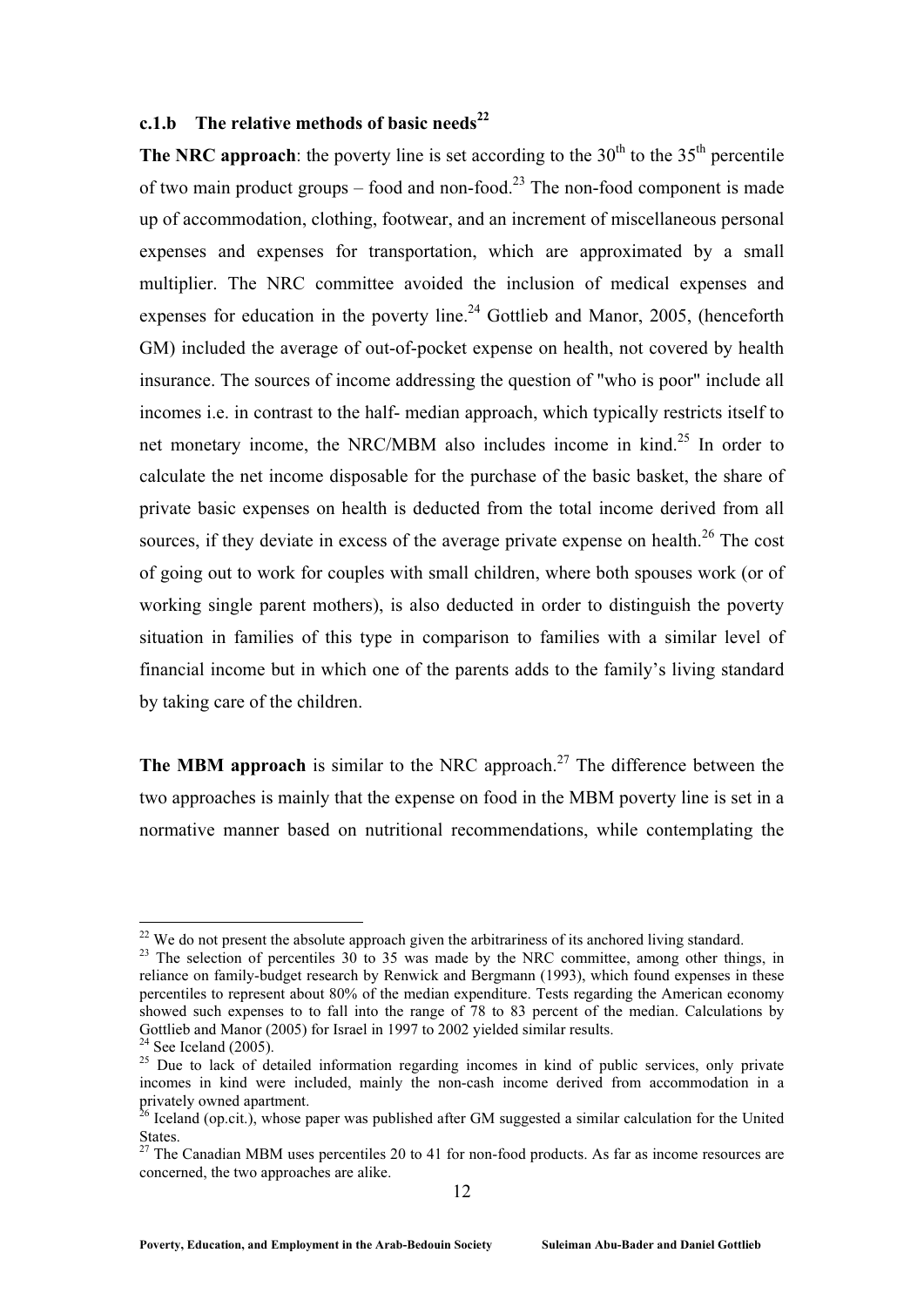family's composition by age and gender.<sup>28</sup> The normative nature of the MBM food section is an advantage over its relativity in the NRC approach, since the state of information today allows quite accurate and environmentally coordinated assessment of basic food expenses.

The FES approach, like the MBM approach, is also based on a basket of basic consumption expenditure that includes, among other things, the normative nutritional expense on food. The major difference between the FES approach and the NRC and MBM approaches lies in the method of determining the basic expense of "non-food" in the poverty line: while in the aforesaid approaches the determination of basic products and their quantification requires an administrative and quite arbitrary process, in the FES method the extent of expense on non-food is determined according to the preferences of families positioned at the juncture between poverty and non-poverty in the distribution of private consumption expenditure. According to micro-economic theory, the relevant families' consumption equilibrium implies equality of relative marginal utilities between food and non-food to the inverse of their price ratio. One may therefore conclude that if a family consumes a sufficient food basket, there is ground to believe that at such a microeconomic equilibrium the families also reach a similar level of efficiency in the consumption of non-food products. This method's advantage is the lack of the need to itemize the composition of the basic non-food basket. The adjustment of the value of the non-food basket over time is consistent with consumers' revealed preferences. In this sense, the approach is less patronizing.<sup>29</sup> An additional important difference of the FES approach compared to the other approaches is its sole focus on consumption expenditure without any reference to incomes. In other words, a household is considered poor if its consumption falls below the consumption-poverty line. This may be interpreted as an expression of persistent poverty.<sup>30</sup> Like the half- median approach, the FES is also

<sup>&</sup>lt;sup>28</sup> The Israeli food basket was calculated by the team of Nitsan-Kaluski at the Ministry of Health only for year 2002. GM calculated the recent years on the same basis while accounting for price inflation. <sup>29</sup> We calculated the FES following the methodology described in appendix 1 of Ravallion (1994) and

in Ravallion (1998, pp.17-18): The non-food part of the basic basket is calculated as an average of the "minimal" basket and the "maximum" basket: the minimum is approximated by the income or expense equal to the cost of the normative food basket and the maximum equals the expense on the family's non-food consumption at which the family's actual food expenditure equals the normative food expenditure.

<sup>30</sup> According to Milton Friedman's permanent income hypothesis, a household seeks to smooth consumption in accordance with permanent income through saving and dis-saving. Permanently poor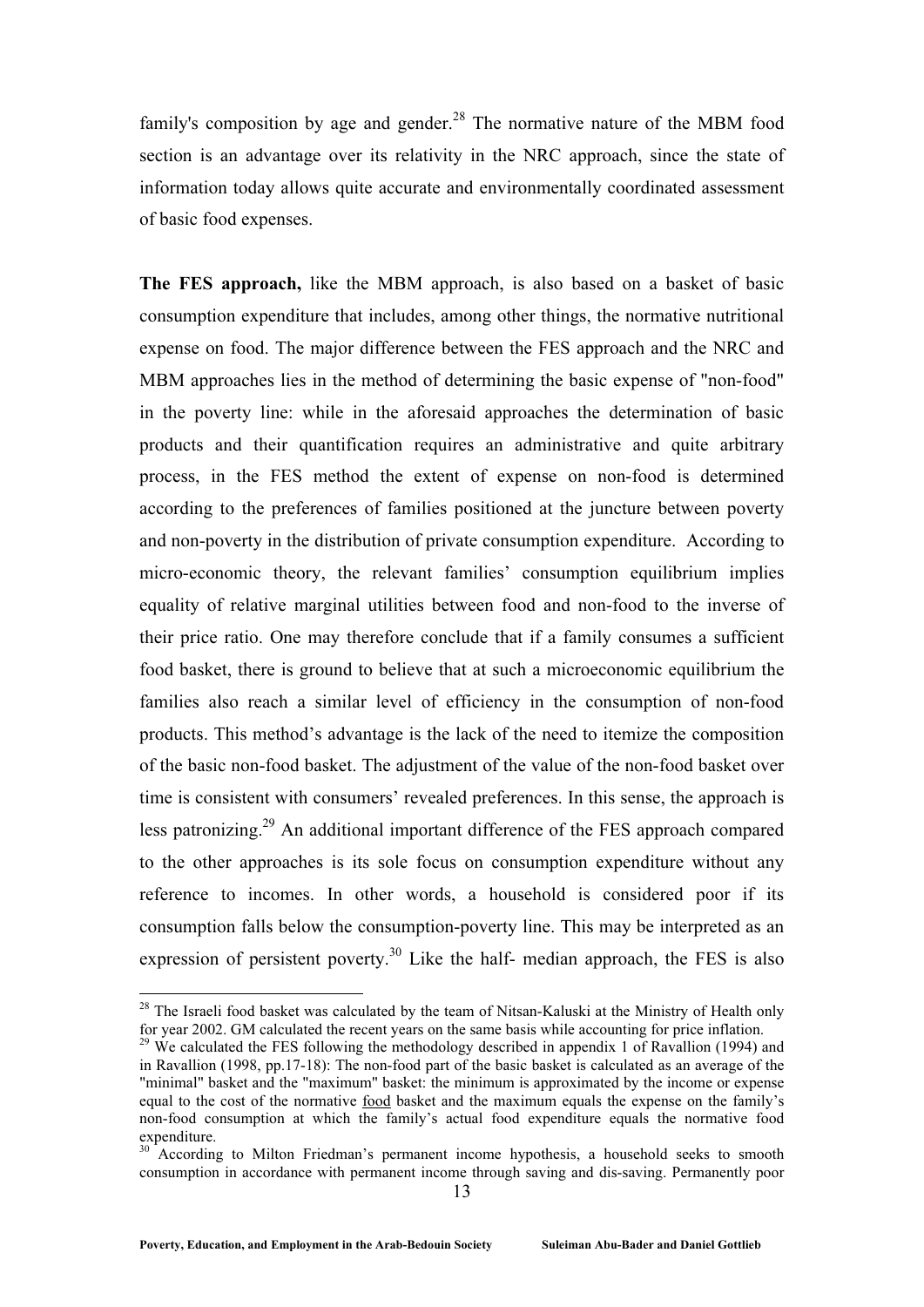simple to calculate. Despite it being a basic-needs approach it may be considered as a relative poverty measure, since it is based on current expenditure surveys.

### c.1.c Problems of measuring poverty among the Bedouin

# c.1.c.1 Lacking representation of the Arab-Bedouin population in CBS data

The CBS survey's samples do not represent the entire Arab population in Israel, since the Bedouin of the non-recognized villages do not appear in the CBS sampling procedure. This missing population in the CBS-sample accounts for some 40% of the Bedouin population in the South.<sup>31</sup> This is one of the advantages of the Galilee Society's particular focus (over-sampling) on the socio-economic situation of residents in non-recognized villages.<sup>32</sup> An important conclusion toward improving the infrastructure of information pertaining to the social situation in Israel is to demand the inclusion of non-recognized Bedouin villages in the surveys of the CBS. This is particularly important considering the size and extent of poverty of this ignored population group. At present 40% the Bedouin population, many of whom are among the poorest of the poor in Israel, are not represented in official CBS social statistics. This ignorance made it easy for the consecutive governments in Israel to ignore the needs of this population.

# c.1.c.2 A comparison between samples of the CBS and the Galilee Society<sup>33</sup>

Following the statistical effort made by the GS there are currently two different databases concerning the socio-economic situation of Arabs in Israel – data of the

<u>.</u>

families typically have less access to the capital market and thus to saving and dissaving. Their consumption will thus be more correlated with actual income, and therefore more prone to income variation. In contrast, the temporarily poor can continue with their routine consumption even when incomes drop unexpectedly. The FES might thus ignore the transient poor since their consumption is transitorily higher than their income which is below the poverty line. See also chapter 8 in the Bank of Israel Report, 2006.<br><sup>31</sup> A few of those living adiacently to recognized communities might be included in the sample.

 $32$  While the number of Arab households in the income and expenditure surveys of the CBS in 2004 was 1,858 and 646, respectively, the corresponding number in the Galilee Society's survey was 2,680 (exclusive of Bedouin in non-recognized villages). The number of households of non-recognized

<sup>&</sup>lt;sup>33</sup> While working on the Galilee Society database (2004) Gottlieb and Kachanovsky, 2007 compared the data, to the CBS expenditure survey for 2004. In addition, attention must be directed to the fact that in the Galilee Society database many observations are missing. We did not deviate from the common practice of setting them at zero, though it might create an upward bias on poverty. At this stage we found this assumption to bias poverty upwards by approximately 0-3 percent points.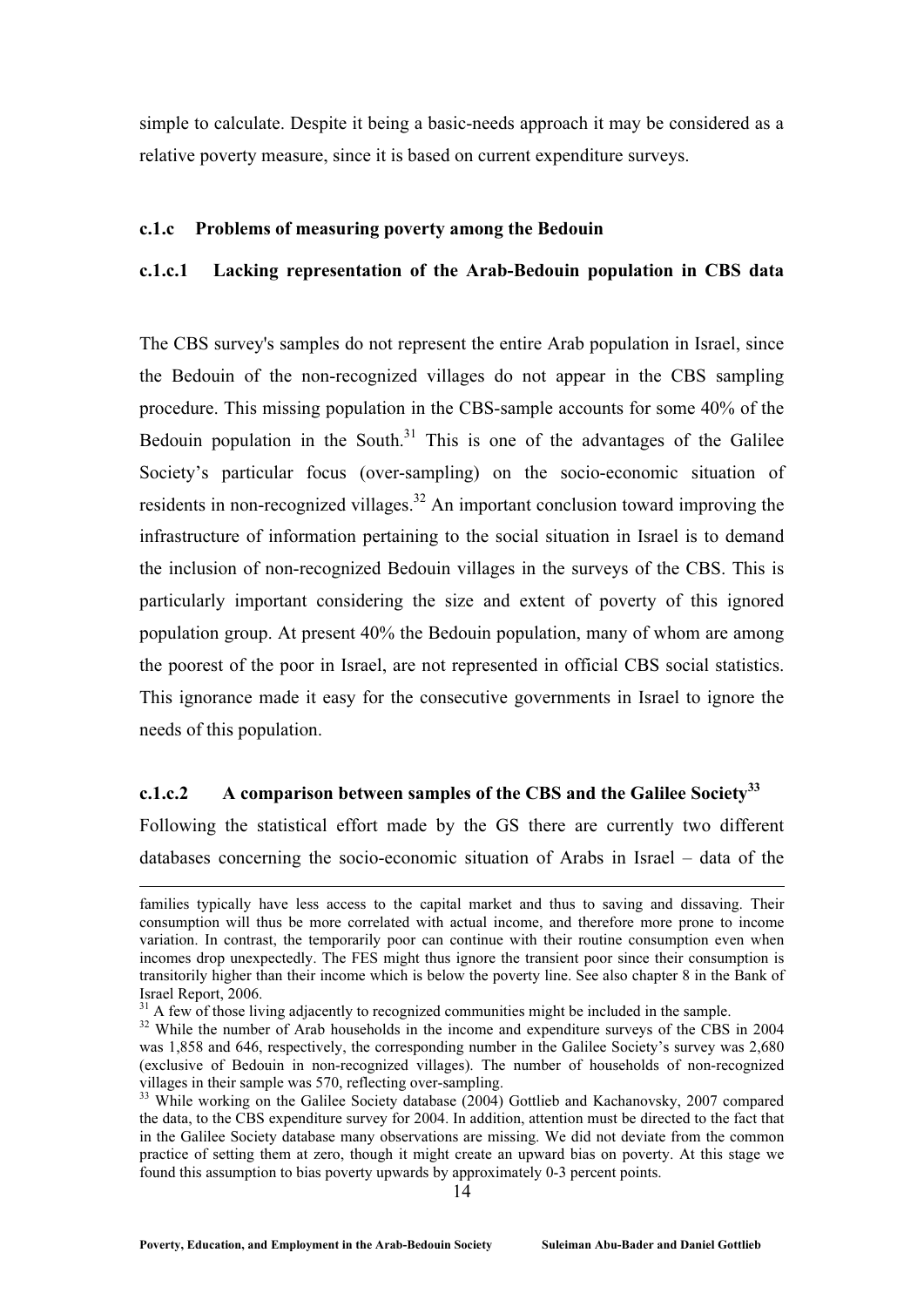CBS and data of the GS. When we exclude the observations regarding the Bedouin of non-recognized villages from the GS samples, then the two databases should be comparable $34$ . We therefore compared the averages of several variables in the data, based on the samples after making them compatible.

We examined the consistency of the two databases with the purpose of expanding the calculations of poverty in the GS database to other approaches beyond the accepted relative approach.

Gottlieb and Kachanovsky found monetary income and food expenditure to be of high resemblance in the two data sources. Regarding the remaining non-food expenses the same will only apply if their accumulated amount derived from the GS database is similar to that in the CBS data. The comparison includes a t-test for the equality of means and a Levene  $(1960)$  test of equality of variances.<sup>35</sup>

# c.2 The poverty situation among Arabs and its development in recent years

Prior to engaging in measuring poverty on the basis of GS data, it is important to clarify a methodological problem concerning the calculation of the poverty estimate in this survey according to the NII poverty line: Given the NII's reliance on CBS data only, its poverty line is calculated without reference to the Bedouin of non-recognized villages. Hence, the official poverty line has a certain upward bias, since the addition of families, mainly in the bottom sphere of the distribution of incomes, raises the position of the previous median family as compared to the "new" median family after including the non-recognized Bedouin. The poverty line will thus be lower than the official line. Poverty incidence is affected by two opposing effects: (1) some of the newly-added families who entered the bottom sphere of the incomes distribution will raise the headcount, and (2) the reduction of the poverty line will exclude some families that were previously considered poor. It seems that the net influence in the half-median approach is very small. In the FES approach, poverty increases at a rate of one percent point. Chart 1 below does not account for this effect.

<sup>&</sup>lt;sup>34</sup> The Galilee Society sample excludes the Arabs of Jerusalem. We thus excluded them from the CBS data as well.

 $35$  Non-parametric tests were also examined. They did not alter the conclusions.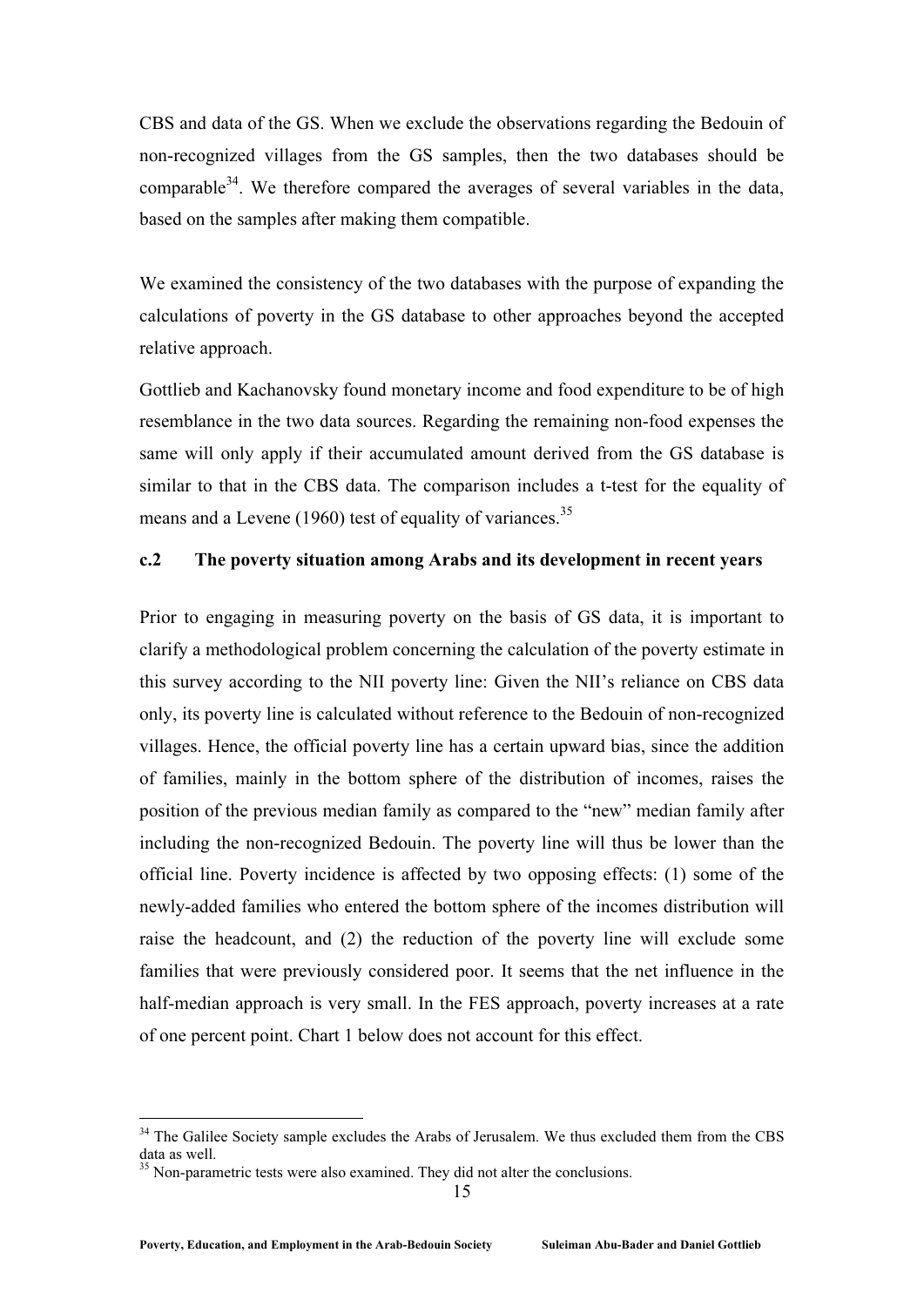Poverty among the Arab population is very high, especially in non-recognized villages: In 2004 the incidence of poverty in the non-recognized villages was 79.2% (individuals) and the Sen Index for the poverty severity was 70% higher than that of the general Arab population, and 6.7 times higher than that of the "mainstream" Jewish non-orthodox population.

# c.2.a The poverty situation in 2004 (including non-recognized villages)

Poverty in the Arab society is severe, and according to the relative approach in 2004 more than half the Arab population lived in poverty. Chart 1 illustrates poverty calculations for the Arab population according to the half-median definition and the FES approach.<sup>36</sup> The Sen Index<sup>37</sup>, which illustrates the severity of poverty, was 4.4 times that of non-orthodox Jews.

The poorest group according to the poverty incidence is that of the Bedouin in nonrecognized villages. The incidence of poverty in recognized villages is the second largest, even though the severity of poverty is lower than that of the remaining Muslim population. The lowest incidence of poverty among Arabs is that of Christians. Notwithstanding, its level is still more than double that of the nonorthodox Jewish reference group. The severity of poverty among the Druze and Christians is more moderate than that of the Muslim population, and it is about 3 times higher than that of the Jewish reference group.

 $\overline{a}$ <sup>36</sup>As mentioned above, the FES approach can be interpreted as reflecting persistent poverty, which by definition will typically be lower than total poverty, since part of the poor may be in temporary poverty. Calculations of true persistent poverty require panel data on incomes and expenditures over time. Such data is not available in Israel. Here half-median persistent poverty is approximated by the headcount of individuals, for whom both income and consumption are below the official poverty line (see also the Bank of Israel's Annual Report, 2006, chapter 8 and the NII's poverty report for 2007).<br><sup>37</sup> The Sen Index is defined as follows: H[I+(1+I)\*G<sub>p</sub>] while H stands for the incidence of poverty, I

stands for the gap of incomes from the poverty line, and  $G_p$  represents the Gini Index for inequality of incomes among the poor. Additional indices exist for the severity of poverty. An alternative index, well accepted in professional literature, is the FGT Index. This index expresses the weighted average of squared income gaps from the poverty line. There are other indices, such as the H.W. Watts Index of 1968. A version for measuring the FGT for the definitions of multi-dimensional poverty was developed by Chakravarty (1983).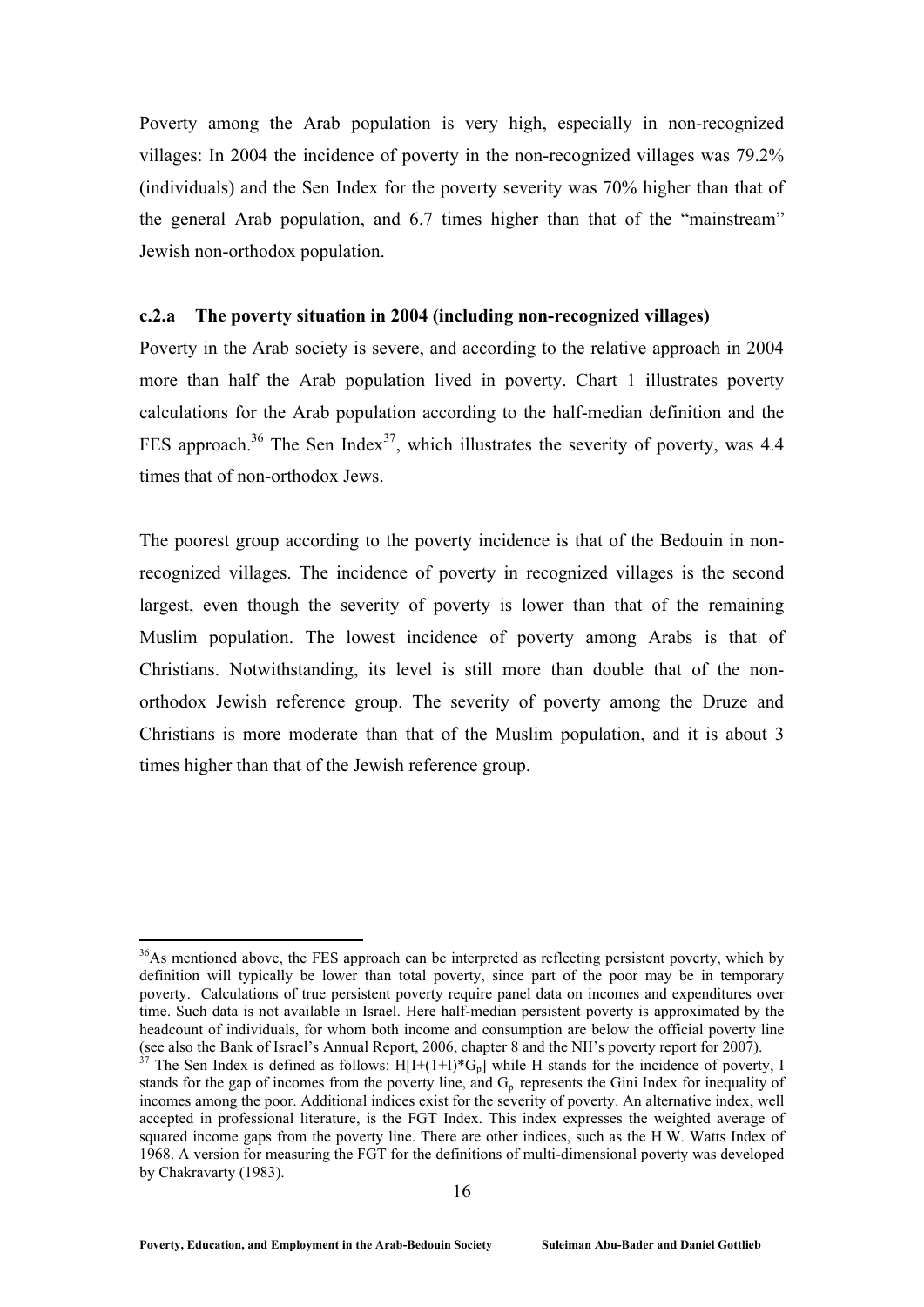# Chart 1: The dimensions of poverty in the Arab society in Israel



(The Half Median and Basic Consumption expenditure – FES - Approaches, Including Arabs in Non-Recognized Villages)\*

\* The top numbers (e.g. 0.425 for the non-recognized Bedouin) are values of the Sen-poverty index, the number just below (e.g. 6.7 for the non-recognized Bedouin) are the ratios of the Sen index relative to that of non-orthodox Jews. The numbers above the column (eg. 78) indicate the poverty incidence according to the specific poverty definition, except for the number above the column of "persistent poverty (half-median): that number represents the share among the poor of those, for whom not only income is below the poverty line, but also their consumption expenditure.

### c.2.b. Poverty over time (excluding non-recognized villages)

The severity of poverty in the Arab society is significantly higher (about 3 to 4 times) than that of the non-orthodox Jewish population. Over time there is an upward trend in the severity of poverty among Arabs.<sup>38</sup> This conclusion applies to both the halfmedian and the FES approaches. This result reflects a persistent process of a worsening of the standard of living during the observation period.

 $38$  Poverty data over time are based on CBS Data, thus excluding non-recognized villages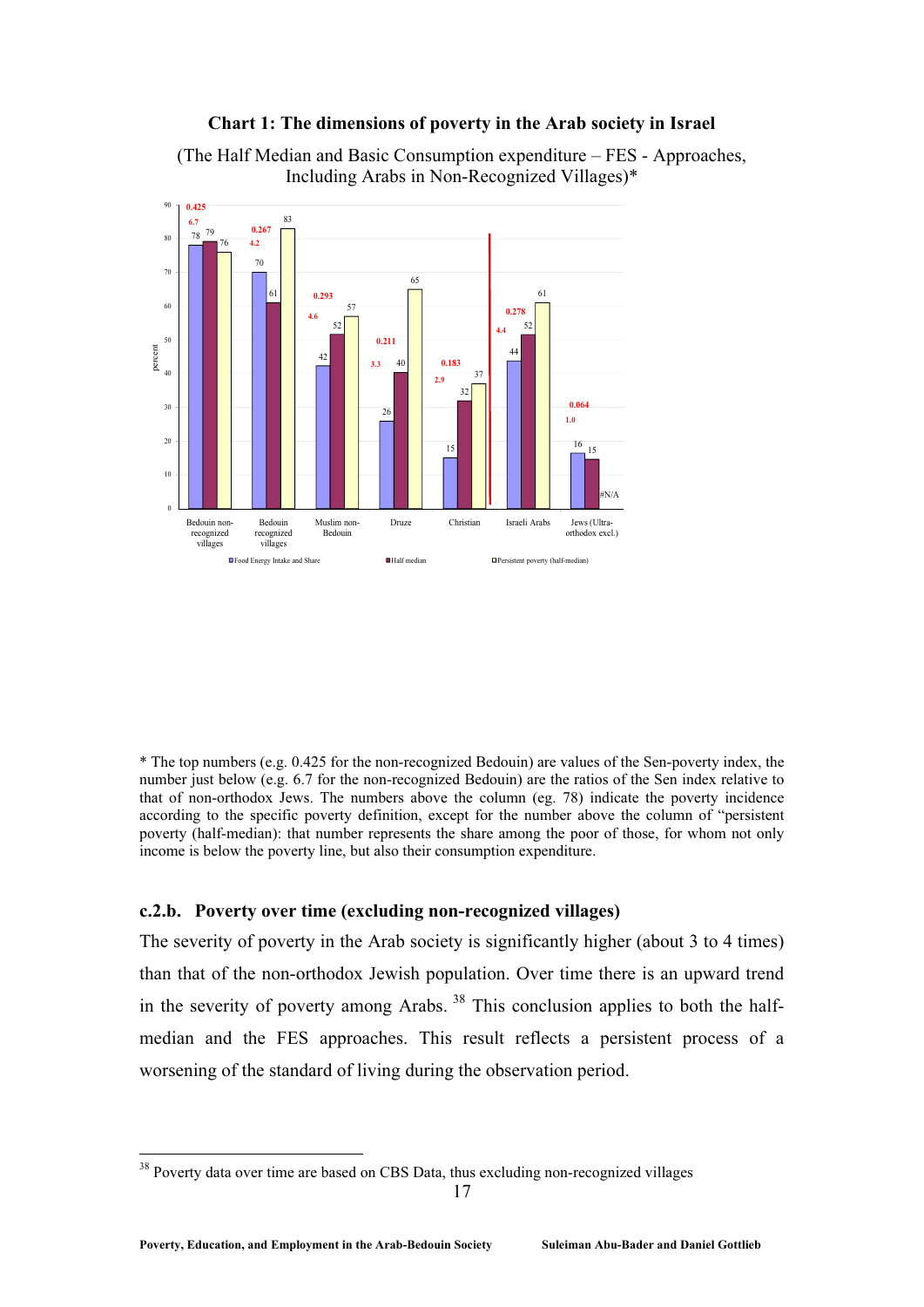During the first years the severity of poverty fluctuated significantly according to the FES approach, stabilizing thereafter around the level of 0.13.





### c2.c. Poverty over time, by regions (CBS Data)

Through the period 1997-2006 severity of poverty increased over time as measured by the half-median approach and the basic needs approach of the NRC/MBM, as illustrated in Charts 3 and 4, among the general Arab population in Israel. According to the FES approach there seems to be a downward trend of persistent poverty in the South, though since it is accompanied by sizable fluctuations this result seems to be unstable. The severity of poverty according to this approach slightly increased, as illustrated in Chart 5, in both the Center and the North. Persistent poverty might include also newly poor people.<sup>39</sup> An upward trend in the severity of poverty is evident in all regions according to the half-median definition (Chart 3), and according

 $39$  This is possible when the young generation of persistently poor families, who find it difficult to escape poverty, create new families. The likelihood of such a phenomenon probably increases inversely with low levels of education and high fertility rates.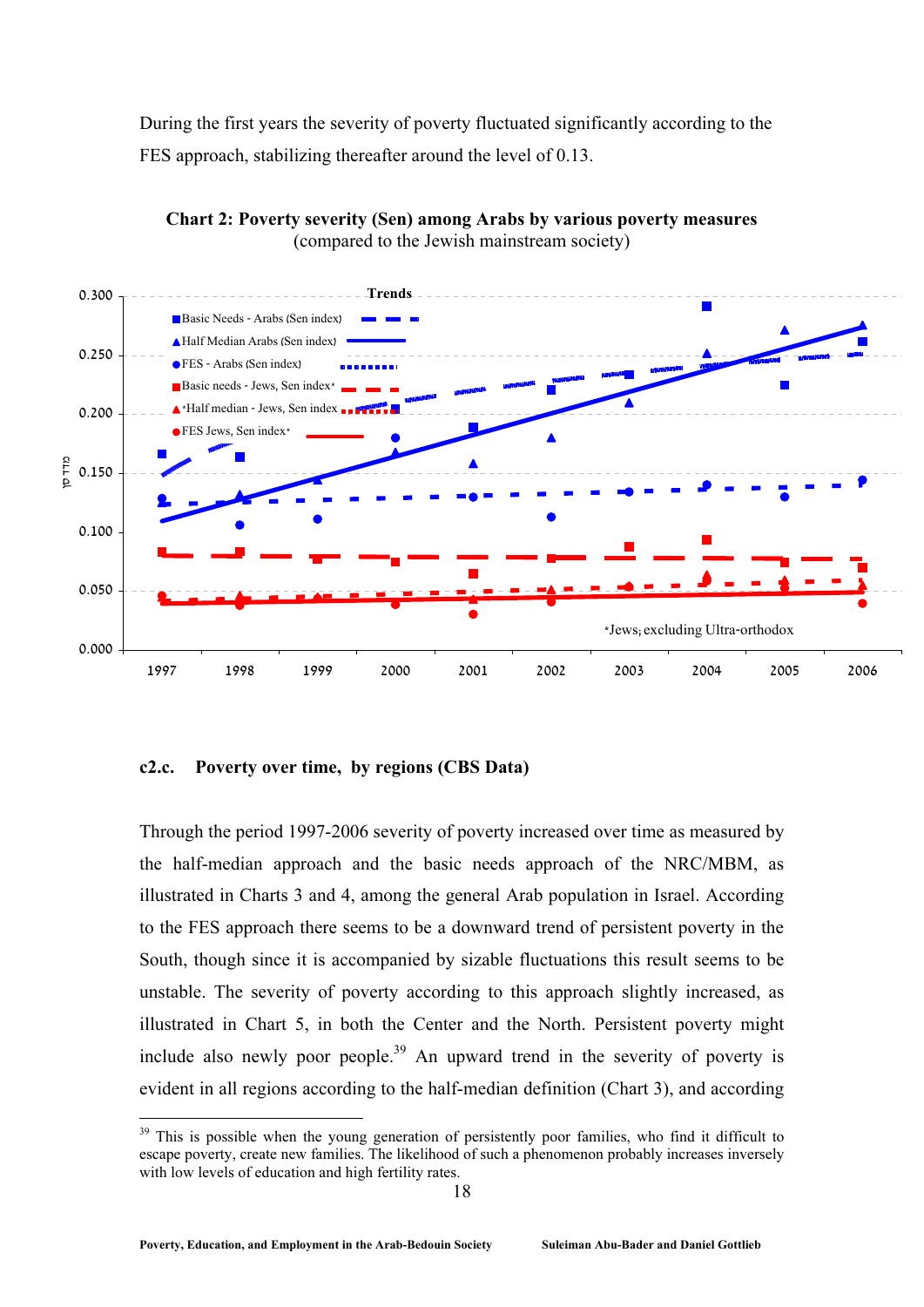to the two other indices the severity of poverty fluctuates around a fixed average or shows a downward trend (Charts 4 and 5). The substantial impact that developments in the north (due to its relative size) have on the overall result, dictates the overall trend. We conclude that the gaps between the regions suggest a need for affirmative economic policy in the South.



Chart 3: Poverty severity (Sen) by regions; Half-median poverty measure

Source of data: CBS, Income Surveys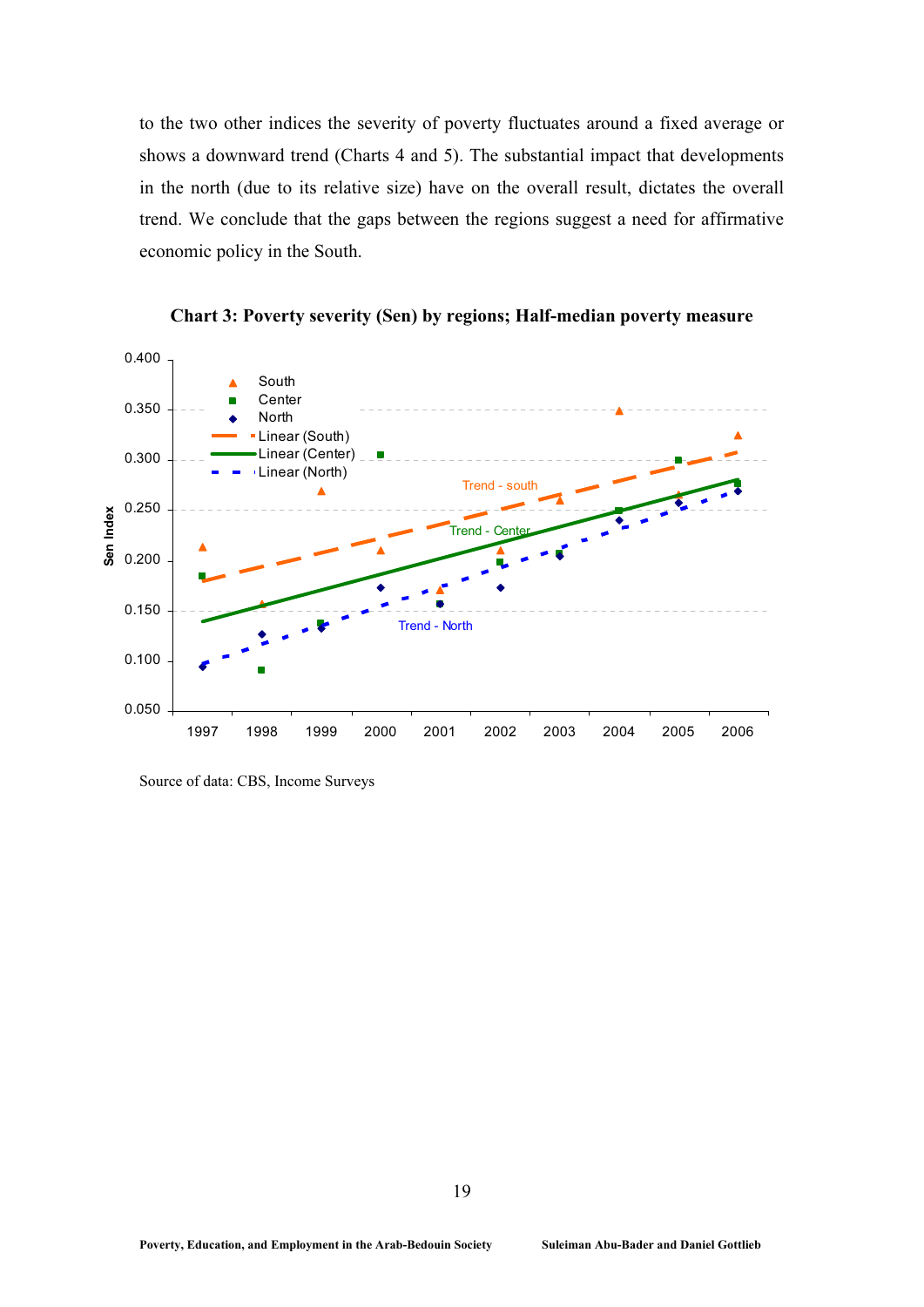





Chart 5: Poverty severity (Sen) by regions; FES poverty measure

Source of data: CBS Income and consumption surveys for the years 1997 to 2006.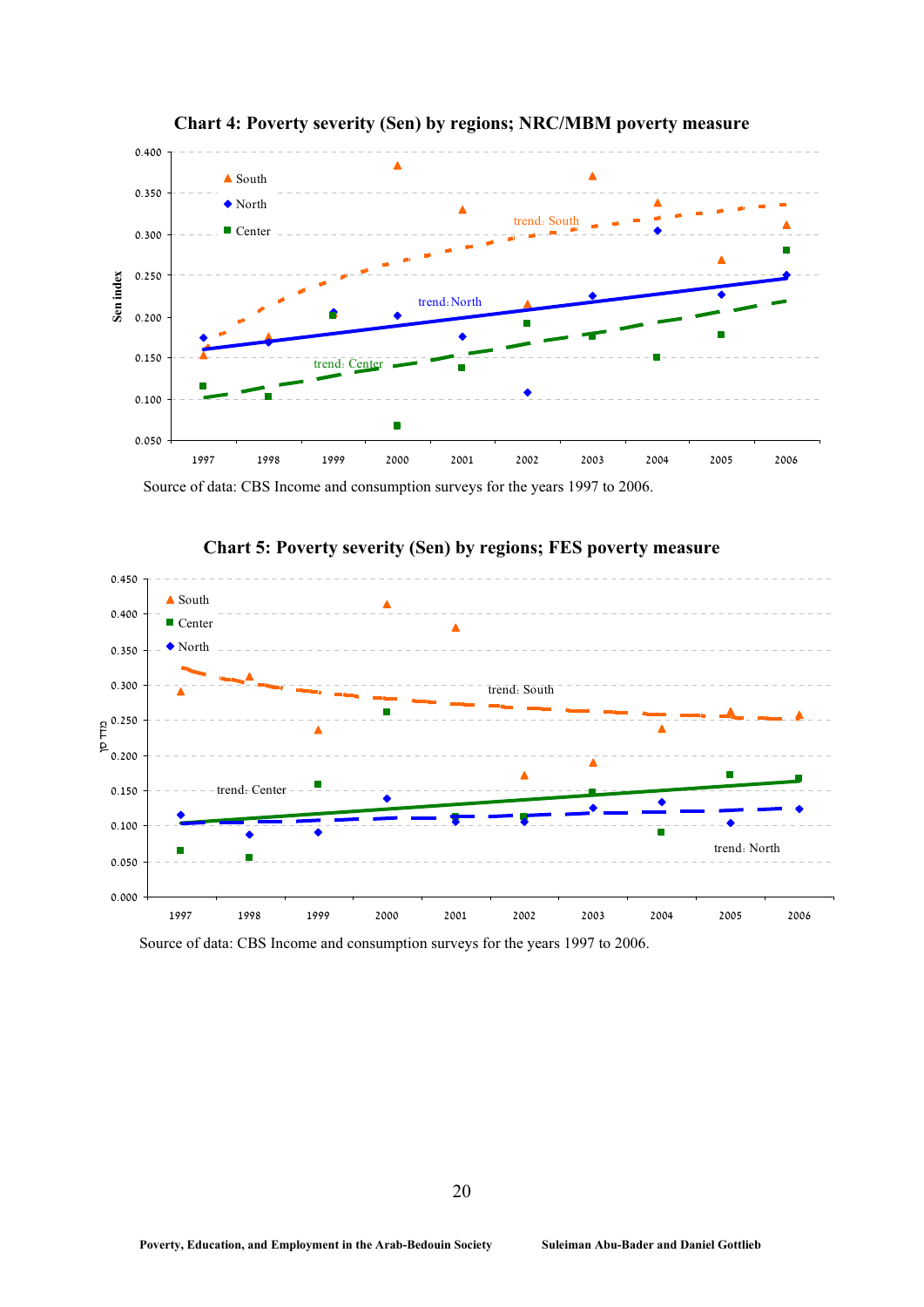### c.2.d. Child poverty over time, by regions

The trends of child poverty are similar in both the half-median approach and the basic needs approach. Among Arab children of the north the deterioration was dramatic since 1997: the incidence of poverty among them went up from 36% to 60% (Chart 6). Among the children of the South, the deterioration occurred mainly in years 2002- 2004, concomitant with the sharp cutbacks in child allowances and the recession during the first part of the same period. According to this approach, it appears that subsequent growth did not manage to remedy the adverse impact.<sup>40</sup> Among Arab families in the Center of Israel a particularly acute deterioration occurred in 2006. The state of poverty among Arab children towards the end of the observation period (2006) is particularly bad: two thirds live in poverty (according to the relative approach). The phenomenon of a converging incidence of poverty in the three regions is salient, and instead of convergence taking a course of improvement toward the relatively low levels of the late 1990's, the situation in the North and in the Center has been deteriorating towards that of the South, which most of the time has been the poorest region. The implication of such high poverty among children is severe for the long-term: It perpetuates persistent poverty in the generation of the children, since decent education is an important determinant for the young generation's capability to escape persistent poverty. The variety of alternative approaches to measuring poverty presented here emphasizes the interdependence between the choice of the poverty definition and the relationship between poverty and growth. It appears that growth had a moderating influence on poverty among children according to the definition of basic consumption expenditure of the NRC/MBM, and of the FES approach as well, while the relative approach, at most, indicates a moderation in the growth of the incidence of poverty.

 $40$  One of the criticisms made against the relative approach pertains to its diminished sensitivity to growth, since the poverty line adapts itself each year to developments in the median income.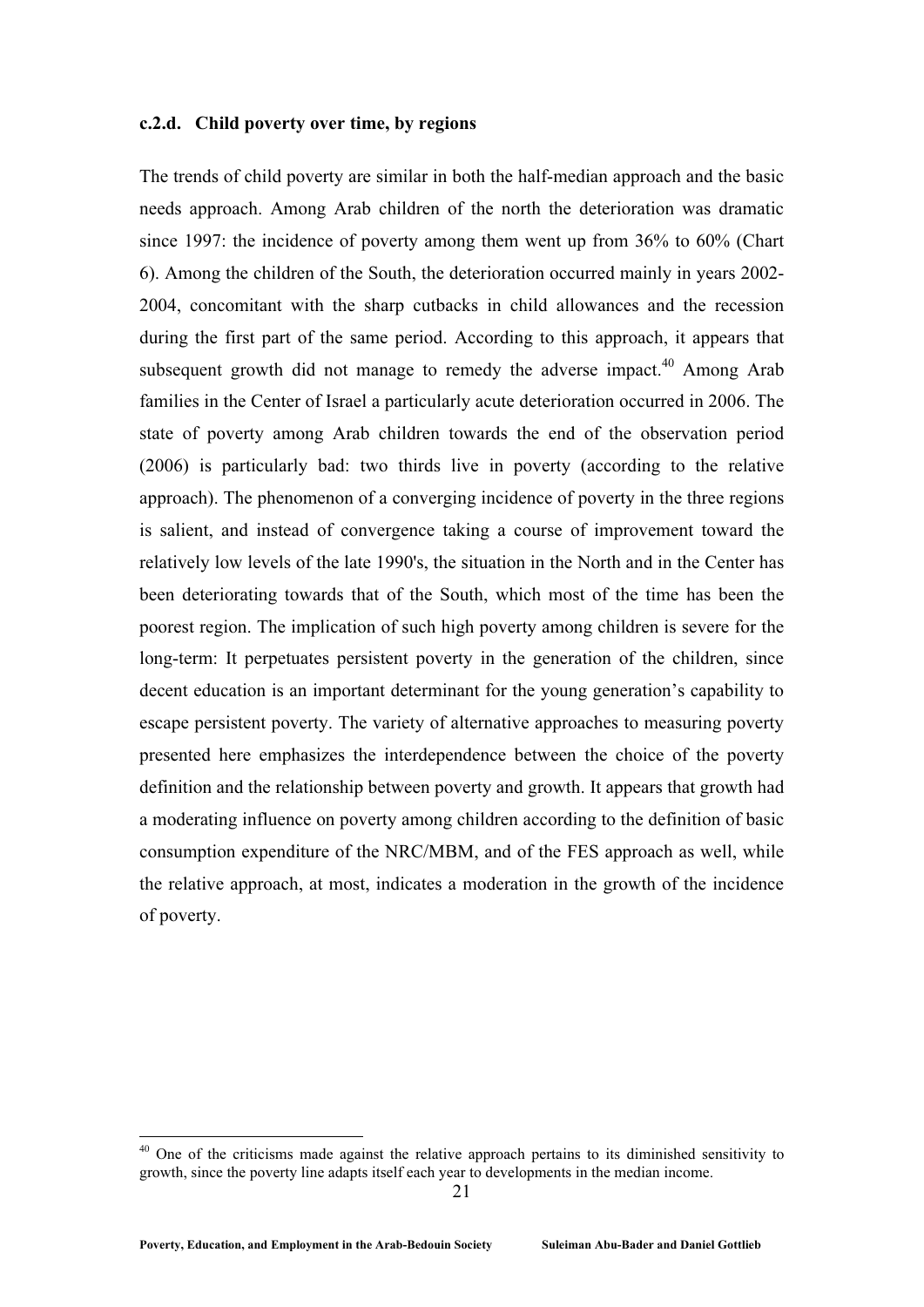

Chart 6: Poverty incidence among Arab children by region – half median (Individuals)

The source for the calculations: income surveys, the CBS; the data (concerning the South) do not include Bedouin of non-recognized villages.

Chart 7: The incidence of poverty (individuals) among Arab children by alternative approaches



22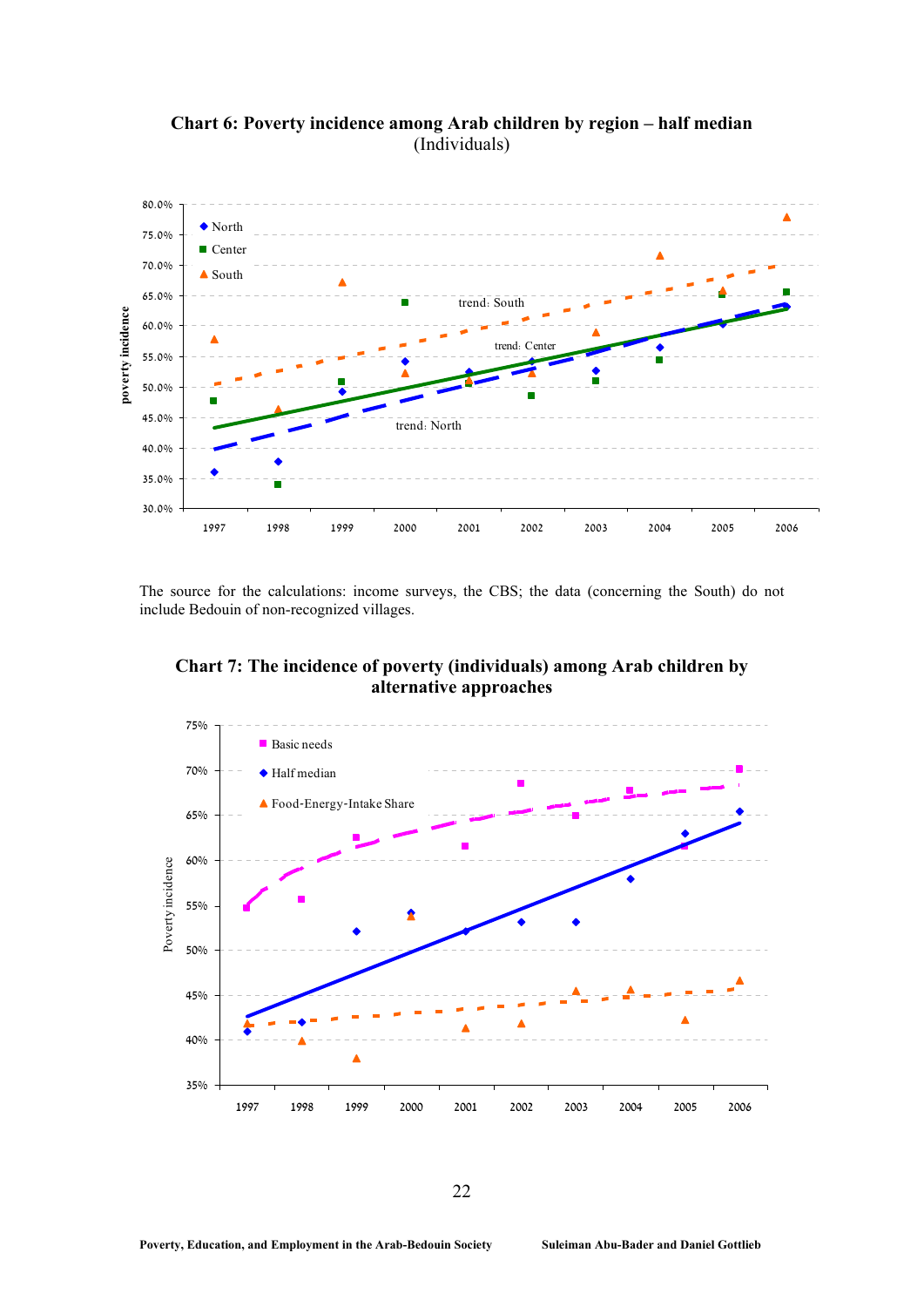### D Major Determinants of Poverty

This section elaborates on the micro-economic factors affecting poverty, thus relating poverty to individual and family-decisions on the one hand, and to government policy in the sphere of public investment in infrastructure on the other.

The size of the household is a standard determinant of the probability of living in poverty. This micro-economic effect is closely related to the effect of population on poverty at the macro level of the economy.<sup>41</sup> And still, it is common practice in standard poverty equations to include the size of the family (or alternatively the dependency ratio) as a central factor to explain the phenomenon of poverty.<sup>42</sup>

The purpose of this section is to analyze the relationship between education and behavior in the labor market as they are reflected in the data of the GS. As mentioned earlier the influence of decisions in the realm of education affects the family's long run poverty prospects. Furthermore, the government's infrastructure policy in transportation, sanitation has a strong influence on the family's microeconomic decision and thus on its probability of living in poverty.<sup>43</sup>

### d.1 The household perspective

 $\overline{a}$ 

The interest in the relationship between fertility and family size is well established (see Becker, 1965), in which such decisions are analyzed in a dynamic model. Dasgupta (1993) relates the decision concerning childbirth and family size with an additional important dimension not mentioned in the neoclassical model - namely the cultural consideration latent in fertility patterns practiced in traditional societies. In recent years the demand for education by women has been recognized to play an

<sup>&</sup>lt;sup>41</sup> See Ravallion (2005) for the effect of population growth – birth and mortality – on poverty. He distinguishes between direct and indirect influences and warns against a hasty conclusion regarding the treatment of fertility as part of government policy, while it does influence poverty. He stresses the simultaneity between poverty and fertility. Economic growth, for instance, may simultaneously influence the family's living standard and the decision pertaining to childbirth. In that sense at the micro-economic level the relationship between fertility and the probability of being poor may in part reflect a spurious correlation affected by an outside factor - growth.

 $^{42}$  In the current empiric research (see below) this is not a problem since the database is cross section.<br><sup>43</sup> See Dasgupta, 1995, and Ravallion, 2005 on the simultaneity between population growth and poverty.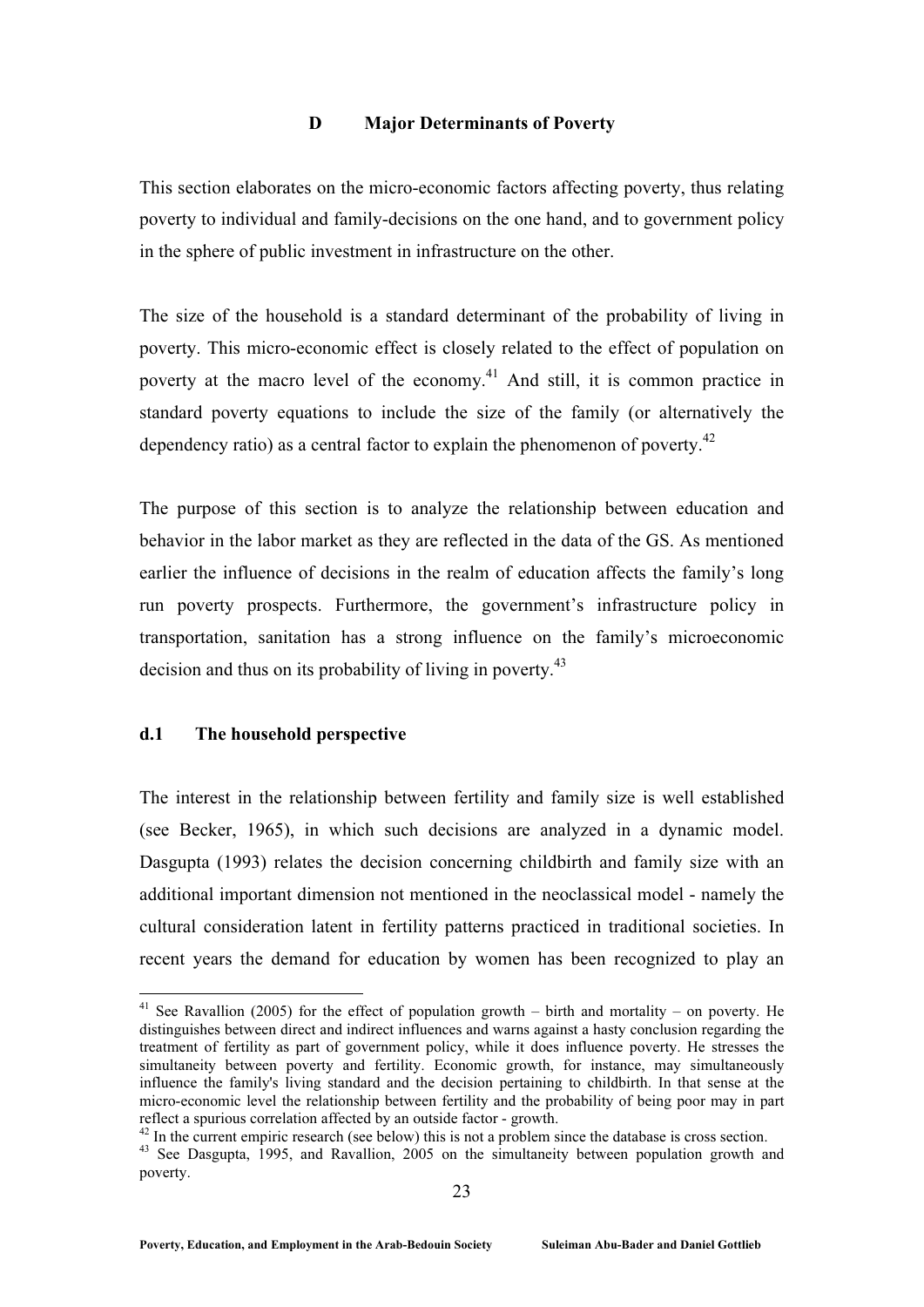important role in the fertility decision in traditional societies which are in a process of gradual change toward the woman's enhanced independence.<sup>44</sup>

# d.1.a Fertility and family size

The age distribution among population groups of the Arab society in Israel reflects the differences in fertility between the various groups (Chart 8).

The share of families with more than 7 persons is significantly higher among the Bedouin of the South, as compared to the three other groups (Christians, Druze, and non-Bedouin Muslims). Thus for example, nearly all families with more than 9 persons are Bedouin. The smallest families are in the Christian society and the distribution of family size among the Druze and the non-Bedouin Muslims is quite similar. These differences are manifest in the age distribution in chart 9: thus for example, the share of children under the age of 5 among the Bedouin in the south is about 1.8 times that of the remainder of the non-Bedouin Arab society. Given the gaps in education, the differences in the rate of population growth emphasize persistent poverty. One way to counter this influence is by affirmative action in favor of the Arab-Bedouin population.

 $\overline{a}$ <sup>44</sup> See Basu (2002) for example.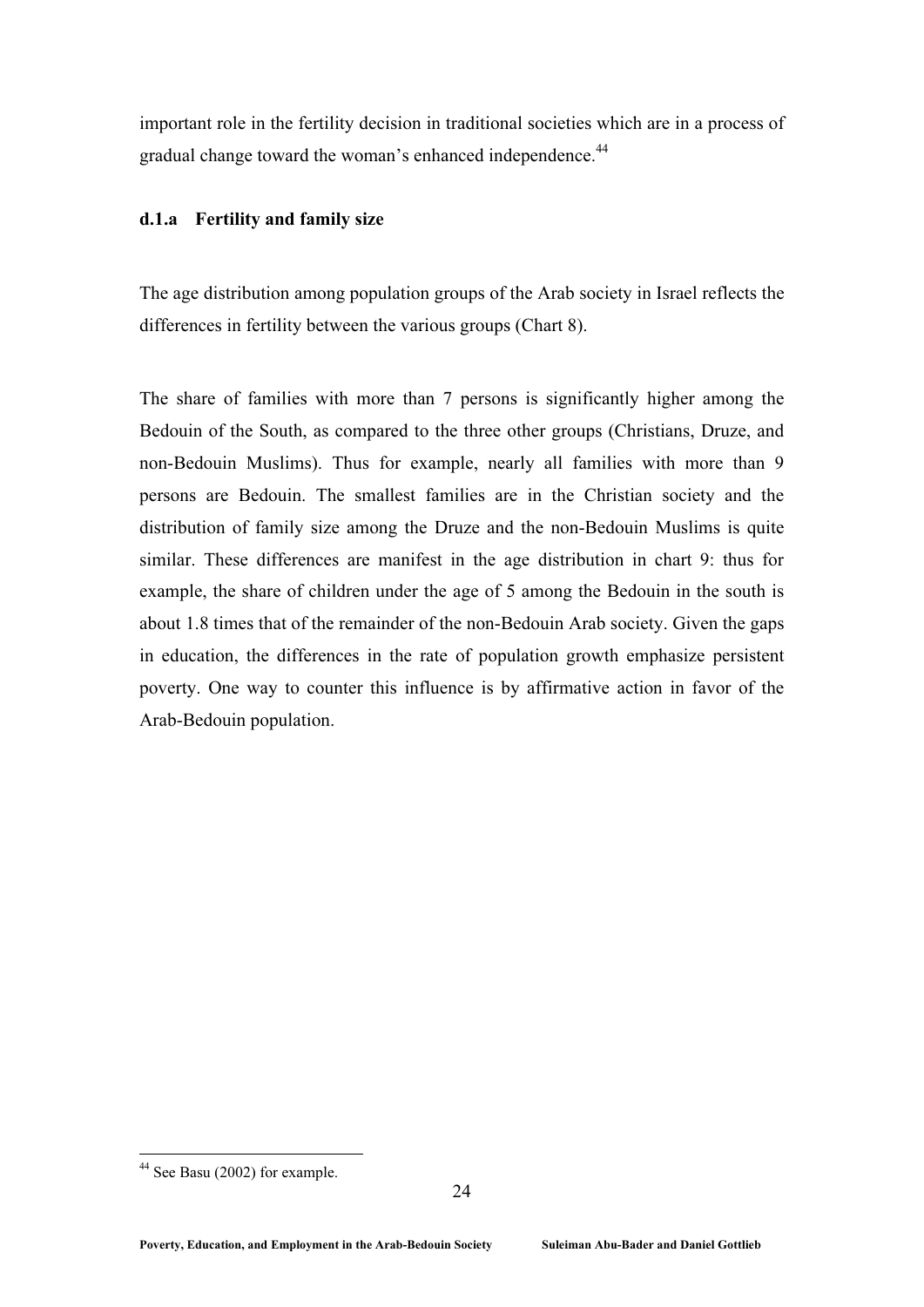



Chart 9: The distribution of Arab population by age and groups



# d.1.b Education

Primary and junior high school education among the Arab population witnessed substantial changes in recent decades. Literacy, which was the privilege of few three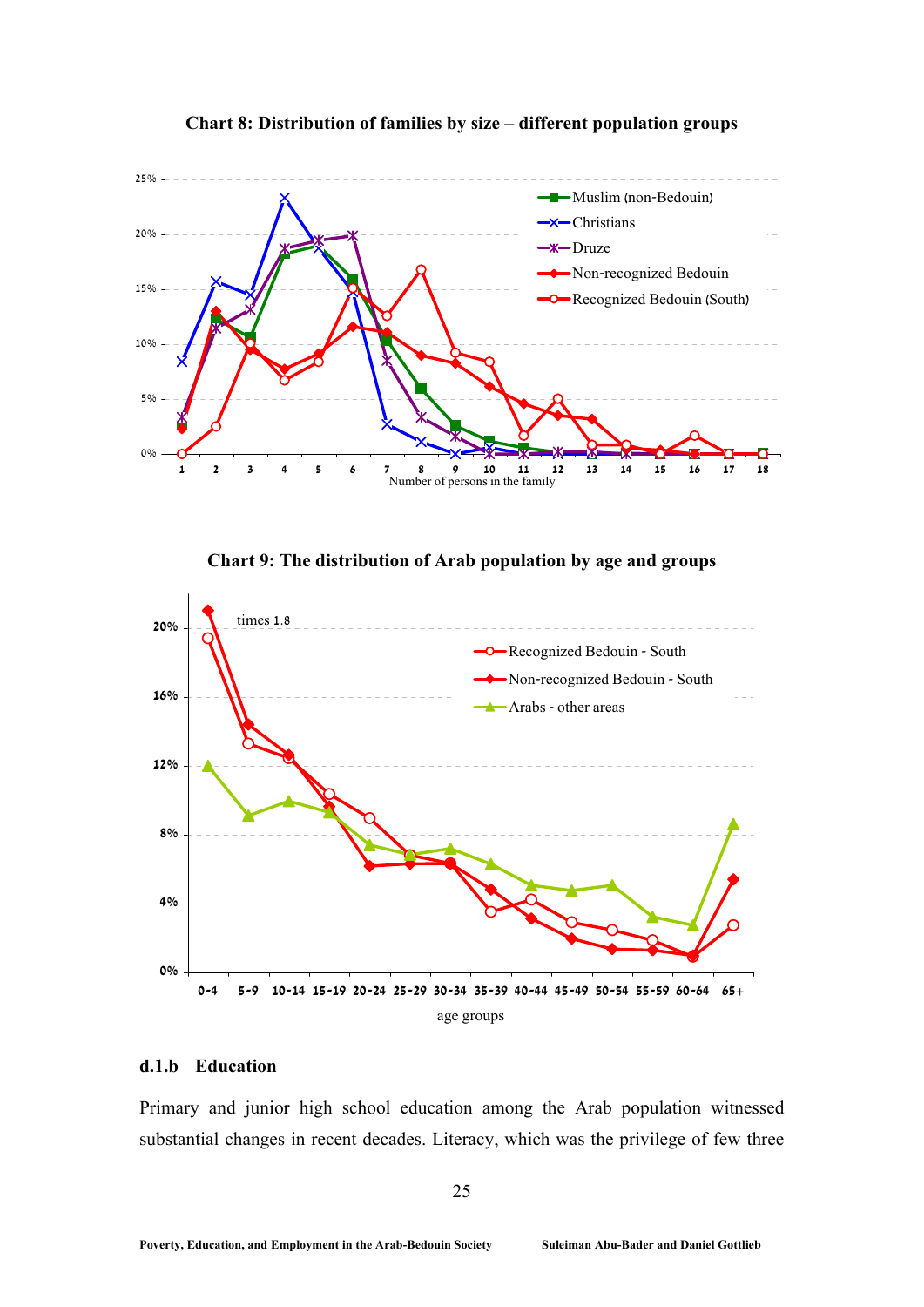decades ago, quickly became available to almost all. The greatest leap in this respect is among the Bedouin. Its main achievement was the increase in the rate of school attendance in elementary school and junior high school, whereas at higher levels rates of school attendance are still lower, especially among the Bedouin of non-recognized villages (see Table 2 below).

#### d.1.b.1 The school-dropout problem

One of the salient problems in the area of education is the share of dropouts (a mirror image of the school-enrollment rate) from the education system at various education levels. Among young Christians up to the age of 20, the dropout rate from 12 school years is 11%. Among the Druze the dropout problem is almost as that among Christians and among the Muslims the dropout rates are significantly higher  $-20\%$ among non-Bedouin Muslims, and about 32% among the Bedouin (Table 2). The problem is severe among Bedouin of the non-recognized villages (over 50% dropout among 20 year olds and younger). The comparison between dropout rates of people aged 44 and older and the dropout rates of 20 year olds and younger indicates a substantial improvement over the years. The biggest improvement (94 percentage points) was achieved in the reduction of dropout rates at the level of elementary school among Bedouin women of the non-recognized villages. This success is primarily due to the establishment of elementary schools in a number of these villages. On the other hand, the least progress was achieved with respect to dropout ratios of Bedouin women for up to 12 years of schooling – only 36%; this is not surprising in light of the inadequate number of high schools in these communities.

The long distance between non-recognized villages and the nearest high school and the poor condition of the road-infrastructure certainly make students' access to schools more difficult. Contrarily to that tendency, in recognized Bedouin communities there has been a significant improvement with respect to up to 8, 10, and 12 years of schooling, for women and men alike. Similar conclusions may be found in Abu-Saad et al (2007), although their data and indicators are different from ours.<sup>45</sup>

<sup>&</sup>lt;sup>45</sup> The source for calculations made by Abu Saad et al is the Ministry of Education, and it reflects a coherency of age through time, while our data is based on answers supplied by the sample.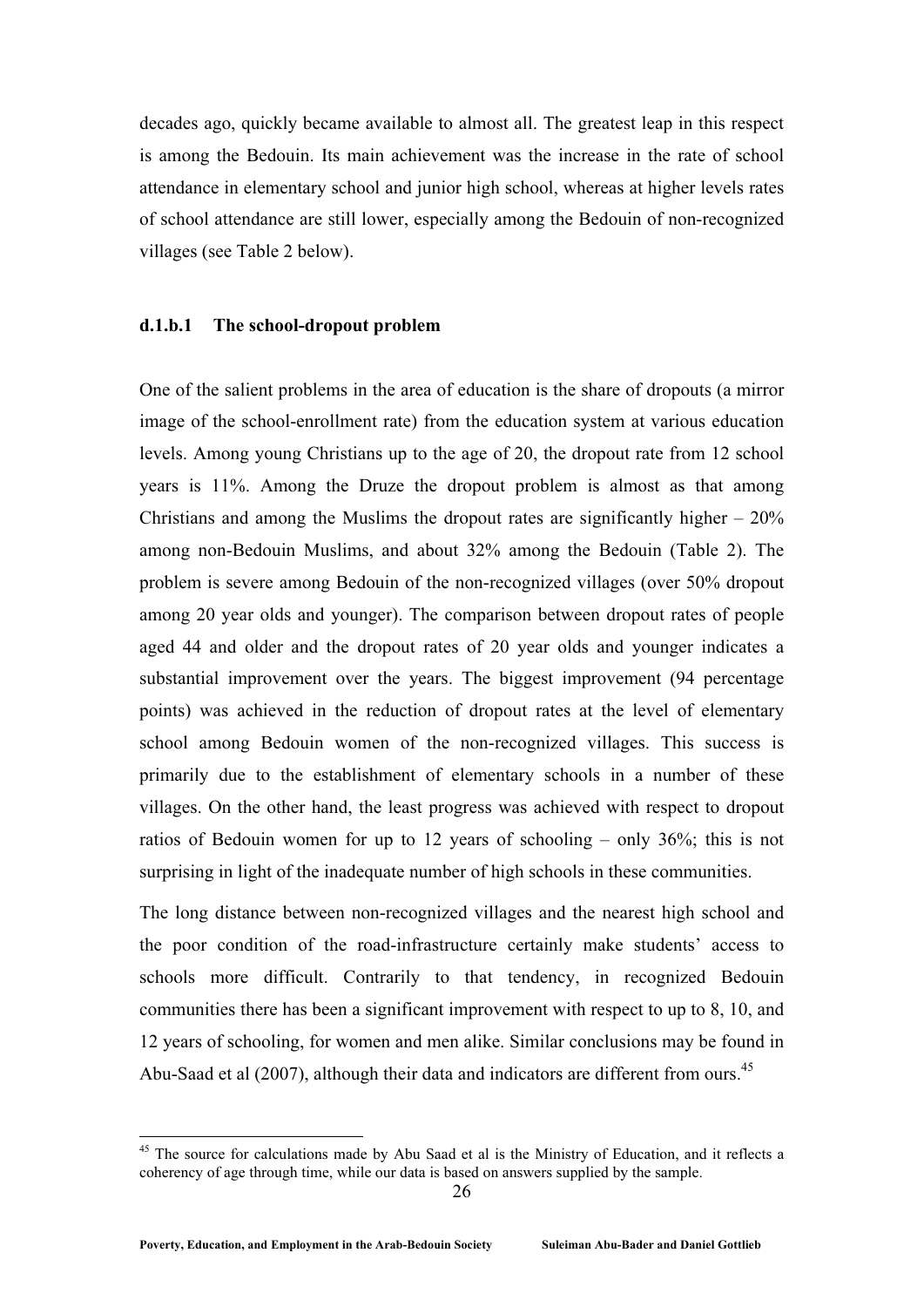| Men and Women - All Ages                 |             |                                        |                                |          |       |            |
|------------------------------------------|-------------|----------------------------------------|--------------------------------|----------|-------|------------|
| Years of                                 | Non-        | Recognized                             | Bedouin                        | Muslims  | Druze | Christians |
| schooling                                | recognized  | communities                            |                                | $(non-$  |       |            |
|                                          | communities | South                                  |                                | Bedouin) |       |            |
| Up to $6$                                | 75.4        | 84.6                                   | 83.1                           | 91.8     | 92.7  | 93.7       |
| Up to $8$                                | 64.8        | 75.6                                   | 74.8                           | 84.6     | 85.8  | 87.7       |
| Up to $10$                               | 44.9        | 59.6                                   | 57.1                           | 66.5     | 69.6  | 74.1       |
| Up to $12$                               | 32.2        | 44.9                                   | 42.9                           | 55.5     | 58.8  | 63.9       |
| Men and Women - 20 Years Old and Younger |             |                                        |                                |          |       |            |
| Up to $6$                                | 96.9        | 98.5                                   | 98.3                           | 99.4     | 98.4  | 99.0       |
| Up to $8$                                | 91.0        | 94.7                                   | 94.6                           | 98.3     | 97.9  | 98.2       |
| Up to $10$                               | 72.3        | 89.9                                   | 86.2                           | 93.1     | 95.8  | 95.6       |
| Up to $12$                               | 47.5        | 69.6                                   | 67.8                           | 80.8     | 89.4  | 89.1       |
|                                          |             | Men and Women - 44 Years Old and Older |                                |          |       |            |
| Up to $6$                                | 11.5        | 30.4                                   | 28.6                           | 69.3     | 74.4  | 82.4       |
| Up to $8$                                | 8.3         | 14.5                                   | 19.3                           | 54.7     | 62.2  | 69.6       |
| Up to $10$                               | 4.2         | 8.3                                    | 9.2                            | 28.8     | 31.9  | 45.3       |
| Up to $12$                               | 3.5         | 7.0                                    | 6.6                            | 23.0     | 22.8  | 34.2       |
|                                          |             |                                        | Men - 20 Years Old and Younger |          |       |            |
| Up to $6$                                | 97.5        | 100.0                                  | 98.9                           | 99.3     | 98.5  | 100.0      |
| Up to $8$                                | 94.8        | 96.9                                   | 96.2                           | 97.9     | 97.9  | 99.1       |
| Up to $10$                               | 80.6        | 95.4                                   | 89.5                           | 90.3     | 97.1  | 94.8       |
| Up to $12$                               | 54.1        | 69.1                                   | 68.6                           | 71.7     | 93.3  | 88.9       |
|                                          |             |                                        | Men - 44 Years Old and Older   |          |       |            |
| Up to $6$                                | 23.8        | 46.9                                   | 45.0                           | 82.2     | 89.6  | 89.1       |
| Up to $8$                                | 17.4        | 24.1                                   | 30.7                           | 65.8     | 81.9  | 74.8       |
| Up to $10$                               | 9.7         | 16.1                                   | 15.9                           | 36.2     | 51.0  | 47.7       |
| Up to 12                                 | 8.1         | 13.4                                   | 12.7                           | 29.7     | 38.6  | 38.0       |
|                                          |             | Women - 20 Years Old and Younger       |                                |          |       |            |
| Up to $6$                                | 96.0        | 97.1                                   | 97.6                           | 99.5     | 98.2  | 98.0       |
| Up to $8$                                | 85.8        | 93.1                                   | 92.8                           | 98.7     | 97.8  | 97.4       |
| Up to $10$                               | 60.9        | 85.5                                   | 82.7                           | 95.9     | 94.4  | 96.4       |
| Up to $12$                               | 38.7        | 69.9                                   | 66.9                           | 90.3     | 85.9  | 89.4       |
| Women - 44 Years Old and Older           |             |                                        |                                |          |       |            |
| Up to $6$                                | 2.0         | 12.5                                   | 13.9                           | 55.6     | 59.2  | 76.8       |
| Up to $8$                                | 1.4         | 4.2                                    | 9.0                            | 43.0     | 42.4  | 65.2       |
| Up to $10$                               | 0.0         | 0.0                                    | 3.2                            | 21.0     | 12.6  | 43.4       |
| Up to 12                                 | 0.0         | 0.0                                    | 1.1                            | 15.8     | 7.0   | 31.1       |

Table 2: School enrollment rates– by population group, gender, and age group

Source of data for calculations: the GS, 2004. The rates are defined as the ratio of school-enrollment of persons who successfully completed studying the indicated number of years relative to the potential rate for the relevant age group. The potential group for ages 20 and younger in the category of up to 12 years of study is limited from below by the age of 17.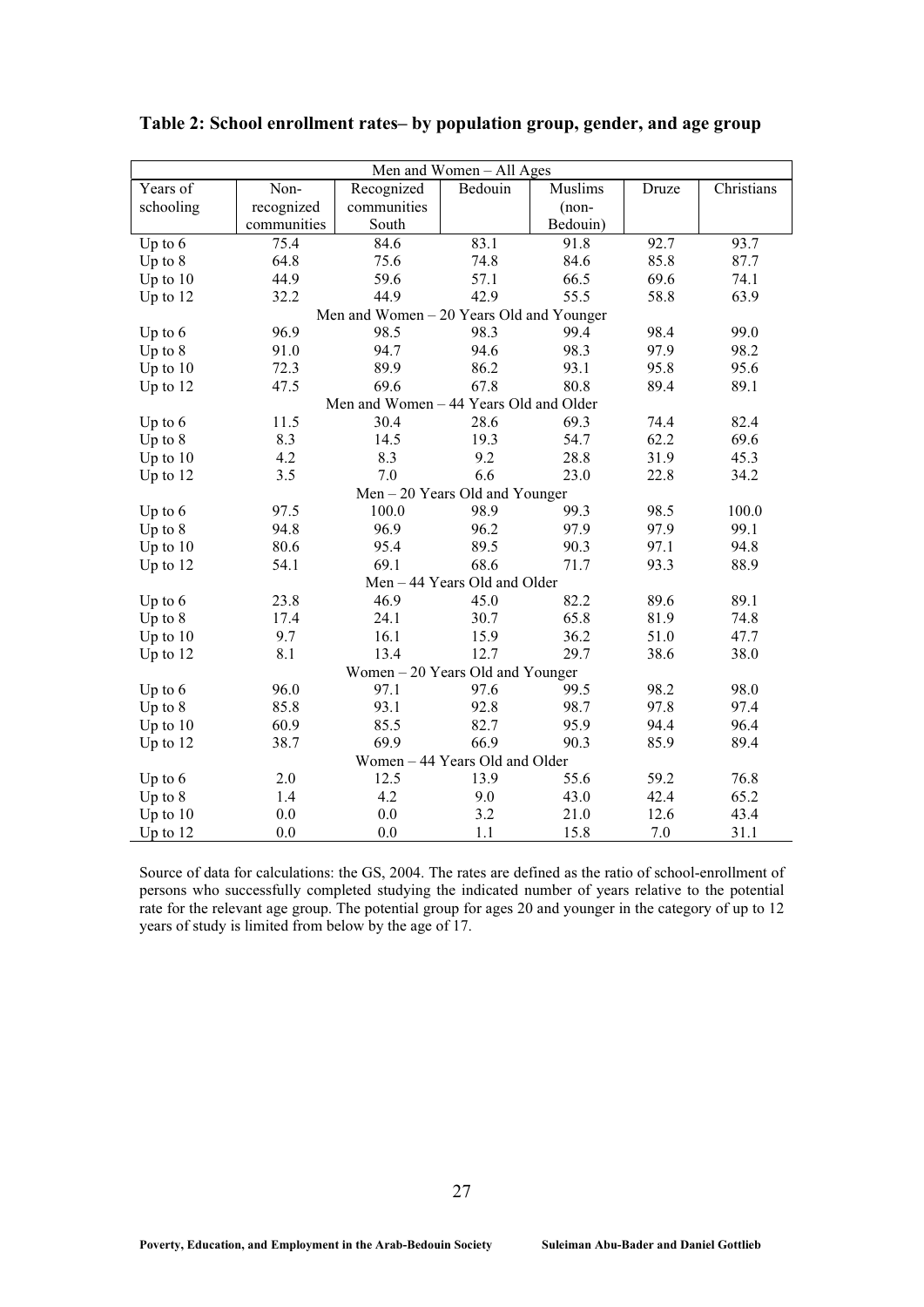|                                                                                    | Non-        | Recognized                            | Bedouin | <b>Muslims</b> | Druze | Christians |  |
|------------------------------------------------------------------------------------|-------------|---------------------------------------|---------|----------------|-------|------------|--|
|                                                                                    | recognized  | communities                           |         | $(non-$        |       |            |  |
| Schooling                                                                          | communities | South                                 |         | Bedouin)       |       |            |  |
| years                                                                              |             |                                       |         |                |       |            |  |
| among men (increase $(+)$ in percentage-points), age $20$ – compared to age $44+$  |             |                                       |         |                |       |            |  |
| Up to $6$                                                                          | 73.7        | 53.1                                  | 53.9    | 17.1           | 8.9   | 10.9       |  |
| Up to $8$                                                                          | 77.4        | 72.7                                  | 65.5    | 32.1           | 16.1  | 24.3       |  |
| Up to $10$                                                                         | 71.0        | 79.3                                  | 73.7    | 54.1           | 46.1  | 47.1       |  |
| Up to $12$                                                                         | 46.0        | 55.7                                  | 55.9    | 42.0           | 54.7  | 50.9       |  |
| among women (increase $(+)$ in percentage-points), age 20 – compared to 44+        |             |                                       |         |                |       |            |  |
| Up to $6$                                                                          | 94.1        | 84.6                                  | 83.7    | 43.9           | 39.0  | 21.2       |  |
| Up to $8$                                                                          | 84.5        | 88.9                                  | 83.9    | 55.8           | 55.4  | 32.2       |  |
| Up to $10$                                                                         | 60.9        | 85.5                                  | 79.5    | 74.9           | 81.8  | 52.9       |  |
| Up to $12$                                                                         | 38.7        | 69.9                                  | 65.8    | 74.5           | 78.9  | 58.3       |  |
| Gap in study-rates between men and women – between generations (percentage-points) |             |                                       |         |                |       |            |  |
|                                                                                    |             | The 20 year old and younger age group |         |                |       |            |  |
| Up to $6$                                                                          | 1.5         | 2.9                                   | 1.3     | $-0.3$         | 0.3   | 2.0        |  |
| Up to $8$                                                                          | 8.9         | 3.8                                   | 3.4     | $-0.8$         | 0.2   | 1.7        |  |
| Up to $10$                                                                         | 19.8        | 9.9                                   | 6.9     | $-5.6$         | 2.7   | $-1.6$     |  |
| Up to $12$                                                                         | 15.5        | $-0.7$                                | 1.6     | $-18.5$        | 7.5   | $-0.6$     |  |
| The 44 year old and older age group                                                |             |                                       |         |                |       |            |  |
| Up to $6$                                                                          | 21.8        | 34.4                                  | 31.1    | 26.5           | 30.4  | 12.3       |  |
| Up to $8$                                                                          | 16.0        | 19.9                                  | 21.7    | 22.8           | 39.5  | 9.6        |  |
| Up to $10$                                                                         | 9.7         | 16.1                                  | 12.7    | 15.2           | 38.3  | 4.2        |  |
| Up to $12$                                                                         | 8.1         | 13.4                                  | 11.5    | 13.9           | 31.6  | 6.9        |  |

Table 3: The change in school enrollment-rates between generations by gender

A major success in recognized villages is the sharp increase in school enrollment rates of up to 10 study years' education. The increase in school enrollment rates of up to 12 study years' education is also impressive among women – 85.5% and 69.9% respectively (Table 3). This advantage in favor of the recognized communities could be a meaningful incentive to relocate from a non-recognized to a recognized community, particularly so, if, as reported in Abu Saad 1998 and Abu Saad et al., 2007, Bedouin mothers tend to attach a high value to their children's education.

The data suggest that the reduction in dropout rates in non-recognized villages may be attributed to the government's investment in elementary and junior high schools in non-recognized villages. Were the government to take similar action with respect to high schools, we might eventually witness an improvement at that level too.

# d.1.b.2 Causes of school-dropout

Adequate infrastructure is crucial to the development of the economy and of the population's living standard. Infrastructure should thus be expected to affect a wide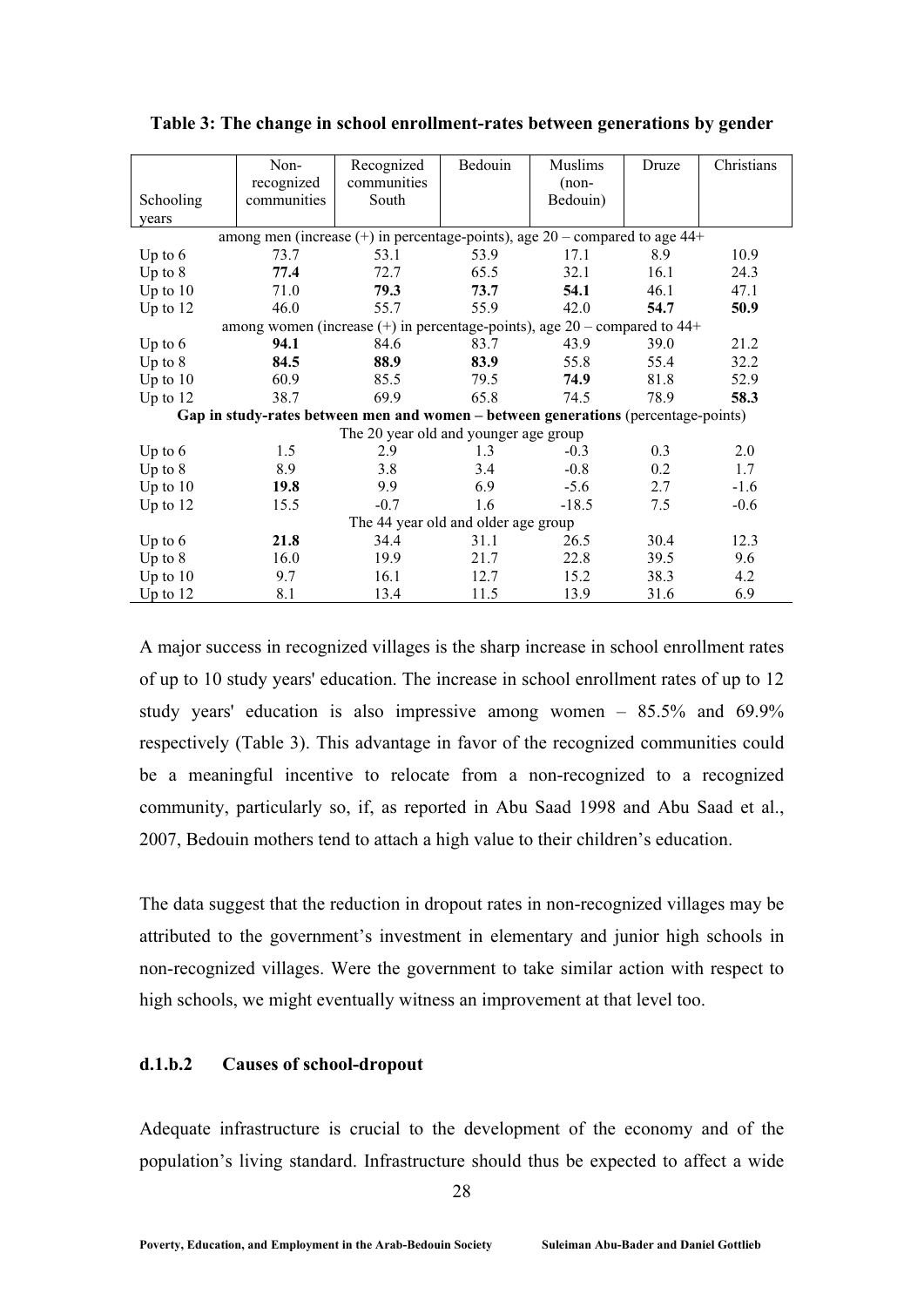variety of variables, including poverty. The influence on poverty reflects an overall effect, with a complex transmission mechanism, given the numerous individual decisions that are affected, from education, to health and employment. Such direct and indirect components cannot easily be distinguished in an empirical analysis given the interactive nature of their effect on poverty and vice versa.

A high dropout rate is observed in the  $8<sup>th</sup>$  grade, mostly in the South (Table 4). In this section we wish to inquire about the relationship between the dropout-rate and the household's access to public infrastructure. We should keep in mind that the analysis of the effect of infrastructure on dropout rates in our data set suffers from a timing problem, since access to infrastructure relates to the year of the survey, while the dropout rate reflects an extended and variable number of years for each individual.

|                                      |        | Dropouts | Non-dropouts | Dropouts | Non-dropouts |
|--------------------------------------|--------|----------|--------------|----------|--------------|
| The entire Arab population           |        | 22.8     | 77.2         |          |              |
|                                      | North  | 16.2     | 83.8         |          |              |
| Area                                 | Center | 37.4     | 62.6         |          |              |
|                                      | South  | 47.1     | 52.9         |          |              |
|                                      |        |          | All Arabs    |          | South        |
| Study-years (average), parents       |        | 7.6      | 9.7          | 7.2      | 9.1          |
| Study-years (average), children      |        | 7.8      | 12.0         | 7.8      | 12.0         |
| Households with electricity net      |        | 86.6     | 97.4         | 50.1     | 71.2         |
| access, $\frac{6}{2}$                |        |          |              |          |              |
| Households living at least 1 km from |        | 34.0     | 32.7         | 61.6     | 48.5         |
| the nearest bus-stop, $\%$           |        |          |              |          |              |
| Households living at least 1 km from |        | 48.9     | 38.6         | 95.4     | 76.8         |
| the nearest public clinic, %         |        |          |              |          |              |

Table 4: Characteristics of school-dropouts and others (percent)<sup>46</sup>

Source of data for calculations: the Galilee society survey, 2004.

Table 5 features three regressions which examine the factors determining dropout rates in the Arab population, and especially in non-recognized villages. The relevant factors are demographic and also relate to the household's access to public infrastructure. In order to minimize the mentioned timing problem, we refer only to dropout observations that occurred in the last three years. Furthermore, in order to assure that we are dealing with dropouts only and not with youngsters who are still in the process of accumulating human capital, we include only data on individuals aged 17 or more. The first regression refers to the entire Arab population in Israel. The

<sup>&</sup>lt;sup>46</sup> The dropout rate is defined as the gap between the potential study rate, in which the entire relevant age population studies, and the actual rate. The calculation here is made on the basis of 12 study years.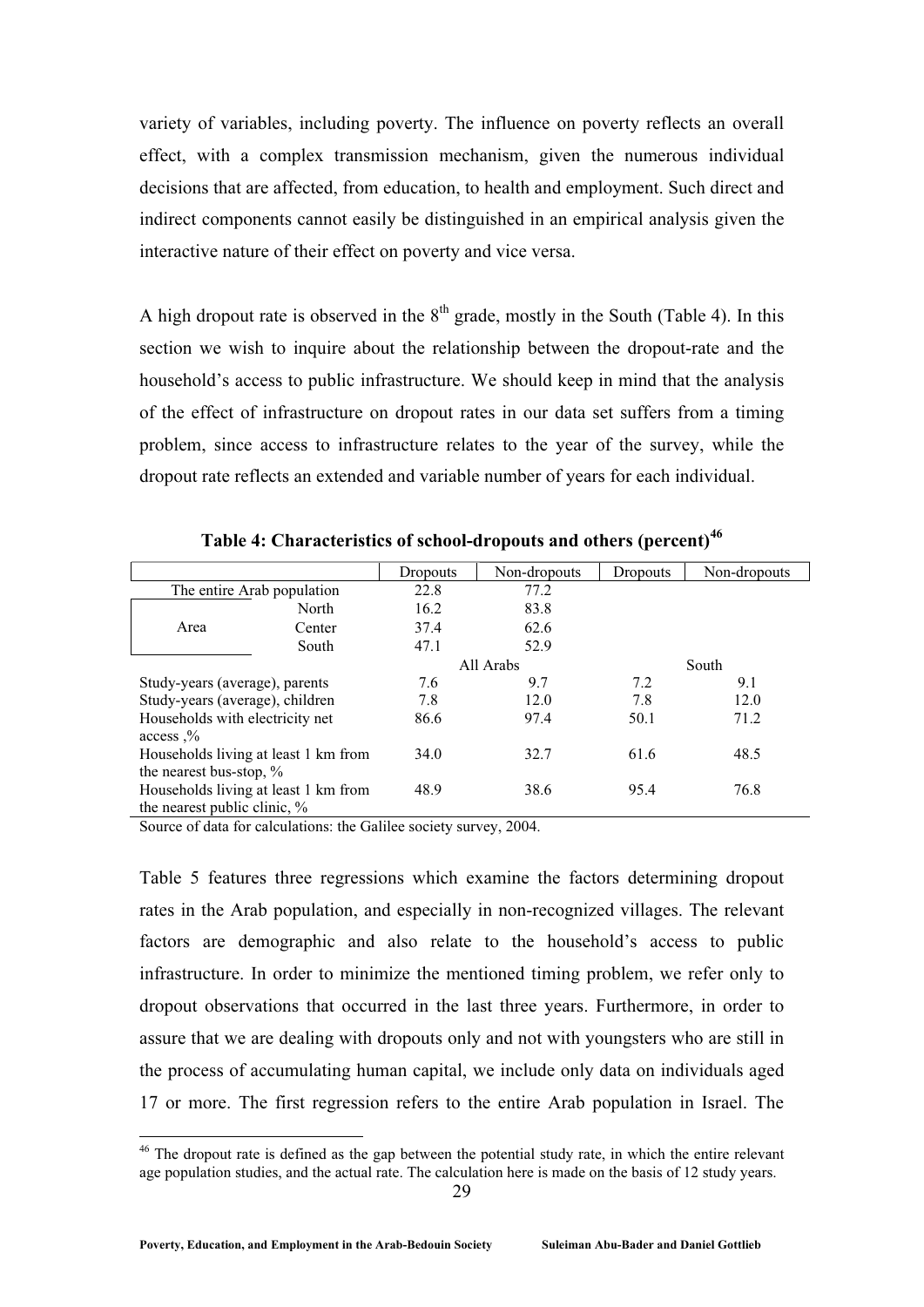main determinants in this regression are the parents' average study rate, gender, and the age of the person who dropped out, as well as a dummy variable for the household living in a non-recognized village. In the second regression we added the variable of access to public infrastructure. This caused the dummy variable of belonging to a nonrecognized village to be irrelevant.<sup>47</sup> We interpret this result as an indication that the inadequacy of infrastructure is more important than some kind of a "cultural" argument in explaining the dropout ratio.

Table 5: Determinants of dropping out of school up to high-school level

| Regression                       |                       |                      | (2)                        |       | (3)                        |        |  |
|----------------------------------|-----------------------|----------------------|----------------------------|-------|----------------------------|--------|--|
| Method                           | <b>LOGIT</b>          |                      | <b>LOGIT</b>               |       | <b>LOGIT</b>               |        |  |
| Dependent var                    | Dropout               |                      | Dropout dummy <sup>1</sup> |       | Dropout dummy <sup>2</sup> |        |  |
| Explanatory v.                   | $d$ ummy <sup>1</sup> |                      |                            |       |                            |        |  |
| Constant                         | 15.77872              | ***                  | 17.01181                   | ***   | 25.06756                   | $***$  |  |
| The parents' average study rate  | $-4.477208$           | ***                  | $-4.179457$                | ***   | $-2.523018$                | $\ast$ |  |
| Non-recognized Bedouin           | 0.619915              | $***$                | $-0.215318$                |       |                            |        |  |
| Recognized Bedouin, south        | 0.675368              |                      | 0.706913                   |       |                            |        |  |
| Male                             | 0.867336              | ***                  | 0.869283                   | ***   |                            |        |  |
| Age                              | $-0.909316$           | ***                  | $-0.910699$                | $***$ | $-1.329547$                | $***$  |  |
| Center                           | 1.097895              | ***                  | 1.220385                   | ***   |                            |        |  |
| Infrastructure index (ten types) |                       |                      | $-0.015607$                | $***$ | $-0.028656$                | $* *$  |  |
| McFadden R-squared               |                       | 0.225124<br>0.230886 |                            |       | 0.196379                   |        |  |
| Explained variable - mean        |                       | 0.192254<br>0.192788 |                            |       | 0.451327                   |        |  |
| Number of observations           | 723                   |                      | 721                        |       | 113                        |        |  |

<sup>1</sup> Regression on the age range of 17-19.

 $\overline{a}$ 

² Regression on the age range of 17-19, non-recognized Bedouin.

\*, \*\*, \*\*\* symbol significance at levels of 10%,  $5\%$ , 1%, respectively.

#### d.1.c Fertility and education

Fertility constitutes an important factor in establishing the probability to live in poverty. The bigger the family size the less are the resources available to each family member. The relation between poverty and fertility is complicated and reciprocal (see Dasgupta, 1993 and Ravallion, 2005). The relation between poverty and fertility is influenced, among other things, by the education the mother accumulated prior to her (first) marriage. The regression in table 6 attempts to explain the number of a

<sup>&</sup>lt;sup>47</sup> The extent of access to the various types of infrastructure was set according to the Principal Components method in reference to the ten basic types of infrastructure. These include public transportation services, connection to the systems of electricity, water, sewage, telephone line, garbage disposal, distance from sick funds and from a clinic, the distance from school and access to a playground or public garden.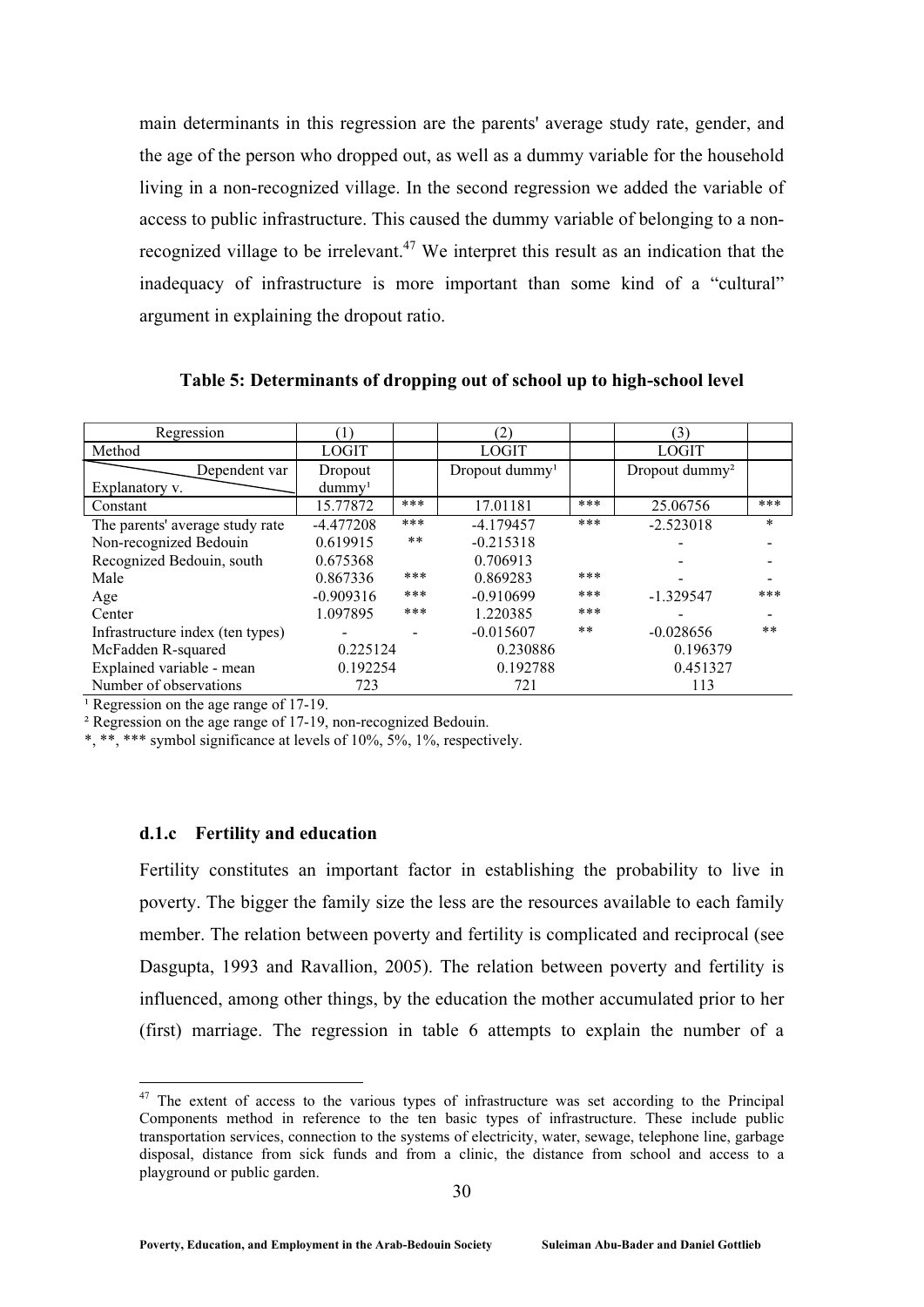woman's childbirths. Education at the time of marriage appears in the regression with high statistical significance. Moreover, standard demographic factors were found to affect fertility as expected.<sup>48</sup> We have also found the factor of preference for boys (a positive sign for the rate of girls out of all children).

| Dependent variable: The number of live childbirths per woman (estimated by OLS method)                  |             |  |  |  |  |  |
|---------------------------------------------------------------------------------------------------------|-------------|--|--|--|--|--|
| Variable                                                                                                | Coefficient |  |  |  |  |  |
| Constant                                                                                                | $-5.77***$  |  |  |  |  |  |
| Muslim-Bedouin                                                                                          | $1.08***$   |  |  |  |  |  |
| Muslim-Bedouin, non-recognized village                                                                  | $0.83**$    |  |  |  |  |  |
| Christian                                                                                               | $-1.02***$  |  |  |  |  |  |
| Druze                                                                                                   | $-0.41***$  |  |  |  |  |  |
| Age                                                                                                     | $0.62***$   |  |  |  |  |  |
| Age squared                                                                                             | $-0.01***$  |  |  |  |  |  |
| School enrollment-rate prior to $1st$ marriage                                                          | $-2.07***$  |  |  |  |  |  |
| Age at first marriage                                                                                   | $-0.15***$  |  |  |  |  |  |
| School enrollment-rate, change since $1st$ marriage                                                     | $-2.04$     |  |  |  |  |  |
| Divorced before the age of 40 (yes=1, no=0)                                                             | $-1.06***$  |  |  |  |  |  |
| Widowed before the age of 40 (yes=1, no=0)                                                              | $-1.38***$  |  |  |  |  |  |
| Share of girls out of total number of children                                                          | $0.35***$   |  |  |  |  |  |
| $R^2 = 0.5415$ , adjusted $R^2 = 0.5392$ , n = 2187                                                     |             |  |  |  |  |  |
| § The school-enrollment rate is calculated as the ratio of the years of study completed relative to the |             |  |  |  |  |  |
| potential years of study in the relevant age group.                                                     |             |  |  |  |  |  |
| *, **, *** Symbol for significance at levels of 10%, 5%, and 1%, respectively.                          |             |  |  |  |  |  |

Table 6: Determinants of fertility

#### d.2 The public perspective

 $\overline{a}$ 

One of the main functions the State is expected to provide is adequate infrastructure for its citizens – basic infrastructure such as water, electricity, sewage system, garbage disposal, public transportation, as well as a higher level of infrastructure in a civilized society, related to health, education, and culture. The importance of public investment in infrastructure to the household can be ranked by the household's ability to substitute for its inadequacy. The degree of substitutability may be reflected by the ability and the cost incurred by the household when accessing a given service independently, when the public infrastructure is lacking. For example, while there is a very high cost involved in the private substitution of an inexistent road, since building the road is complicated and expensive, requiring also official permits etc.. Hence, the private and social loss involved in the lack or inadequacy of a road is particularly

<sup>&</sup>lt;sup>48</sup> The age of divorce and the age of becoming widowed were restricted in order to insure that the influence of these two variables will be related to the age of fertility.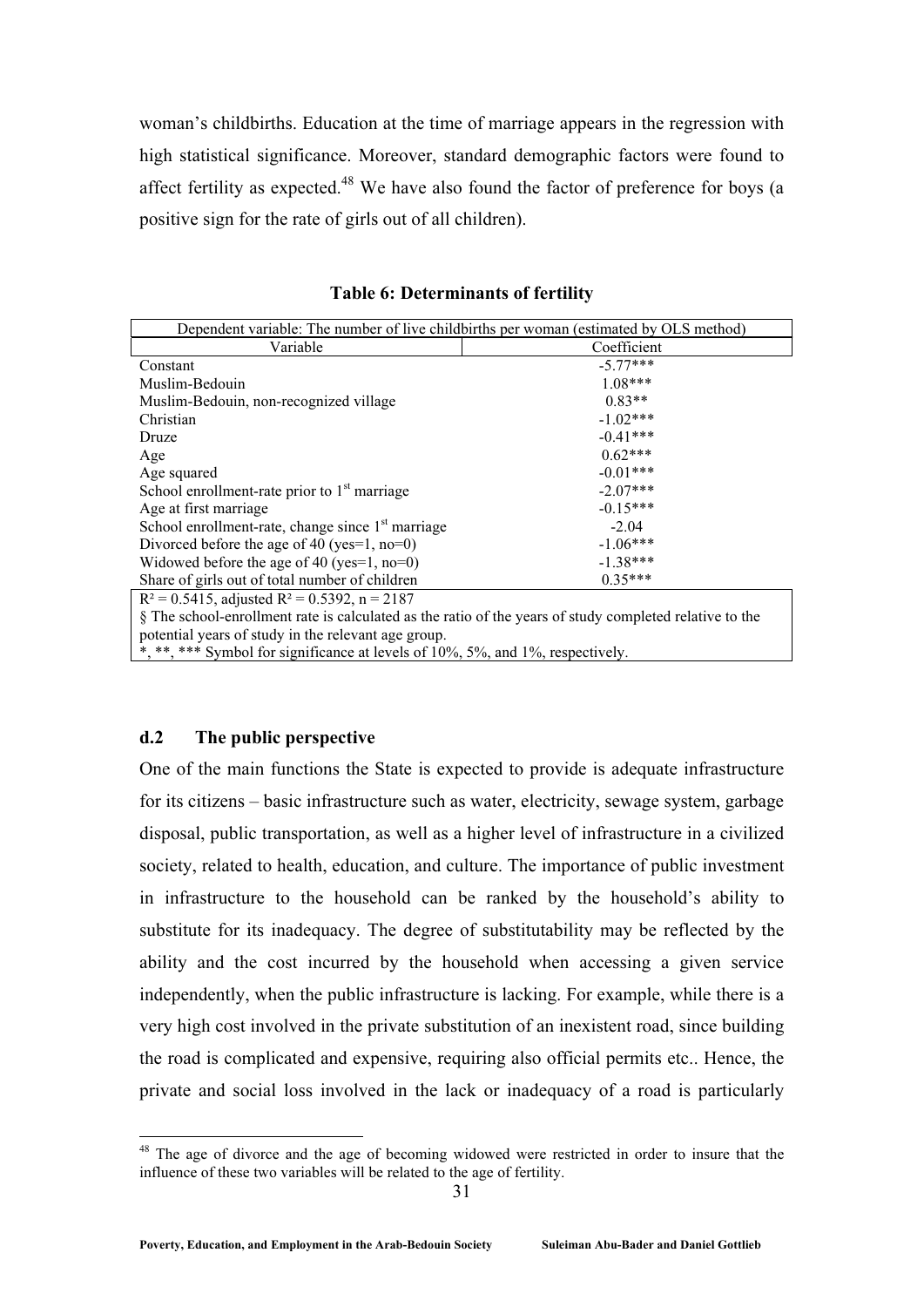high. On the other hand the lack of a public transport system is smaller for families with higher income, since they can substitute more easily for public transportation. For the poor or the disabled its lack will be much more costly, for example lowering their chances of finding employment. Investment in basic infrastructure for the Arab sector has been neglected for many years. The reasons for this are partly rooted in discrimination practiced by the State and public institutions in areas such as water, electricity, and transportation, against the Arab population, and in particular, against the Bedouin population in non-recognized villages. The problem is further complicated by conflict and mismanagement within the local authorities. Furthermore the lack and inadequacy of basic infrastructure also reduces private incentives for building infrastructure.

#### d.2.a Household access to public infrastructure

Difficulties of accessing basic infrastructure typically characterize very poor countries, or remote regions in very big countries. One might thus expect that such problems should not occur in a small and advanced country such as Israel. The existence of such problems in Bedouin communities thus indicates that discrimination might be part of the explanation.<sup>49</sup> Government statistics concerning the distribution of investment in infrastructure by regions and communities are not available. We thus had to resort to indirect indicators. The present information of the GS is indirect since it was gathered by a household questionnaire regarding their access to infrastructure. Part of the infrastructure, such as roads and schools are usually provided directly by the government, while services of education, welfare, and health, as well as religious services are provided by the local authority and the health insurance companies respectively, with the financial participation of government. With regard to year 2004, government financing should have been more generous for the economically weak local authorities (the balance grants). Tal Shahor (2007) examined the collection of incomes derived from municipal taxes in Jewish, Arab, and Druze communities while accounting for the socio-economic situation of the authorities. He concluded that the shortage in incomes derived from municipal taxes in Arab communities was to some

<sup>&</sup>lt;sup>49</sup> Alesina and Glaeser, 2004, find heterogeneity in the population to be an important determinant of poverty. They argue that heterogeneity leads to discrimination that arises from the fact that minorities, little appreciated by the "mainstream" groups, who are typically better represented in government, will find it harder to acquire state budgets for their well being.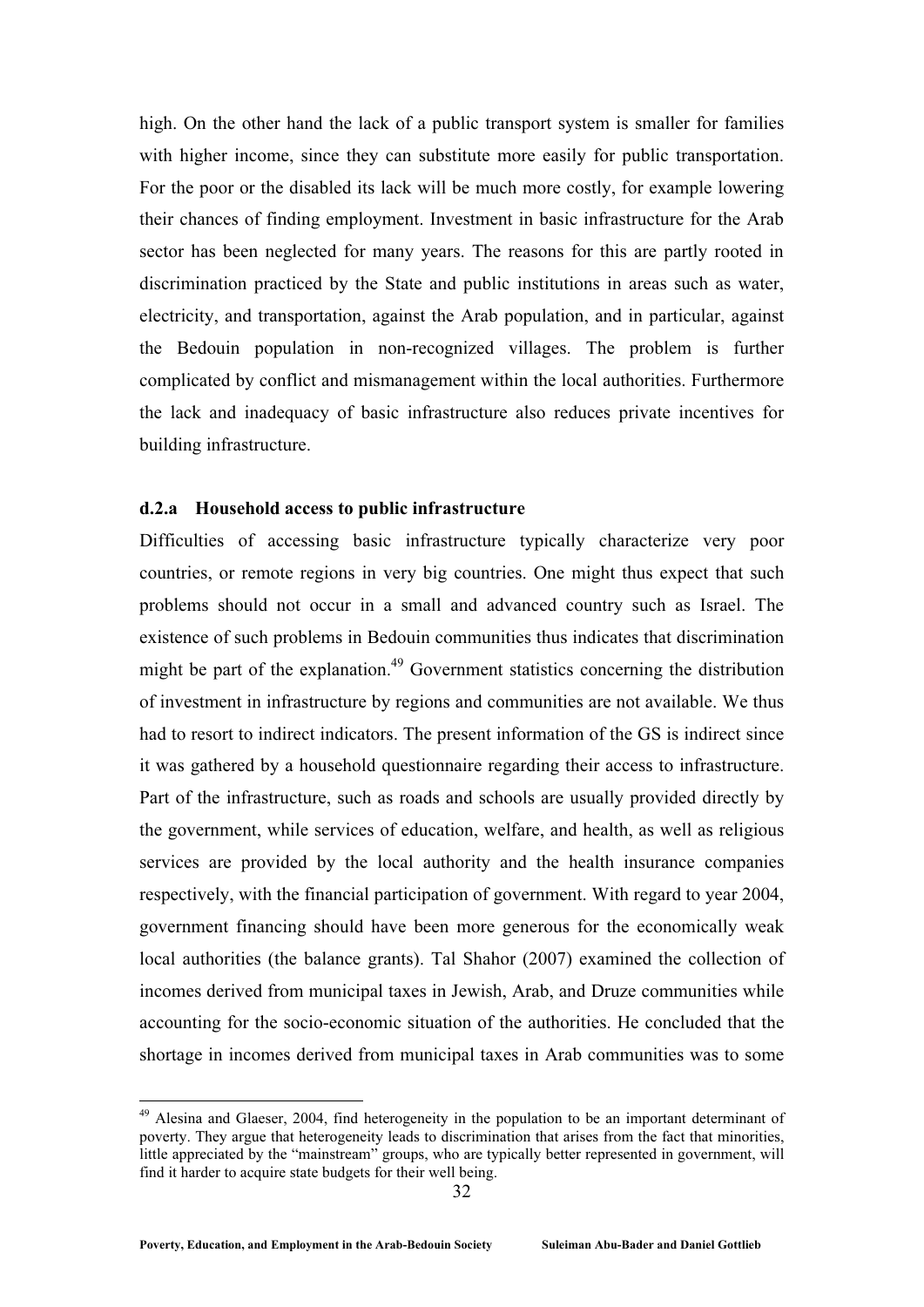extent due to the residents' unwillingness to pay taxes, and also because the government fulfilled its financing function insufficiently, refusing in part to support the economically weak Arab authorities. Convenient access to public transportation is crucial for the residents' successfully integration in employment, as well as for other economic and social activity. Transportation infrastructure has three aspects: (1) roads, railroads, streets, and inner pathways; (2) the existence of a system that connects the inner system to the system of interurban roads and railroads; (3) an infrastructure of a network of transportation stations within the community, and from the community to other communities, and economic and social centers. The GS survey does not afford an opportunity to study all three aspects since the questions presented in the survey only inquire about the household's access to transportation services. The possible answers in the survey are: a distance of up to one kilometer; a distance of between one kilometer and five kilometers; or a distance of more than 5 kilometers between a household and the nearest public transportation stop. The variable's definition is problematic, since in the recognized and non-recognized Bedouin settlements, as well as in many settlements of the North and Center there is no public transportation – neither within the settlement nor between settlements in the area, and still many of the people sampled noted that public transportation is available at a distance of less than one kilometer. In some of the settlements there is no access to a main road, or there is no system of roads inside the settlement.

In any case such information thus does not allow for an estimate of the extent of investment needed in communities suffering from inadequate infrastructure.

Chart 10 illustrates an index for infrastructure access in the various Arab communities. The index's values are based on answers provided by Arab households in the GS survey with regard to the population's access to the infrastructure. The access-indicator varies between zero (no access) and 100 (full access). For each community, the value of the infrastructure index reflects the average values of the index for households in the community, each weighted by household size.

The inadequacy in public transportation infrastructure affects households regressively: given its substitutability by car ownership, the adverse effect decreases with the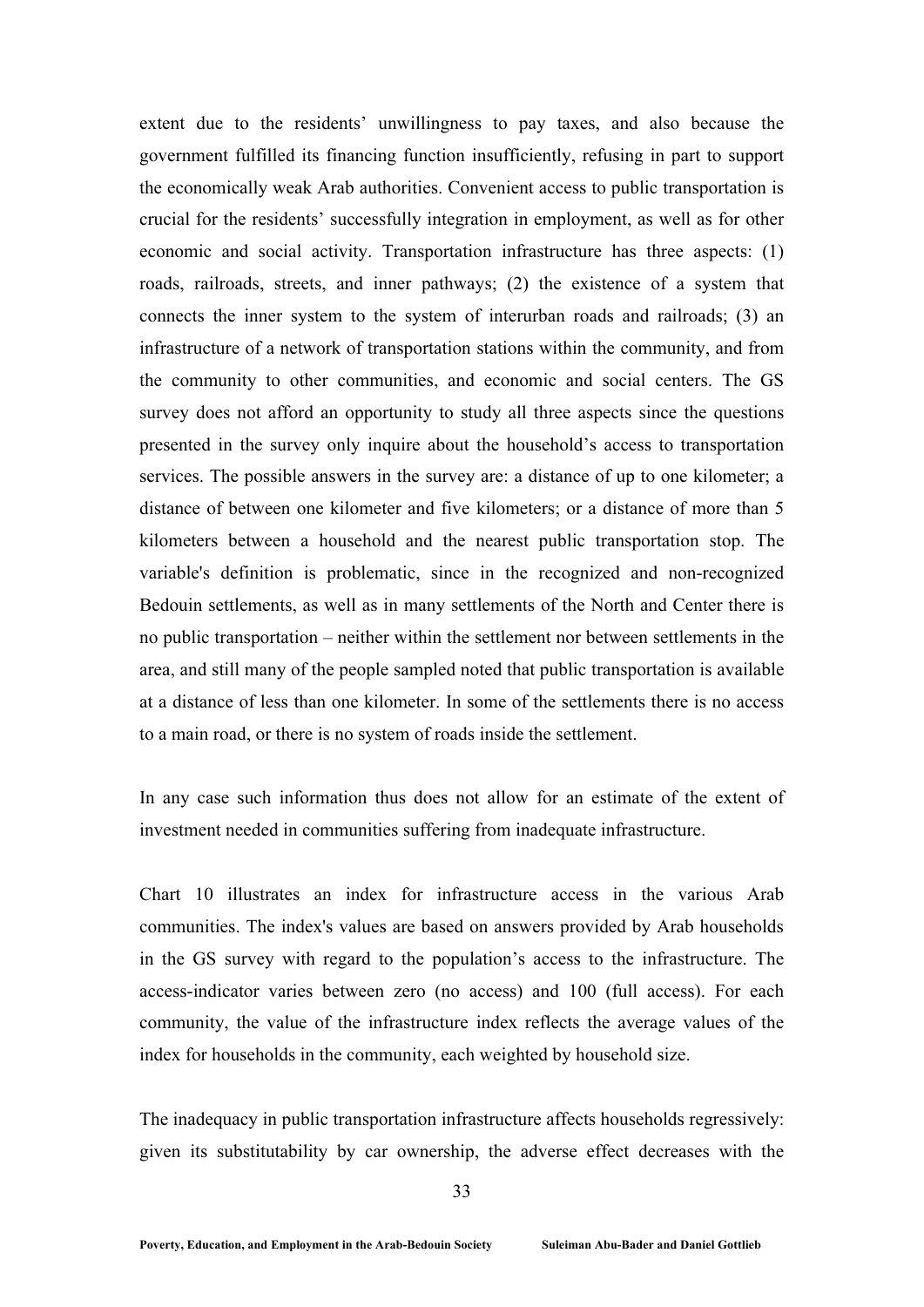family's standard of living, and therefore hurts poor families more strongly. Accordingly a reduction in the government's discrimination in public transportation investment could constitute an effective anti-poverty policy. An important problem of such discriminatory attitude is that it provides a negative signal to domestic and foreign private and corporate investors, which is detrimental for these communities.

The lack of infrastructure is extremely severe in non-recognized villages in the South where the highest score reached by the index is 65 points and the lowest is virtually zero (chart 10). In three of the non-recognized villages in the sample the index reaches less than 10, and in 8 of them the value is below 20. In the recognized Bedouin communities, which are part of the sample, the situation is better – about 80. On the other hand, the situation of some of the Bedouin communities of the North is similar to that of non-recognized villages of the South. Chart 10 also clarifies that the situation cannot be blamed solely on the land-dispute between the Bedouin and the State, since the chart shows that inadequate access is a feature common to almost all of them, though by varying degree.

Chart 10: Ranking of the Arab communities by access to basic infrastructure  $(100=$  full access,  $0=$  no access)

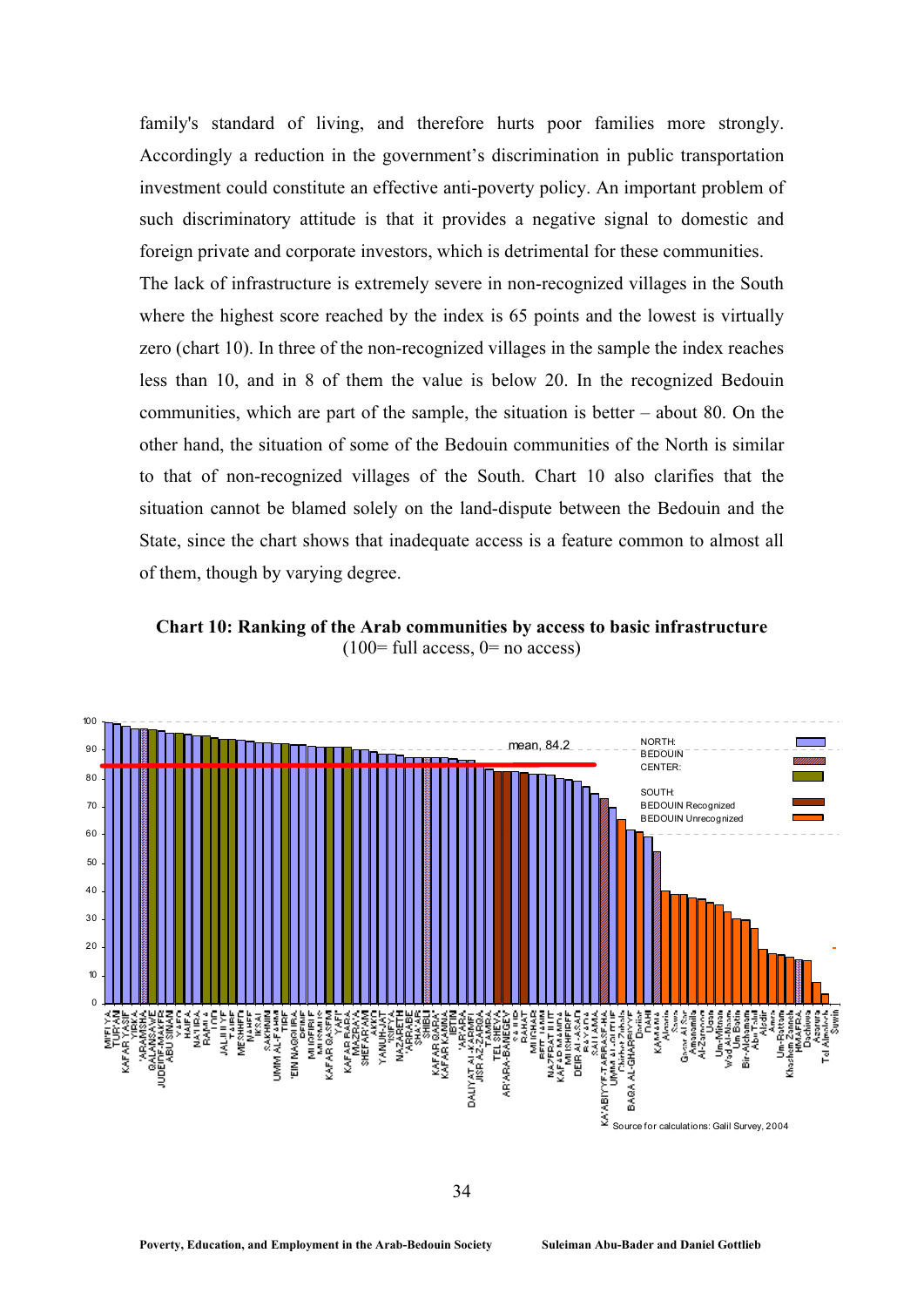Notwithstanding, discrimination is more severe in the South. Furthermore, one should keep in mind that the underinvestment in roads and junctions both in the nonrecognized villages and between them and main roads in their vicinity has not been included in the GS survey. The various governments over the last years have not only been neglecting infrastructure in Arab communities, but there is also a lack of transparency concerning statistics about infrastructure. An improved transparency in infrastructure statistics for the whole economy is a first and necessary step in order to ameliorate inequality in infrastructure and access to it. Furthermore, the government does not seem to have any strategy for closing the gap in the Arab sector.<sup>50</sup> The "Agenda" document of the Prime Minister's office can testify to that by its disregard of the issue of infrastructure.<sup>51</sup>

The dropout regression above (Table 5) emphasizes the wide effect, exerted by inadequate infrastructure access, such as on school dropout behavior in nonrecognized villages, thus adding to the persistence of poverty through the negative effect on future earning capacity. Table 7 indicates that the biggest problem is in the area of health: the distance to the nearest public clinic of about 44% of the Arab population is more than one kilometer away from home, and for more than 8% of them the nearest clinic is more than 5 kilometers away. With regard to about 30% of the population the distance to the nearest stop of public transport is more than 1 kilometer and for nearly 5% the distance is greater than 5 kilometers. This diminished access is even sharper when contemplating the low rate of private vehicle owners: The table in Annex 1 reveals that in recognized Bedouin communities, and among the other Muslims only 64% own a car. In the non-recognized villages only 45% own a private vehicle. Ownership of a commercial vehicle is at a rate lower than 11% through all observed population groups. 30% of individuals are more than 1 kilometer away from school and about 17% of the observed population is not connected to the sewage system. Nearly 20% of the Arab public has to dispose of garbage privately. About 32% of the population is not connected to a fixed (Bezeq) telephone line. Hence, the biggest problems of accessibility are in the areas of health, transportation,

<sup>&</sup>lt;sup>50</sup> See for example the "Agenda" document which ignores the problem of infrastructure in the Arab sector.

<sup>&</sup>lt;sup>51</sup> It only mentions the "lack of convenient and regular transportation to work places". Moreover, the State has not bothered thus far to study the topic through an official survey of the CBS.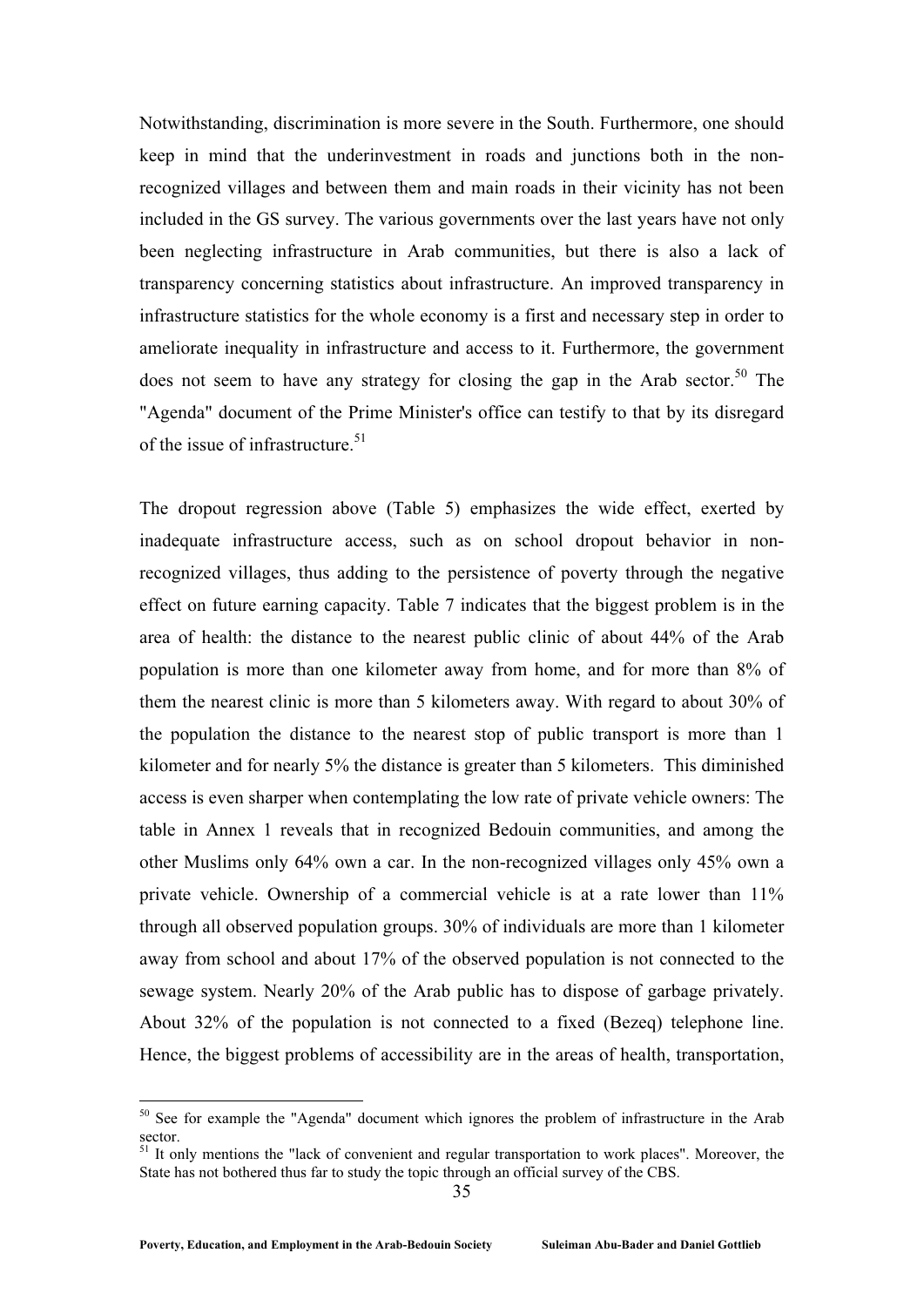education, and communication. Among the basic infrastructure, the most difficult situation is in the area of sewage and electricity.

|                                         |                                                            |            |       |        | The population with accessibility problems |       |             |  |  |
|-----------------------------------------|------------------------------------------------------------|------------|-------|--------|--------------------------------------------|-------|-------------|--|--|
|                                         | Total Arab population                                      |            |       |        |                                            |       |             |  |  |
| Type of infrastructure                  | The rate out of the total relevant population (in percent) | The        |       |        |                                            |       |             |  |  |
|                                         |                                                            | South      |       | Center | North                                      | Total | number of   |  |  |
|                                         |                                                            |            |       |        |                                            |       | individuals |  |  |
|                                         | Recognized                                                 | Non-       | Total |        |                                            |       |             |  |  |
|                                         |                                                            | recognized |       |        |                                            |       |             |  |  |
| The distance from the clinic closest to | 0.0                                                        | 65.7       | 26.5  | 0.7    | 6.4                                        | 8.2   | 84,913      |  |  |
| the place of residence is more than 5   |                                                            |            |       |        |                                            |       |             |  |  |
| kilometers                              |                                                            |            |       |        |                                            |       |             |  |  |
| The distance of the public clinic       | 85.0                                                       | 89.0       | 86.7  | 20.8   | 40.5                                       | 43.8  | 451,265     |  |  |
| closest to the place of residence is    |                                                            |            |       |        |                                            |       |             |  |  |
| more than 1 kilometer                   |                                                            |            |       |        |                                            |       |             |  |  |
| The distance of the school from the     | 28.7                                                       | 76.9       | 48.0  | 11.3   | 30.4                                       | 30.1  | 310,070     |  |  |
| place of residence is more than 1       |                                                            |            |       |        |                                            |       |             |  |  |
| kilometer                               |                                                            |            |       |        |                                            |       |             |  |  |
| The distance of the public              | 47.5                                                       | 77.6       | 59.3  | 28.4   | 33.1                                       | 35.9  | 369,825     |  |  |
| transportation stop is more than 1      |                                                            |            |       |        |                                            |       |             |  |  |
| kilometer                               |                                                            |            |       |        |                                            |       |             |  |  |
| The distance of the public              | 1.9                                                        | 51.8       | 22.7  | 0.0.   | 5.5                                        | 7.0   | 72,208      |  |  |
| transportation stop from the place of   |                                                            |            |       |        |                                            |       |             |  |  |
| residence is more than 5 kilometers     |                                                            |            |       |        |                                            |       |             |  |  |
| A source other than the Electric Corp.  | 0.0                                                        | 90.6       | 36.5  | 0.0    | 0.9                                        | 5.4   | 55,191      |  |  |
| for the supply of electricity           |                                                            |            |       |        |                                            |       |             |  |  |
| (generator)                             |                                                            |            |       |        |                                            |       |             |  |  |
| Not connected to the sewage system      | 1.5                                                        | 99.5       | 41.0  | 1.9    | 15.7                                       | 17.1  | 176,328     |  |  |
| (sewage cesspit)                        |                                                            |            |       |        |                                            |       |             |  |  |
| An independent source of water          | 0.0                                                        | 40.3       | 16.3  | 0.0    | 0.9                                        | 2.8   | 28,598      |  |  |
| supply (other than through Mekorot)     |                                                            |            |       |        |                                            |       |             |  |  |
| Garbage disposal other than by the      | 9.6                                                        | 89.3       | 41.6  | 1.2    | 19.5                                       | 19.9  | 204,903     |  |  |
| Authority                               |                                                            |            |       |        |                                            |       |             |  |  |
| No telephone line connection            | 78.2                                                       | 99.3       | 86.8  | 22.3   | 23.4                                       | 31.4  | 324,151     |  |  |

Table 7: Problems of Accessibility by Type of Infrastructure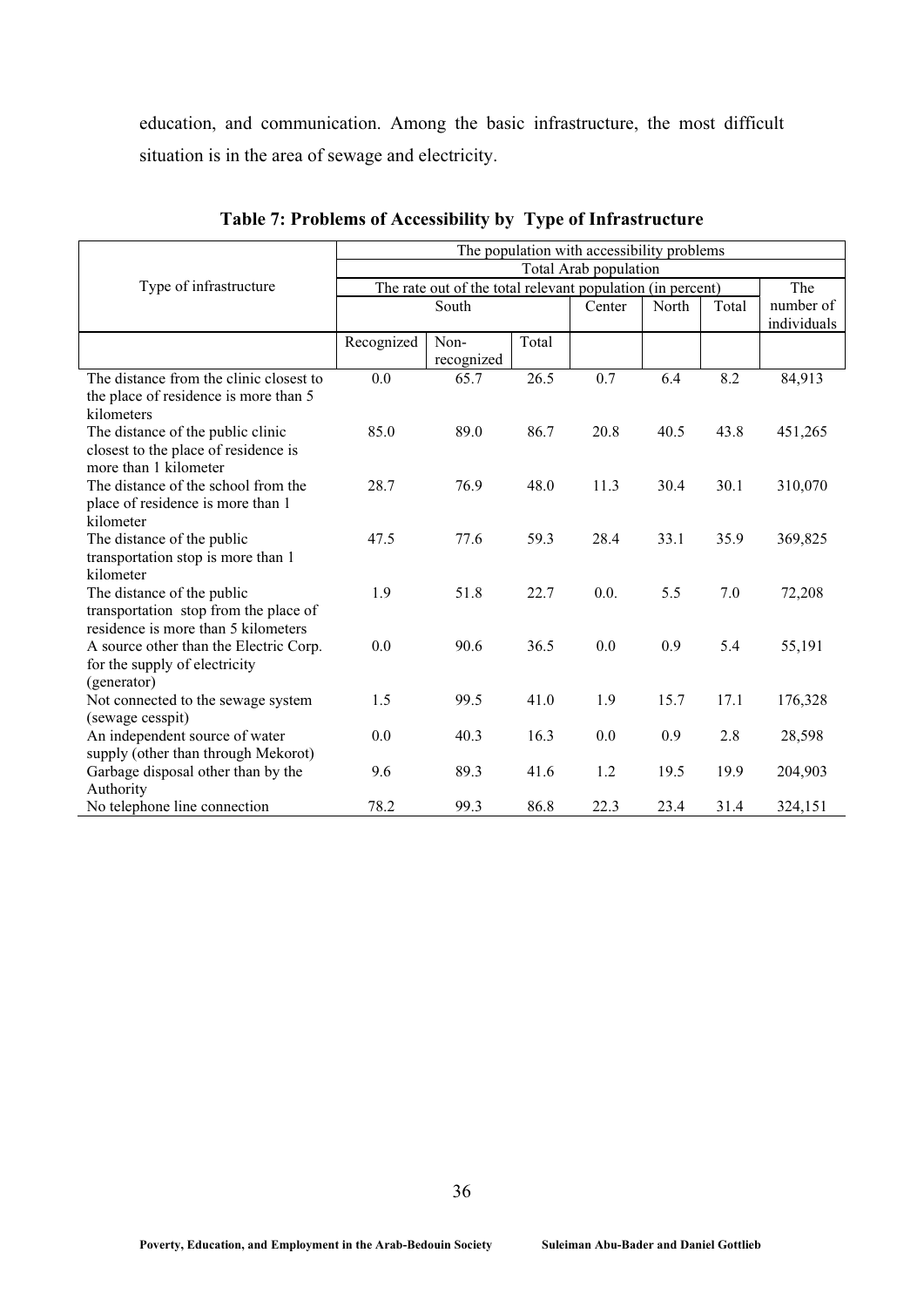### E. Poverty and the Labor Market

Salient characteristics of behavior in the labor market exhibited by the Arab population in Israel are a low rate of women participation in the labor force and a high rate of unemployment among them. There is quite an extensive literature concerning the participation of Arab men and women in the labor force. A summary of major papers on the topic and reference thereto, as well as a discussion on employment and poverty can be found in Flug and (Kaliner) Kassir (2001). For more recent papers see Fichtelberg (2004), Saban (2006), and G'abarin (2007). These papers however do not touch on the infrastructure, which is dealt with in our analysis. The obvious candidates for explaining the phenomenon include the lack of employment opportunities, the large number of children, a low level of education, lack of convenient public transportation infrastructure to enable access to employment opportunities in nearby Jewish areas, lack of day care centers for children, tradition, and so forth. The situation in the Bedouin communities, especially in non-recognized villages is worse than in the rest of the Arab society, most probably due to inadequate infrastructure services, which imply low expected rates of return on private investment.

These disadvantages are less felt in recognized Bedouin communities. However there remains a lack of work places. Particularly for women, employment opportunities are limited to the education system and social services. The main outlook for women with a high-school diploma, a non-academic post-high-school education or academic education is in teaching, typically at elementary school. For low-educated women work opportunities are hard to find. Some opportunities available to women in these communities are in social and health services, though they require academic education, which is in short supply. Indeed, the rates of participation and employment of women with academic or non-academic post high-school education are very high. Small businesses in the Bedouin communities are typically owned by the family and the job opportunities are occupied by the men in the family. Hence, also in these types women with high-school or lower education are at a disadvantage.

37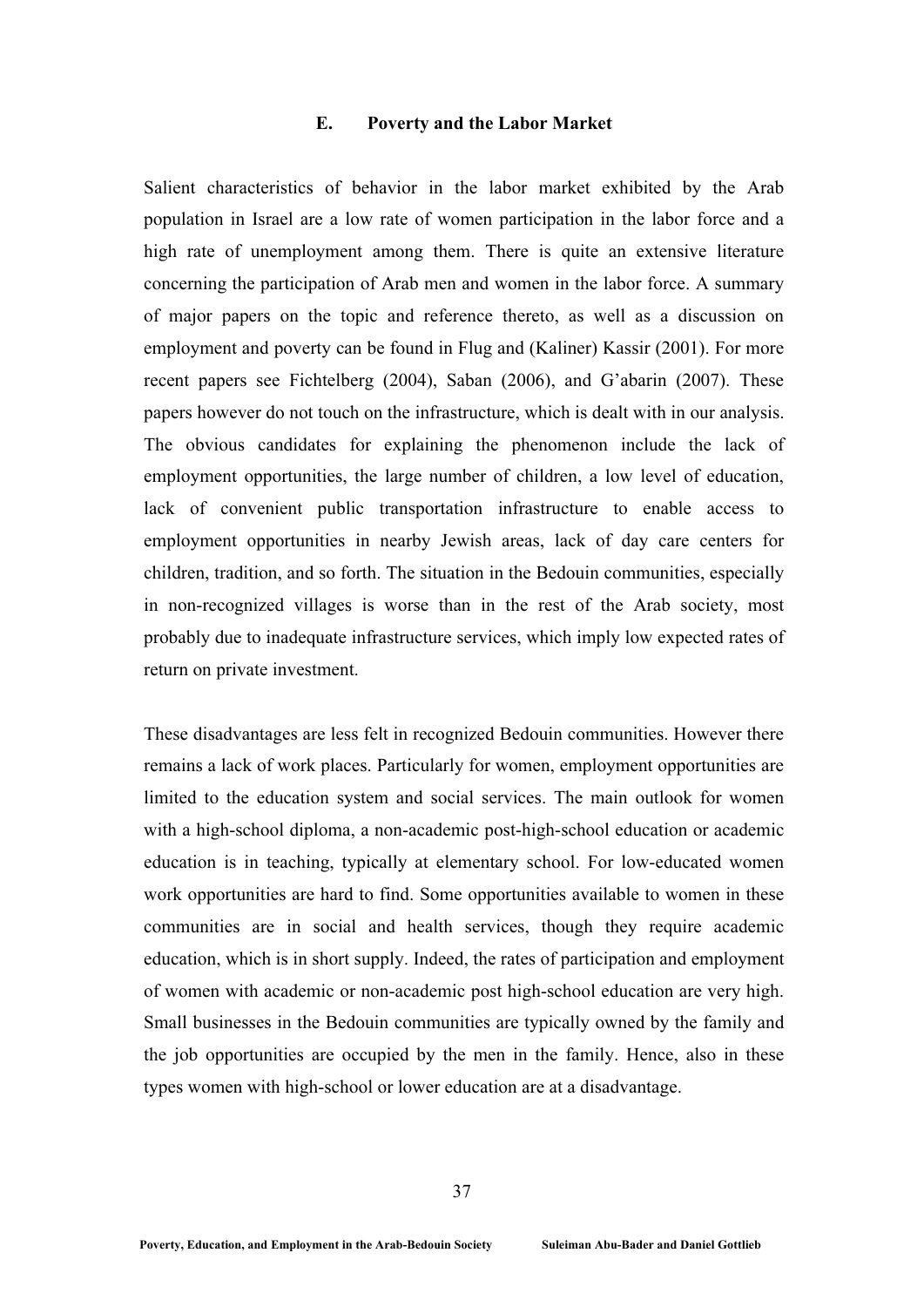The highest rate of labor force participation among women is in the Center of Israel, with a participation rate of 27%. In the North it is somewhat lower (23.4%), while in the South the average participation rate is at a very low rate - 9%. These differences can be attributed to various factors such as education, demographic traits, the type of community and employment opportunities, physical condition, and children at home. Christian women have the highest participation rate, about 38%, followed by Muslim women (mainly in the Center), and Druze women with about 23% participation. The cultural-religious aspect certainly plays an important part, though one of the important insights to be gained from the logistic regression model (see below) is to elicit the impact of standard labor market variables, the influence of which is often blurred by the cultural-religious presentation, since some of the factors might be interrelated. A good example is the interdependence between the cultural-religious aspect, the heterogeneity argument mentioned above and discrimination in infrastructure access. Furthermore, the rate of labor force participation of Muslim women in the Center of Israel is nearly four times higher than that of Muslim women in the South. Their education, which on average is higher than that of the Southern women, explains at least part of their relative success in employment.

|                                                                                                         | North          |            |       | Center        | South   |            |                |       |
|---------------------------------------------------------------------------------------------------------|----------------|------------|-------|---------------|---------|------------|----------------|-------|
|                                                                                                         | <b>Muslims</b> | Christians | Druze | Total         | Muslims | Recognized | Non-recognized | Total |
|                                                                                                         |                |            |       |               |         | village    | village        |       |
|                                                                                                         |                |            |       | Men and women |         |            |                |       |
| Labor force participation <sup>1</sup>                                                                  | 43.9           | 49.7       | 40.5  | 44.2          | 47.1    | 31.4       | 33.4           | 32.2  |
| Emplovement <sup>1</sup>                                                                                | 38.8           | 44.2       | 35.4  | 39.1          | 44.4    | 25.2       | 25.6           | 25.4  |
| Unemployment <sup>2</sup>                                                                               | 11.6           | 11.0       | 12.6  | 11.6          | 5.9     | 19.6       | 23.4           | 21.1  |
|                                                                                                         |                |            |       | Men           |         |            |                |       |
| Labor force participation <sup>1</sup>                                                                  | 64.5           | 62.5       | 57.3  | 63.4          | 66.9    | 54.5       | 56.5           | 55.5  |
| Employment <sup>1</sup>                                                                                 | 58.1           | 56.1       | 52.3  | 57.1          | 63.6    | 43.1       | 43.2           | 43.2  |
| Unemployment <sup>2</sup>                                                                               | 10.0           | 10.3       | 8.7   | 9.9           | 4.9     | 20.9       | 23.6           | 22.0  |
| Women                                                                                                   |                |            |       |               |         |            |                |       |
| Labor force participation <sup>1</sup>                                                                  | 22.4           | 38.2       | 23.1  | 24.6          | 25.9    | 10.0       | 6.8            | 8.8   |
| Employment <sup>1</sup>                                                                                 | 18.7           | 33.6       | 17.9  | 20.6          | 23.7    | 8.7        | 5.4            | 7.4   |
| Unemployment <sup>2</sup>                                                                               | 16.4           | 11.9       | 22.5  | 16.2          | 8.5     | 13.1       | 21.2           | 15.4  |
| <sup>1</sup> Employed + unemployed as a share of the working age population (people aged 15 and older). |                |            |       |               |         |            |                |       |

Table 8: Indicators for the Arab Labor Market in Israel in 2004 (in percent)

²Non-working people who are actively looking for work, as a share of the labor force. Labor force = Unemployed+Employed The source of data for calculations: GS, 2004.

> The logistic probability model featured below examines the effect of the various factors and their interactions on the probability of women aged 19 years and older to participate in the labor force. The dependent variable is binary, with a value of 1 if the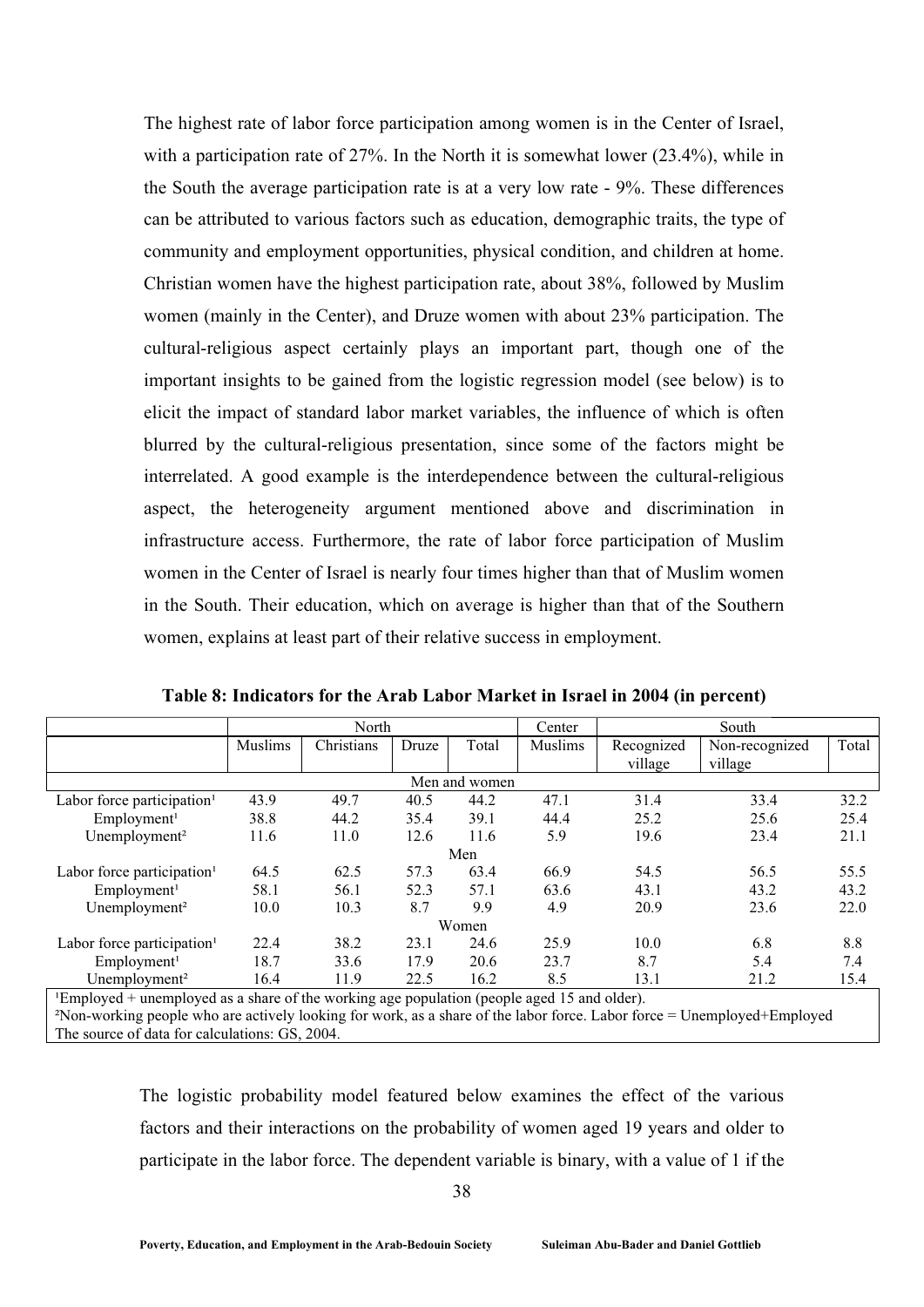woman belongs to the labor force, and 0 if not. The variables that affect the woman's probability to participate include personal characteristics such as education, age, religion, personal status, and additional demographic variables such as the geographic region, an indicator of the physical condition of the household's head, who is typically the main provider. We add infrastructure access by use of the composite variable described above.

Age: The squared variable is added because a woman's desire to work may be nonlinear with an interior maximum. It may reflect the incentive to find a job after the desired number of children has been achieved and their age distribution permits the mother's daily absence. At the same time there may be a marginal inclination of a decreasing desire to enter the labor market with age.

Education: The opportunity cost of leisure increases with the level of education. We assume that the relevant wage offers are not in the backward bending part of the labor supply function.

Community size: the size of the community reflects urbanization, i.e. we expect greater employment opportunities and a higher probability of participating in the labor force. In a city, the substitution for home production (e.g. caring for children, preparation of food, and cleaning the home) is easier.

Children at home: the number of children reflects the woman's level of commitment to the family. The mother's inclination to look for a job, mainly at early ages of the children, reduces the chances of her participation in the labor force.<sup>52</sup>

Personal status: The data include information on the personal status. A woman can be single (includes living with a partner but not married), married, divorced, widowed, or separated. The assumption is that a married woman is more committed to the home than other women, thus implying a higher probability of participation in the labor market of a divorced or widowed woman, possibly also due to the greater economic hardship of a single parent mother.

Infrastructure: It reflects the living standard and the number and variety of employment opportunities in the community. Moreover, the state of transportation

 $52$  In the Galilee Society survey there is difficulty to extract the number of children in each age subgroup of a woman, since it is possible that in one household lives an extended family that includes the families of the household's head sons and daughters, or additional wives and children of the household's head, a thing that makes it more difficult to identify the children's parents. In the regression displayed herein we use a dummy variable that receives the value 1 if the woman had a live childbirth in the last year, and 0 if not.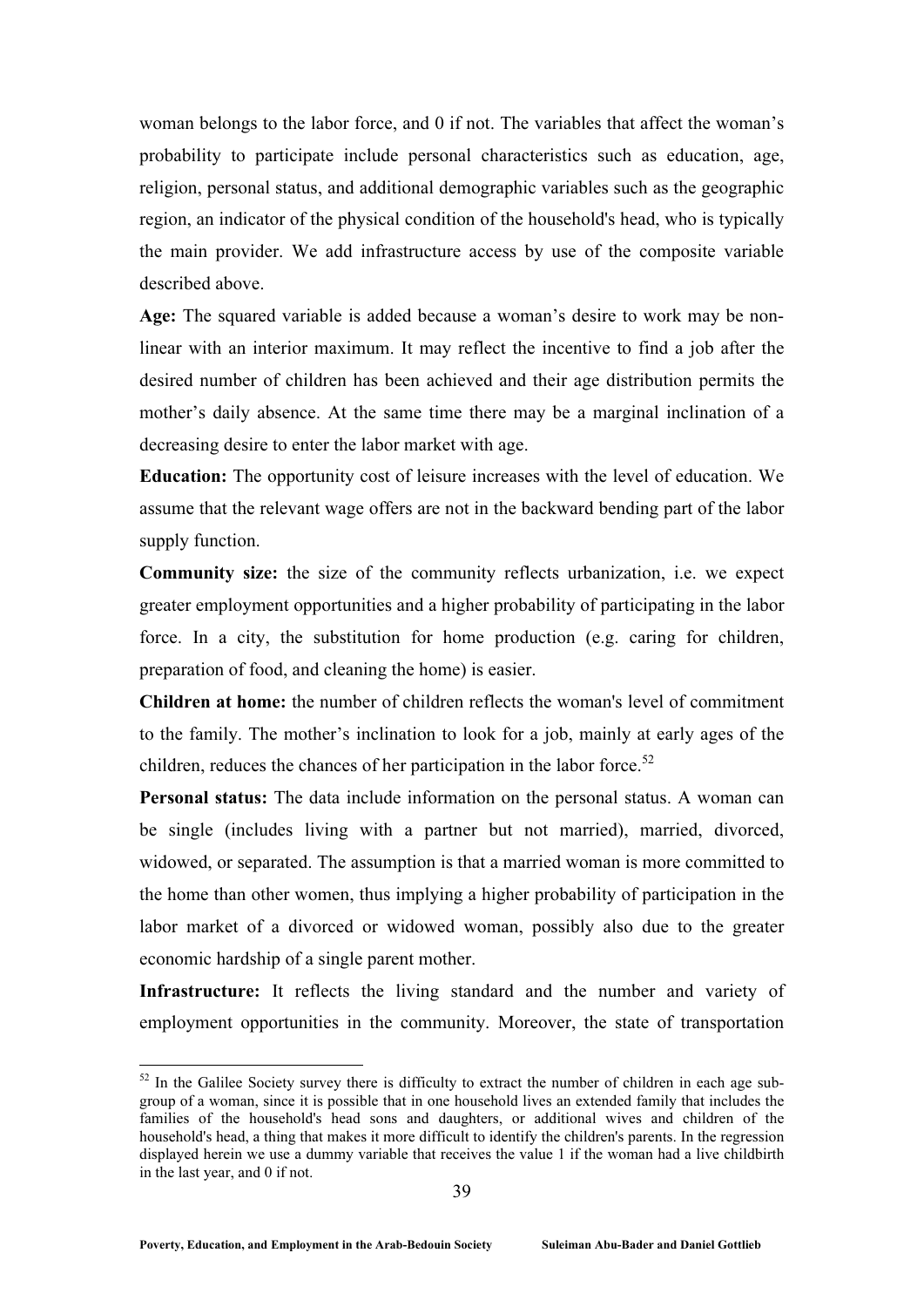infrastructure points to the degree of mobility between home and potential employers outside the community. In a community with poor infrastructure we expect low business activity and few caretaking facilities for the children.

Physical (personal) condition: Two variables are available – chronic disease and disability. The estimation results are featured in Table 9. The signs of the coefficients of the demographic variables (age, age squared, education, personal status, children at home, and the level of urbanization) are in the expected direction and statistically significant. The positive influence attributed to the state of public infrastructure is particularly interesting, from the point of view of government policy.

Model 1 shows that the participation rate of Bedouin women in the South is significantly lower than those of Arab women in other regions, with the remaining factors held constant. Model 2 expands model 1 by including the infrastructure variable. It is shown that this variable positively contributes to the rate of female participation in the labor force.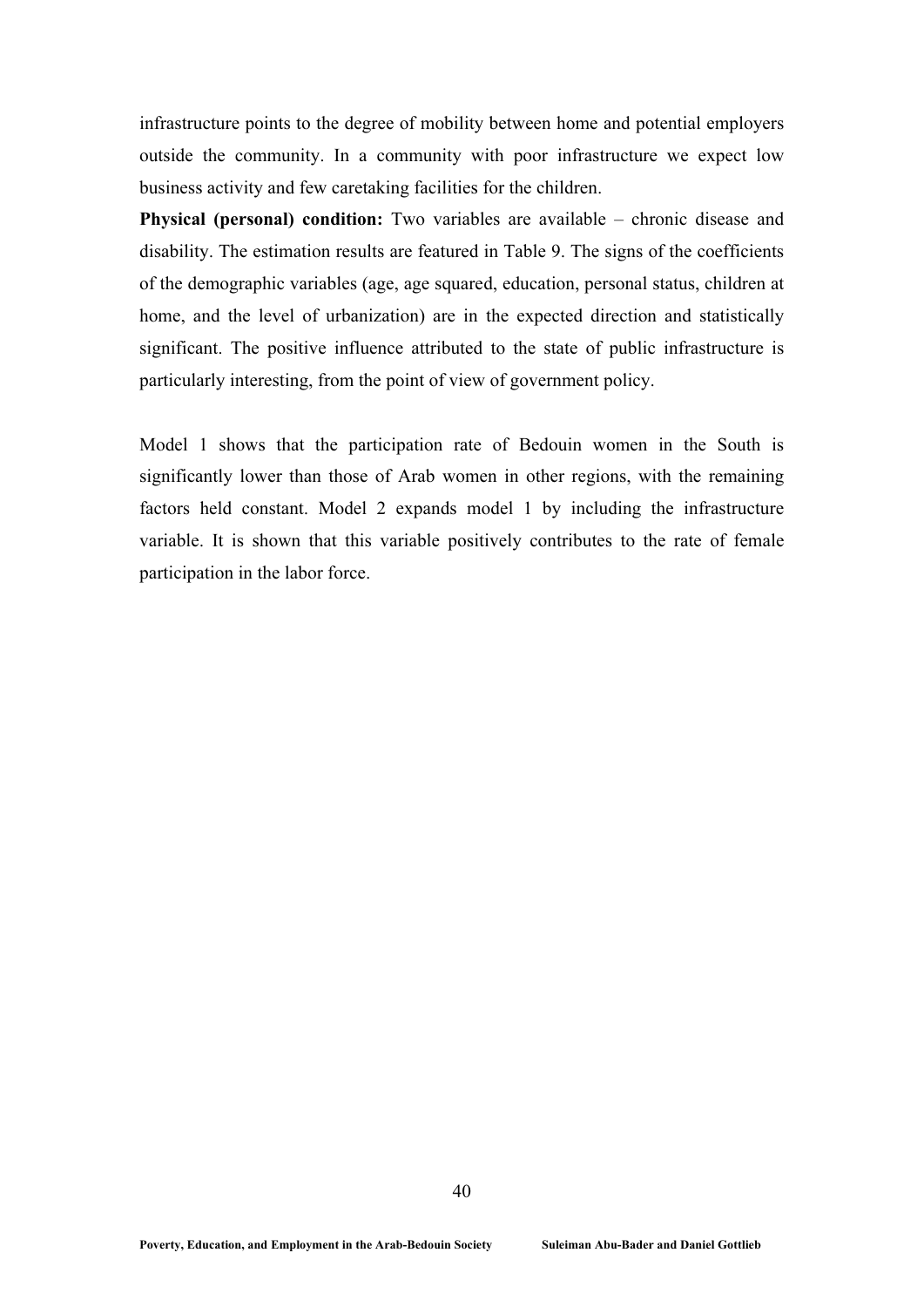#### Table 9: The Probability of a 19+ Years Old Woman to Participate in the Labor

| A LOGIT model (the dependent variable = 1 if the woman belongs to the labor market, = 0 if not) |            |            |  |  |  |  |
|-------------------------------------------------------------------------------------------------|------------|------------|--|--|--|--|
| The variable                                                                                    | Model 1    | Model 2    |  |  |  |  |
| Constant                                                                                        | $-6.48***$ | $-7.34***$ |  |  |  |  |
| Age                                                                                             | $0.30***$  | $0.30***$  |  |  |  |  |
| Age square                                                                                      | $-0.00***$ | $-0.00***$ |  |  |  |  |
| Education – none (base group: up to junior high-school education)                               | $-1.50***$ | $-1.41***$ |  |  |  |  |
| Education - secondary                                                                           | $0.62***$  | $0.60***$  |  |  |  |  |
| Education - post high-school (non-academic)                                                     | $1.55***$  | $1.53***$  |  |  |  |  |
| Academic education                                                                              | $2.74***$  | $2.66***$  |  |  |  |  |
| Center region (base group: North)                                                               | $0.41***$  | $0.34***$  |  |  |  |  |
| Community < 5000 persons (base group: 5-15 thousand inhabitants)                                | $-0.17$    | $-0.13$    |  |  |  |  |
| Post high-school non-academic edu.* recognized Bedouin village                                  | $2.60***$  | $2.23***$  |  |  |  |  |
| Secondary non-academic edu.* non-recognized Bedouin village                                     | $1.73***$  | $1.84***$  |  |  |  |  |
| Post high-school non-academic education * Center                                                | $-0.97***$ | $-0.99***$ |  |  |  |  |
| Education: still in school (post-high-school)                                                   | $-1.07***$ | $-1.10***$ |  |  |  |  |
| Suffers from Illness                                                                            | $-0.67***$ | $-0.66***$ |  |  |  |  |
| Disabled                                                                                        | $-1.08***$ | $-1.08***$ |  |  |  |  |
| Married                                                                                         | $-1.59***$ | $-1.59***$ |  |  |  |  |
| Married*secondary education                                                                     | 0.31       | 0.32       |  |  |  |  |
| Married*post high-school non-academic education                                                 | $1.99***$  | 1.98***    |  |  |  |  |
| Married* academic education                                                                     | $1.68***$  | $1.73***$  |  |  |  |  |
| Married*secondary education $*$ city > 15 thousand inhabitants                                  | $0.42*$    | $0.42*$    |  |  |  |  |
| Children below age of one year (yes=1, no=0)                                                    | $-0.84***$ | $-0.82***$ |  |  |  |  |
| South (yes= $1$ , no= $0$ )                                                                     | $-0.71***$ | $-0.36$    |  |  |  |  |
| The level of the ten-infrastructure index in the community                                      |            | $0.01***$  |  |  |  |  |
| McFadden R-squared                                                                              | 0.35145    | 0.35384    |  |  |  |  |
| A number of observation with a dependent variable=0                                             | 3465       | 3459       |  |  |  |  |
| A number of observation with a dependent variable=1                                             | 822        | 821        |  |  |  |  |
| A percent of accurate observations (dependent variable=0)                                       | 96.16      | 96.15      |  |  |  |  |
| A percent of accurate observations (dependent variable=1)                                       | 50.61      | 50.55      |  |  |  |  |
| A percent of accurate observations (total)                                                      | 87.43      | 87.41      |  |  |  |  |
| The source of data for calculations: the Galilee Society survey, 2004                           |            |            |  |  |  |  |
| *,**,*** symbols significance at levels of 10,5, and 1, respectively                            |            |            |  |  |  |  |
|                                                                                                 |            |            |  |  |  |  |

Force

The introduction of infrastructure into the equation makes the regional variable for the South redundant. Therefore the low participation rate in Bedouin communities of the South and in the non-recognized villages may largely be explained by the difference in infrastructure, suggesting that the phenomenon can be explained by an economic policy variable, infrastructure. There is thus no need to refer to the fuzzy concept of "culture" or region. This result presents a challenge to the government's top priority goal of increasing employment: the government could achieve this goal simply by a drastic reduction of discrimination in the area of the most basic infrastructure. Our results suggest that the implications will be important, way beyond the initial impact on employment: such policy will raise the standard of living, thus reducing poverty,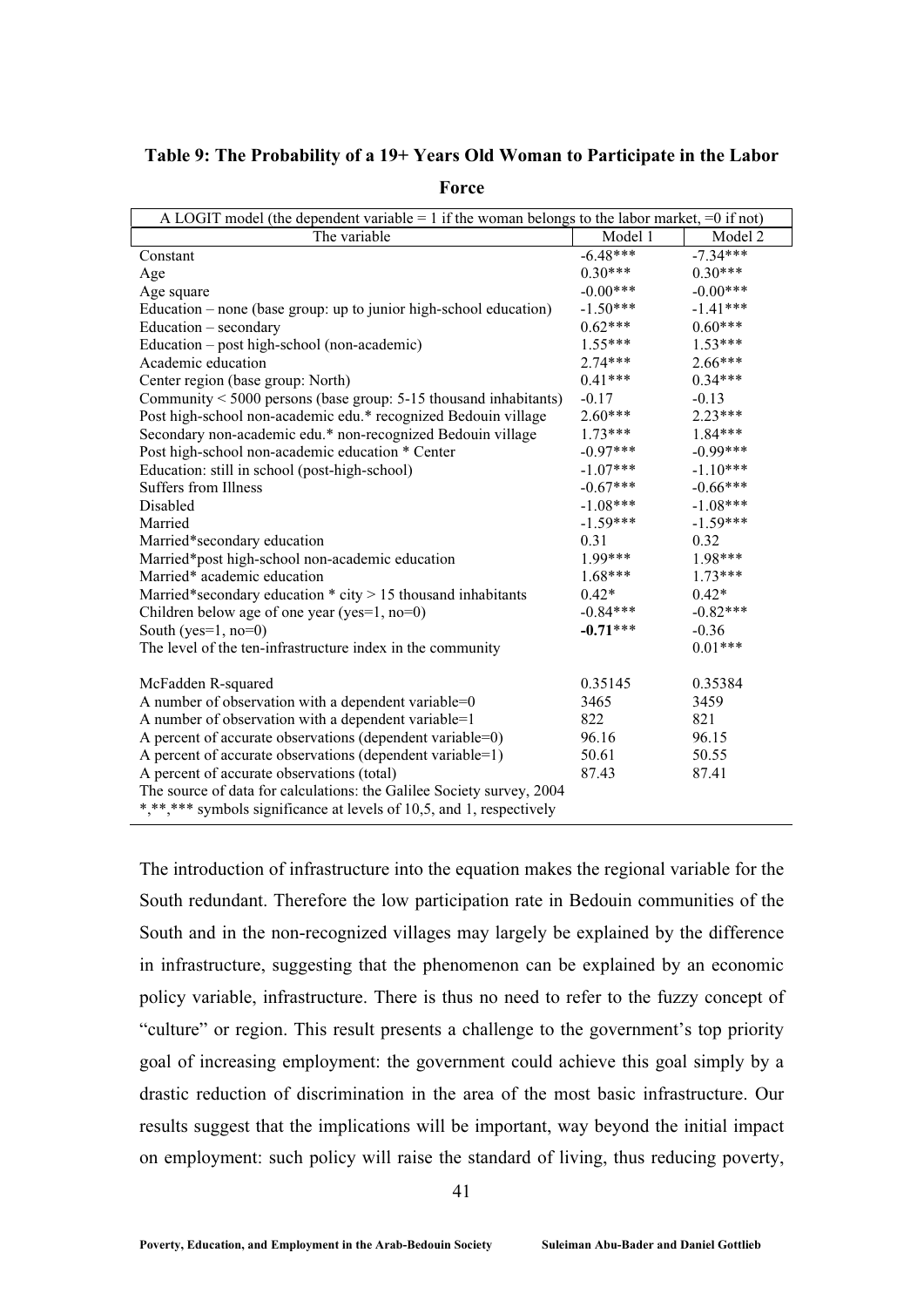including child poverty, improve the children's education, and thus may also reduce persistent poverty. Instead, the aggressive cuts in income support for people in working age in 2002 and 2003, rather than creating an incentive to work, have raised poverty. The regional variable for the center raises participation as expected, whereas community size does not add to the explanation.

In a non-linear model (such as the one before us) coefficients cannot be interpreted in a straight forward manner as the marginal contribution of a specific variable to the probability of participating in the labor force. In order to get a sense of the variable's influence on the probability of participating in the labor force, the probability of participating in the labor force is graphically represented against a single continuous variable, while the probability is calculated at the point of the averages of the other continuous variables in the regression, and at certain levels (0 or 1) of the dummy variables. This is done in charts 11 and 12 for the probability of a woman to participate in the labor force: it is described against the level of infrastructure in her community. The probabilities are calculated at the point of the average age of women in the sample (38 years old). Chart 11 illustrates the movement of probabilities across various levels of education.

We conclude that infrastructure affects the probability of participation positively and powerfully. This relation is particularly strong for women with secondary education or less. Furthermore we observe that the chances of employment are affected particularly strongly by infrastructure between the levels of secondary education and post high-school non-academic education (college or teachers seminar for example). The importance of infrastructure decreases with the level of education (the slope of academic education is lower than that of high school education).

Chart 12 describes the relation between the probability of the woman (with post highschool non-academic education) to participate in the labor force and infrastructure, according to her personal status. The probability of a married woman to participate is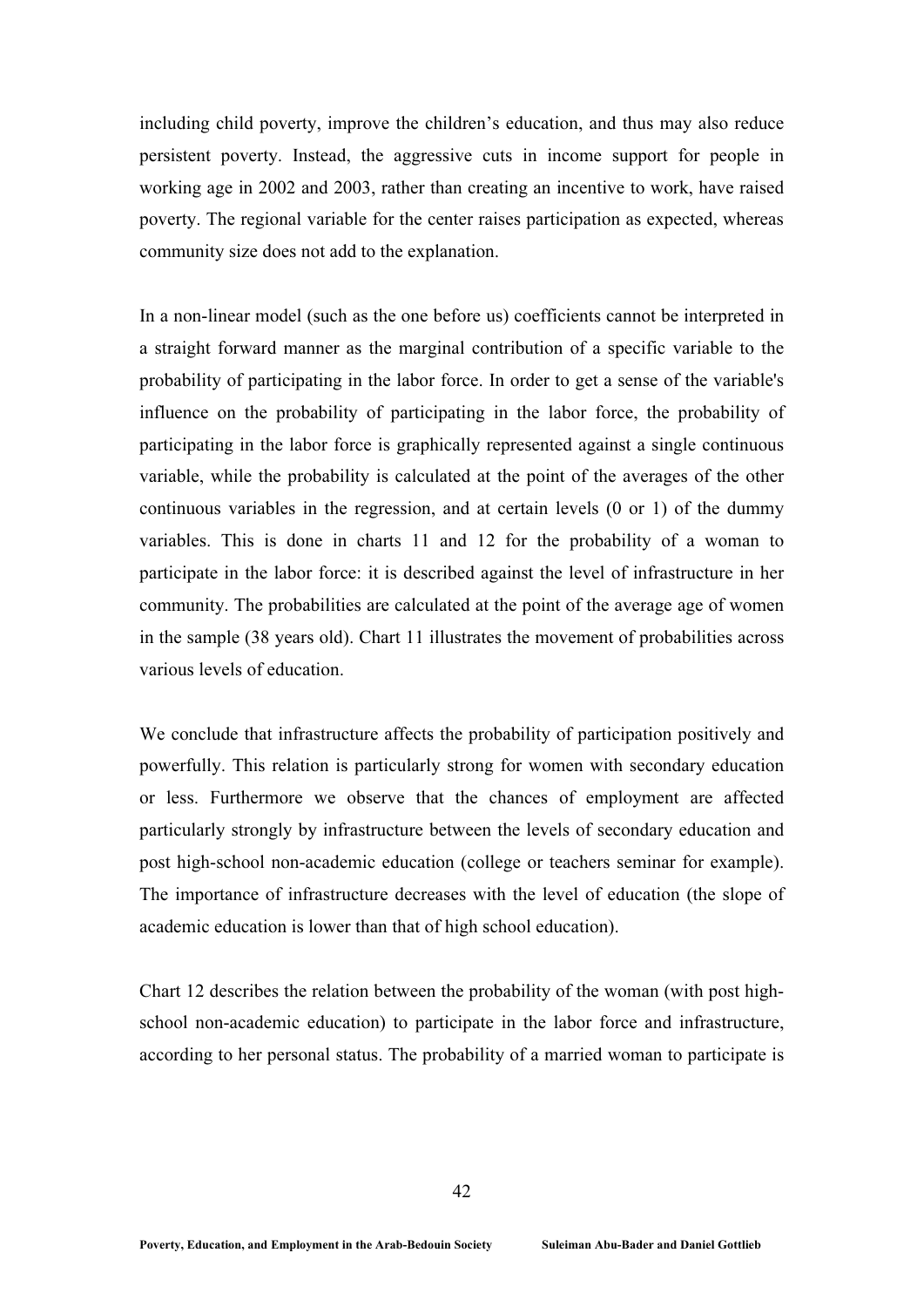considerably below that of an unmarried woman (single, divorced, separated, or widowed), especially in communities with low levels of infrastructure.<sup>53</sup>

Both charts were calculated for a single, healthy Northern Arab woman aged on average 38 years and living in a community of 5,000 to 15,000 persons.

Chart 11: The Effect of Infrastructure on the Probability of Labor Force Participation of an Arab woman – by the Level of Education



Level of Public Infrastructure in the community

An important conclusion from this illustration is that while for women with no formal education the inadequacy of public infrastructure hardly matters, since the slope of the probability curve is shown to be not only at a low level but also hardly increasing.

<sup>&</sup>lt;sup>53</sup> The personal status was not even significant at a significance level of 10%. Children to the age of one year for a woman further reduce the woman's chances to participate in the labor force.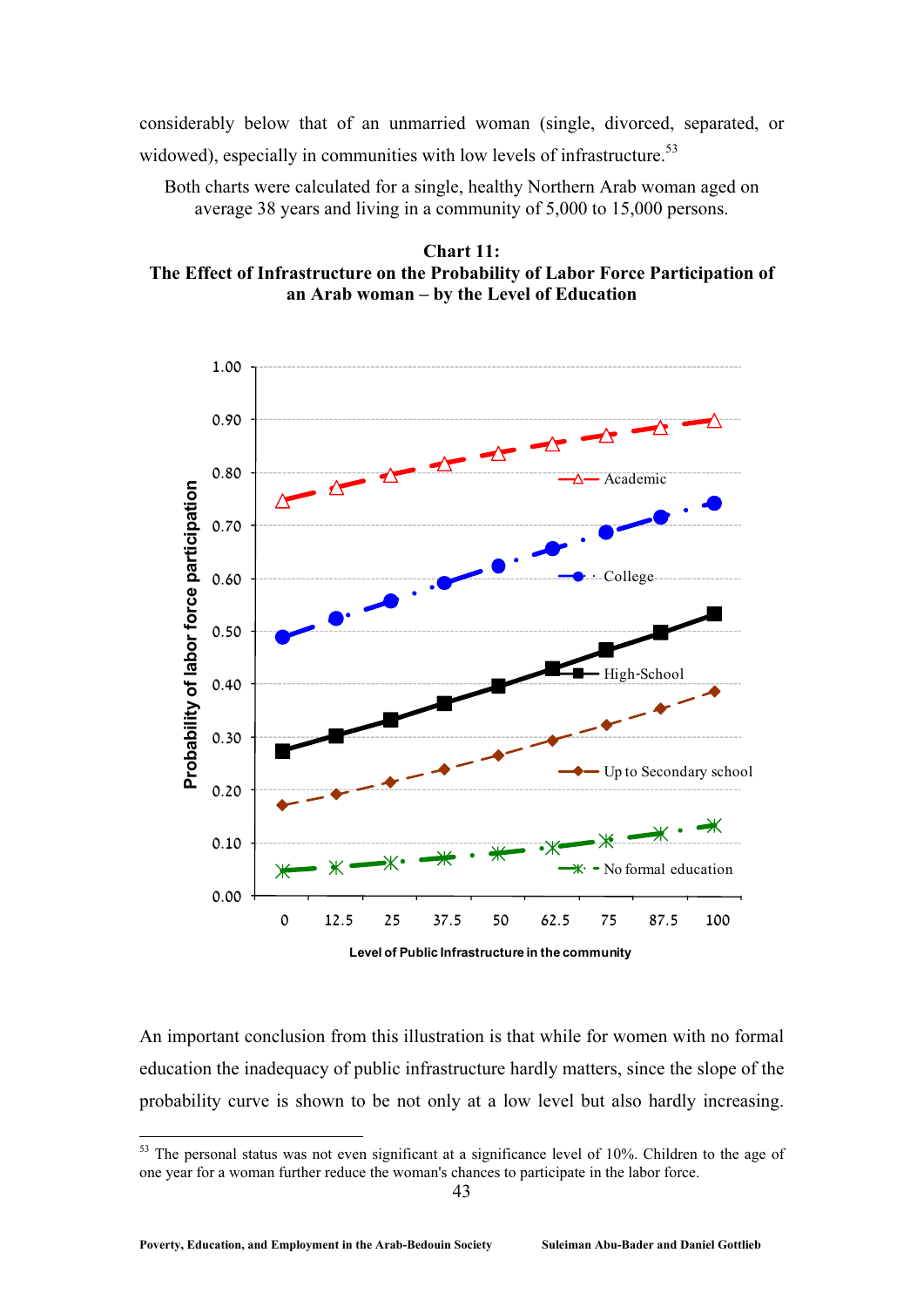However, even for a relatively low education, such as up to secondary school, the chances of employment rise considerably by a constant (of more than 10 percentage points). The main point is however that employment chances increase by nearly twice as much with the adequacy of infrastructure (the change due to the slope of the curve).

Chart 12: The effect of infrastructure on the probability of an Arab woman to participate in the labor force – by personal status



# e.1 Discrimination

A factor often mentioned in relation to the failure of the Arab population in the labor market is discrimination. (See Sikkuy reports for 2004, 2005) concerning public sector employment. With regard to technologically advanced industries, the reason for low participation of highly educated Arabs are also due to the roots of the development of the High-Tech sector in Israel since the late 1980's. Its development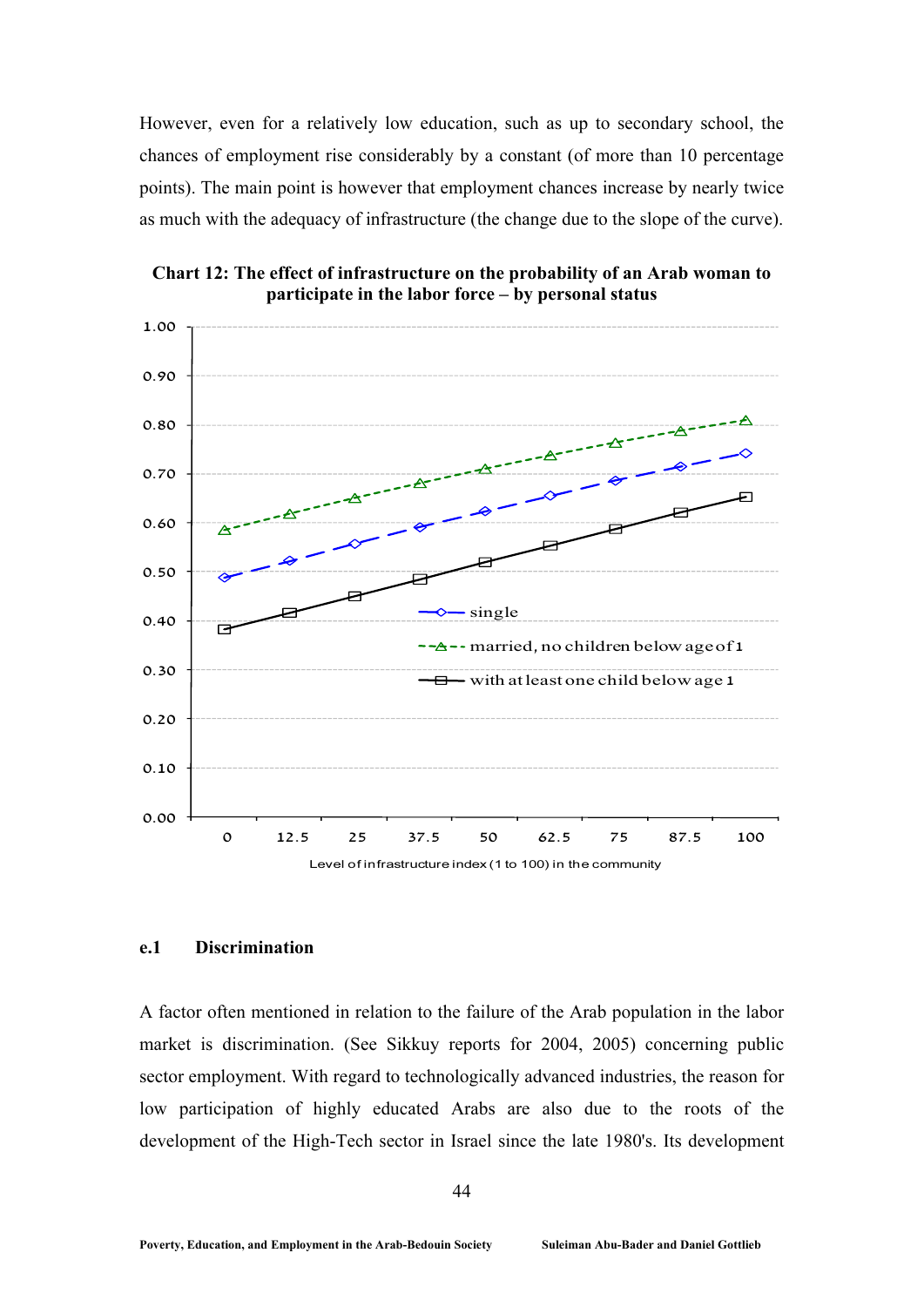and success are attributed to the sharp reduction in the demand for defense products, both by the Israel Defense Force and by foreign demand, due to geopolitical reasons that occurred at the time. This process had caused a large-scale dismissal of highly educated professionals from big public sector think tanks in fields of high technology. At the same time there was a sharp increase in the demand for knowledge, mainly in the area of non-defense communications. This situation was favorable to the development of entrepreneurship among the many highly educated unemployed during the 1990's (see Justman, 2001).

A number of papers point to the existence of discrimination against Arab workers in the Jewish labor market as reflected in lower employment prospects and salaries among Arabs as compared to Jews, when personal and professional characteristics are held constant. Ruth Klinov (1999) points to the existence of gaps in salaries between Arab and Jewish workers in the same occupation and with similar characteristics of education, work experience, age, and other factors that influence salaries. Klinov had found that in the years 1996 to 1997 salaries in the Jewish labor market were about 11% higher than comparable ones among Arabs.

Another type of discrimination is found in entrance barriers put before Arab workers in certain occupations and sectors. An Arab worker with a given level of education may be prevented from engaging in an occupation suitable to the available skills. Such a worker may thus be forced to choose work in a less profitable occupation or remain unemployed for a longer period than a Jewish colleague. An indication for such discrimination is given by the share of Arab academics who are employed in a profession that is below their educational achievement. We found that in 2004 this share was 17.3% among the general Arab population, 22.5% among men and 9.7% among women (Table 10). This phenomenon is mostly absent among women in the South. However, we note that the main field of employment for Arab academics in the South is in teaching: 74.7% of all employed Bedouin academics work in education. Among women the share rises to nearly 100%.

Asali (2006) examined the salary gaps between Jews and Arabs during the period 1990 to 2003. The overall gap per hour worked nearly doubled from 40% the salary of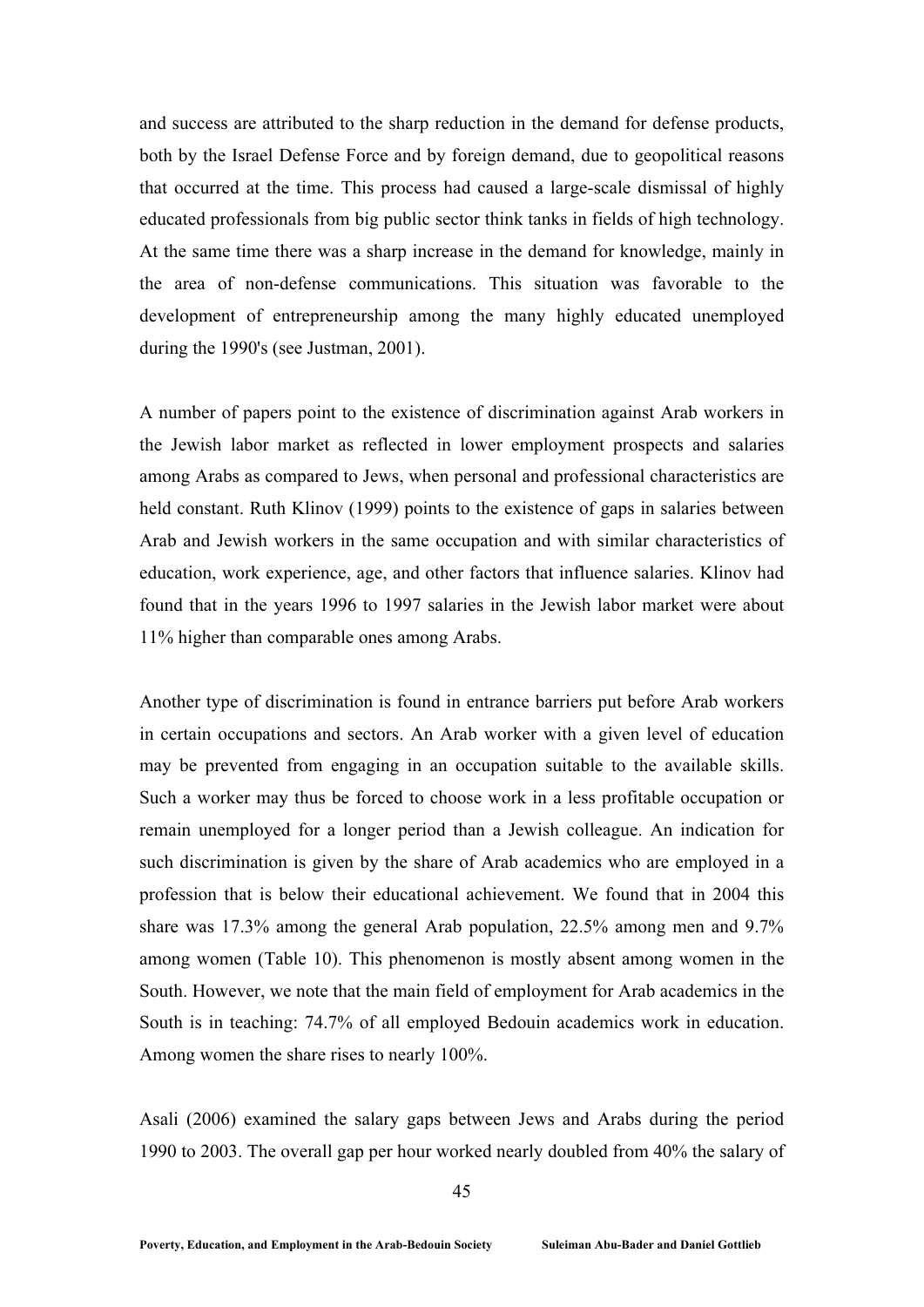a Jew in 1990 to 77% in 1999 and dropped to 56% in year 2003. Asali then decomposed the overall gap into three components – human capital, employment segregation and a residual.<sup>54</sup> The residual may be interpreted as an estimate for wage discrimination. He found that the gap in salaries had nearly doubled in the period 1990 to 1999. The component attributed to discrimination had risen from 22.3% in 1993 to 37.9% in 1999. Beginning in year 2000 the trend was interrupted and the total salary gap began to decrease to 40.2% in 2003, about 13% reflecting discrimination.

| Education        | Total | <b>Muslims</b> |               |           |         |      | Christians |
|------------------|-------|----------------|---------------|-----------|---------|------|------------|
|                  |       | Non-recognized | Recognized    | Bedouin   | $Non-$  |      |            |
|                  |       | Bedouin        | Bedouin       | (total)   | Bedouin |      |            |
|                  |       |                |               | including |         |      |            |
|                  |       |                |               | the North |         |      |            |
|                  |       |                | Men and Women |           |         |      |            |
| Academic         | 17.3  | 2.1            | 0.0           | 4.0       | 15.5    | 37.2 | 21.1       |
| Post high-school | 17.6  | 4.8            | 0.0           | 1.0       | 21.6    | 18.0 | 12.5       |
| non-academic     |       |                |               |           |         |      |            |
| Matriculation    | 9.6   | 21.2           | 0.0           | 11.2      | 10.0    | 9.2  | 6.8        |
|                  |       |                | Men           |           |         |      |            |
| Academic         | 22.5  | 2.4            | 0.0           | 3.2       | 20.5    | 52.5 | 24.5       |
| Post high-school | 28.7  | 7.7            | 0.0           | 2.0       | 33.7    | 31.2 | 23.2       |
| non-academic     |       |                |               |           |         |      |            |
| Matriculation    | 10.7  | 24.9           | 0.0           | 9.5       | 11.0    | 11.0 | 9.7        |
|                  |       |                | Women         |           |         |      |            |
| Academic         | 9.7   | 0.0            | 0.0           | 6.1       | 7.9     | 0.0  | 18.9       |
| Post high-school | 3.8   | 0.0            | 0.0           | 0.0       | 6.0     | 0.0  | 0.0        |
| non-academic     |       |                |               |           |         |      |            |
| Matriculation    | 6.1   | 0.0            | 0.0           | 16.1      | 6.4     | 3.2  | 2.7        |

Table 10: People with Professionally Inadequate Employment (percent)

With academics, an unsuitable occupation is any occupation not defined as an academic occupation or a freelance and technical occupation according to the classification of occupations of the CBS (1994). For people with a post high-school non-academic education, an unsuitable occupation is any occupation which is not academic, not a freelance and technical occupation, an administrative occupation, or clerical work according to the CBS classification. Among matriculation graduates we defined unsuitable work as unskilled work. The source of data for calculation: the GS.

The segregation component ,which reflects a preference (or prevalence) of certain sectors by Arabs, remained stable throughout the period under review, but its portion in the entire gap developed in a direction opposite to the trend of the general salary gap. 44% of the salary gap in 2003 can be attributed to segregation in occupation. It may indeed be that segregation (i.e. the concentration of Arabs in certain occupations and sectors) in itself is influenced by the discrimination against Arabs. According to

<sup>&</sup>lt;sup>54</sup> Segregation reflects a preference of certain sectors. It is thus possible that segregation itself includes an element of discrimination by causing a reduction of the range of occupations to which young people will aspire given their perception of slim chances of success.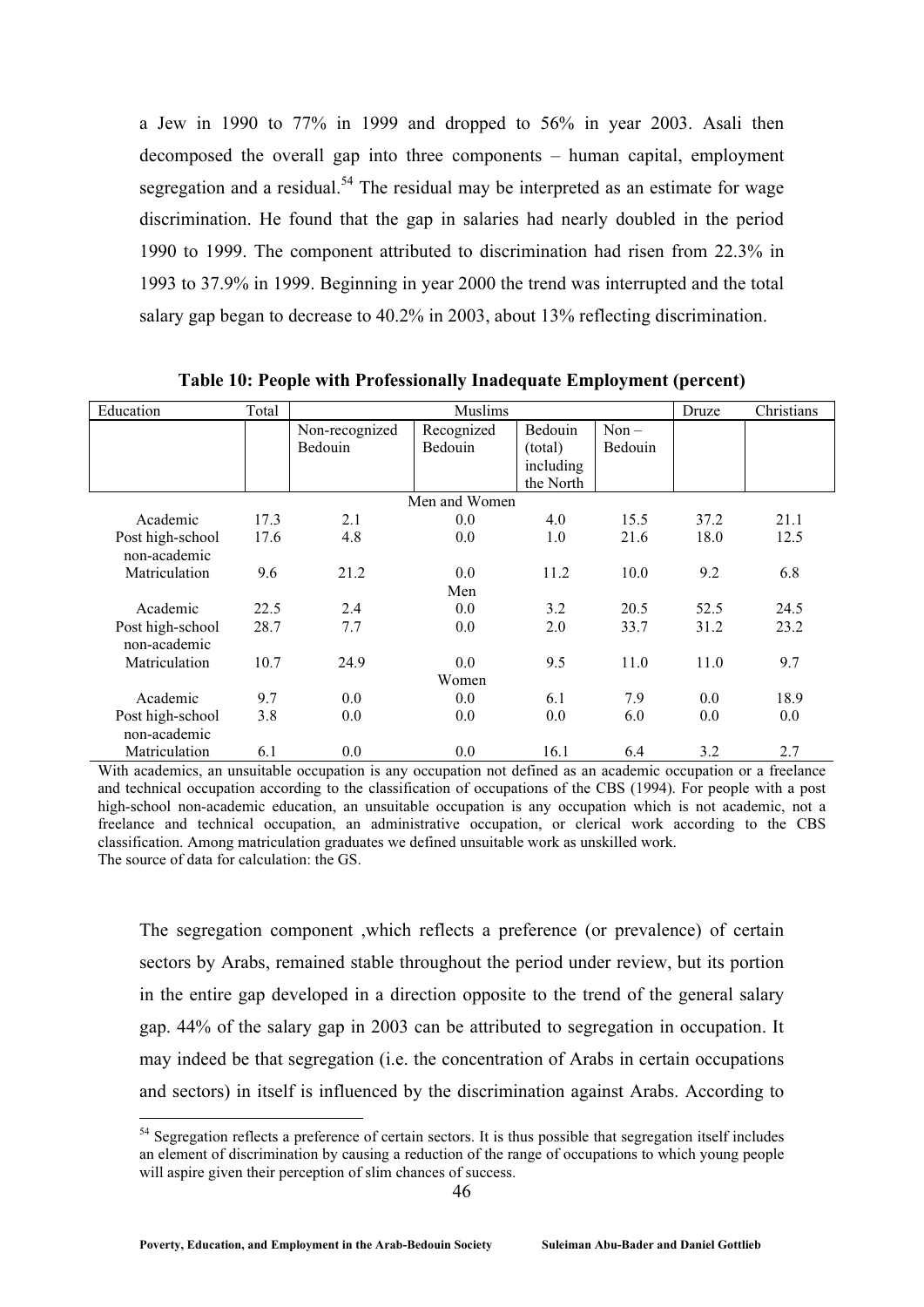such an interpretation a substantial part of the gap in salary and occupations can be attributed to discrimination, in both salary and occupation. Discrimination has negative implications on the incentive to invest in human capital, since it causes a reduction in the expected rate of return from human capital and thus affects negatively the incentive to invest in human capital. It should therefore be of major concern to policy makers who believe in the power of the labor market to reduce inequalities. Clearly our other results above relating to fertility and young women's education amplify the importance of reduced discrimination importantly, since the implied expected reduction in family size from higher investment in human capital is reinforcing extrication from poverty.

Lewin-Epstein, Semyonov and Al-Haj (1994) found that occupational inequality between Jews and Arabs had grown over time, resulting in an over-representation of Arabs in blue collar occupations and in services. Bar-El (1993) notes that the significant improvement in education of the Arab labor force is not sufficiently reflected in the distribution of occupations among Arabs, since it should have caused a more significant weight of occupations with a higher earning potential. According to Gera and Cohen (2001), the discrimination in occupations constitutes a major problem for Arabs with high skills for technologically oriented jobs. This type of discrimination is often related to security problems, given the high share of defense oriented jobs. The authors find that this situation negatively affects the incentive of Arab students to attain academic degrees and raises the number of mismatched employment among highly skilled workers, thus earning salaries below their potential.

A further important reason for low wages among Arab workers is related to the government's foreign workers policy: The sharp increase in the number of foreign workers in Israel, especially since 1993, combined with a low compliance of employers with the labor laws, especially concerning foreign workers, has caused downward pressure on Arab workers' salaries.<sup>55</sup> An additional influence to the detriment of Arab workers' employment situation, including the highly skilled, was caused by the structural reduction in domestic labor demand in traditional sectors, due to the relocation of a large part of unskilled labor-intensive industries to countries

<sup>&</sup>lt;sup>55</sup> See Gottlieb (2002).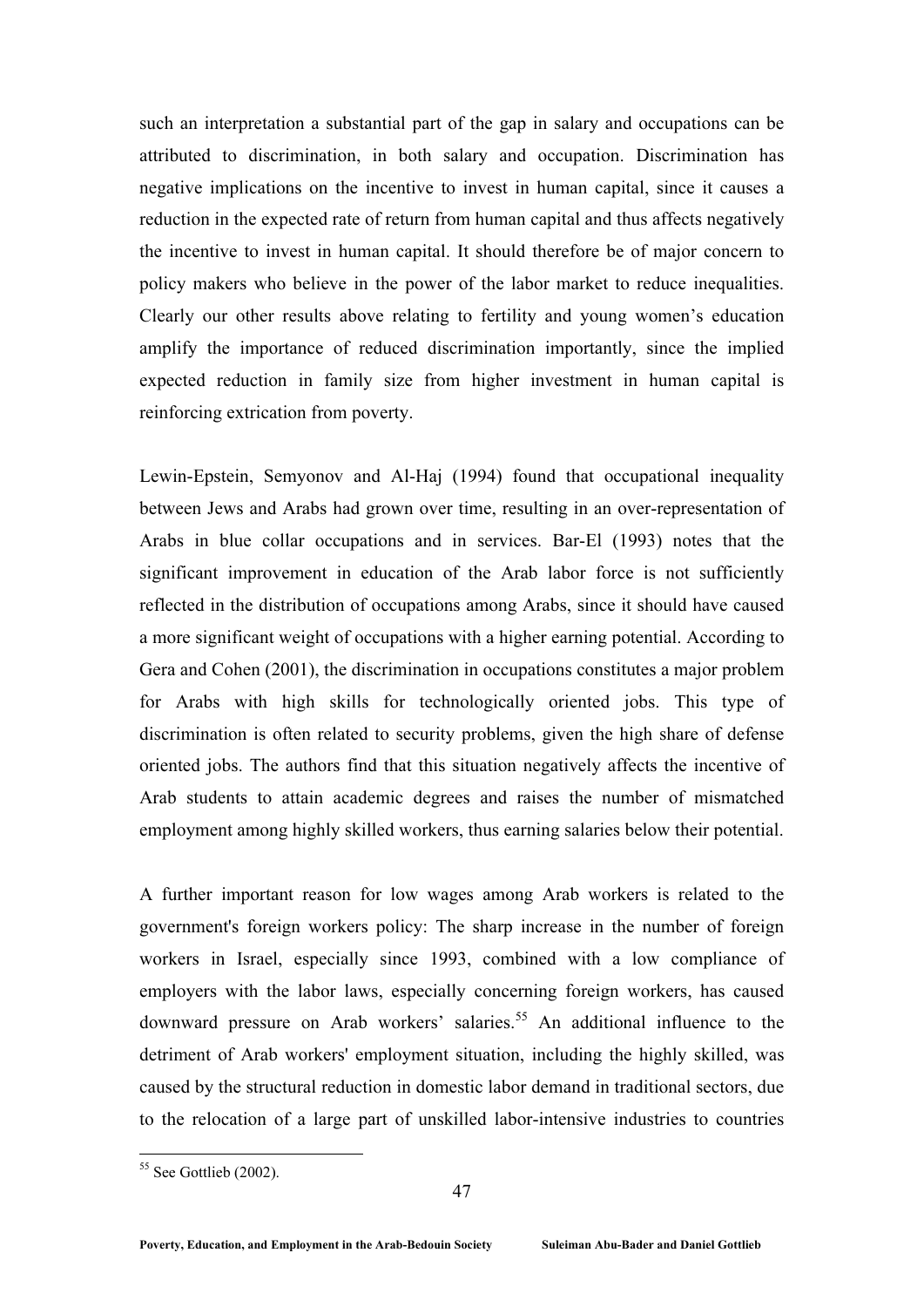with low labor costs, in consequence of which unemployment and exit from the labor force among Arab workers increased.

Gera and Cohen (2001) examined the sources for occupational inequality in the Israeli labor market between Jews and Arabs. Their findings point to the fact that an Arab intellectual's prospects to find work in an occupation suitable to his education is much lower than those of a Jewish worker with similar characteristics. Generally, their results point to enhanced integration of the Arab population in the Israeli labor market, an integration that, among other things, expresses the change in the occupational composition and sector composition of Arab workers. These changes are expected to reduce discrimination over time. The trends reflected in rates of employment and unemployment and in distribution measures of occupations and salaries point to reduced opportunities for Arab workers compared to their Jewish counterparts, thus expressing substantial economic inequality.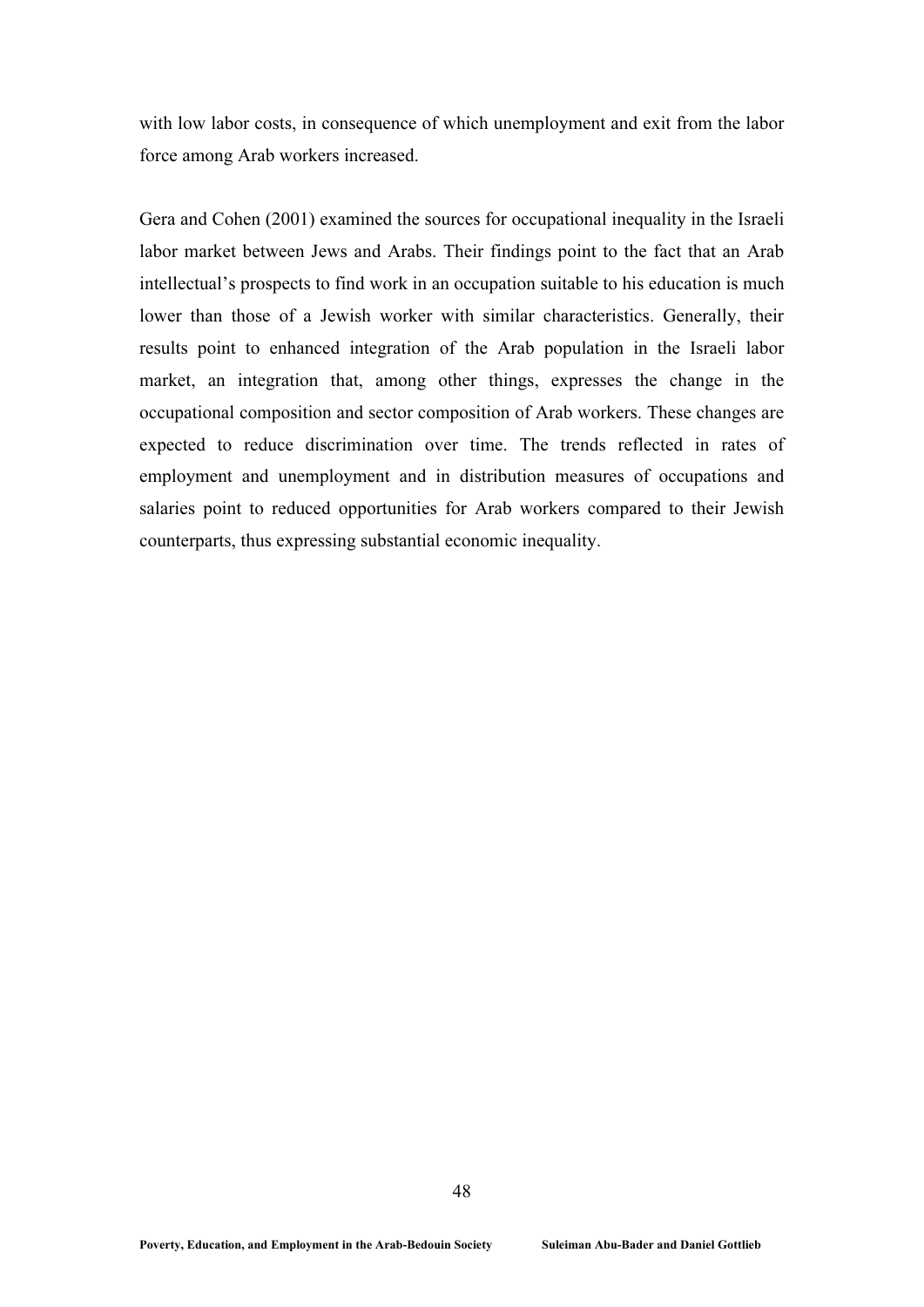#### F An Empirical Examination of the Determinants of Poverty Among Arabs

In recent years a number of researches have examined the probability of a household to live in poverty. Obviously, such research is sensitive to the poverty definition that is chosen. When using the GS database we employ the NII's relative half-median approach, since at this stage the GS database does not allow for alternative poverty calculations.<sup>56</sup> We follow common practice by using a logistic functional form to represent the probability of a household living in poverty. Such an approach is used for example in Kyereme and Thorbecke (1991) who analyze poverty by use of crosssectional data for households in Ghana. They use the gap of a household's calories consumption from a nutritional-normative level of calories as an indicator of poverty and try to explain it by economic, demographic, and geographic variables. Rodriguez and Smith (1994) use also a logistic regression for poverty estimation in Costa Rica and Coulombe and McKay (1996) adopt a similar approach for Mauritania based on household surveys made in year 1990.

The main findings in this literature are (1) a significant negative relation between poverty and the level of education of the household head, (2) a positive relation between poverty and the dependency ratio or family size, and (3) a positive relation between poverty and living in the periphery.<sup>57</sup> (4) The state of employment of the household's head, (5) the number of other income earners in the home and (6) the occupation of the household's head and (7) gender (household head being a woman) were also found to be of relevance.<sup>58</sup> A number of papers explain poverty *inter alia* by (8) the household's access to basic infrastructure. This was typically examined with regard to very poor third world countries.<sup>59</sup>

For the Israeli economy, empirical research on poverty has been carried out by Shaayo and Vaknin, 2000, who analyzed persistent poverty and by Flug and Kassir,

<sup>&</sup>lt;sup>56</sup> The alternative definitions in section C are all calculated, based on CBS data which allow for the calculation of additional poverty measures. However, as mentioned earlier, their disadvantage is that the CBS ignores the existence of the Bedouin living in non-recognized villages.

<sup>&</sup>lt;sup>57</sup> See for example Geda A., Niek de Jong, Mwangi S. Kimenyi, and Germano Mwabu, 2005.<br><sup>58</sup> See for example Benhabib Abderrezak, T. Ziani, and S. B.-E. Maliki, 2006.<br><sup>59</sup> Respective examples are the papers of O. T. Wodon

as well as Datt G. and Dean Jolliffe, 2005. Many of these researches use the FES definition of poverty (see section C' above).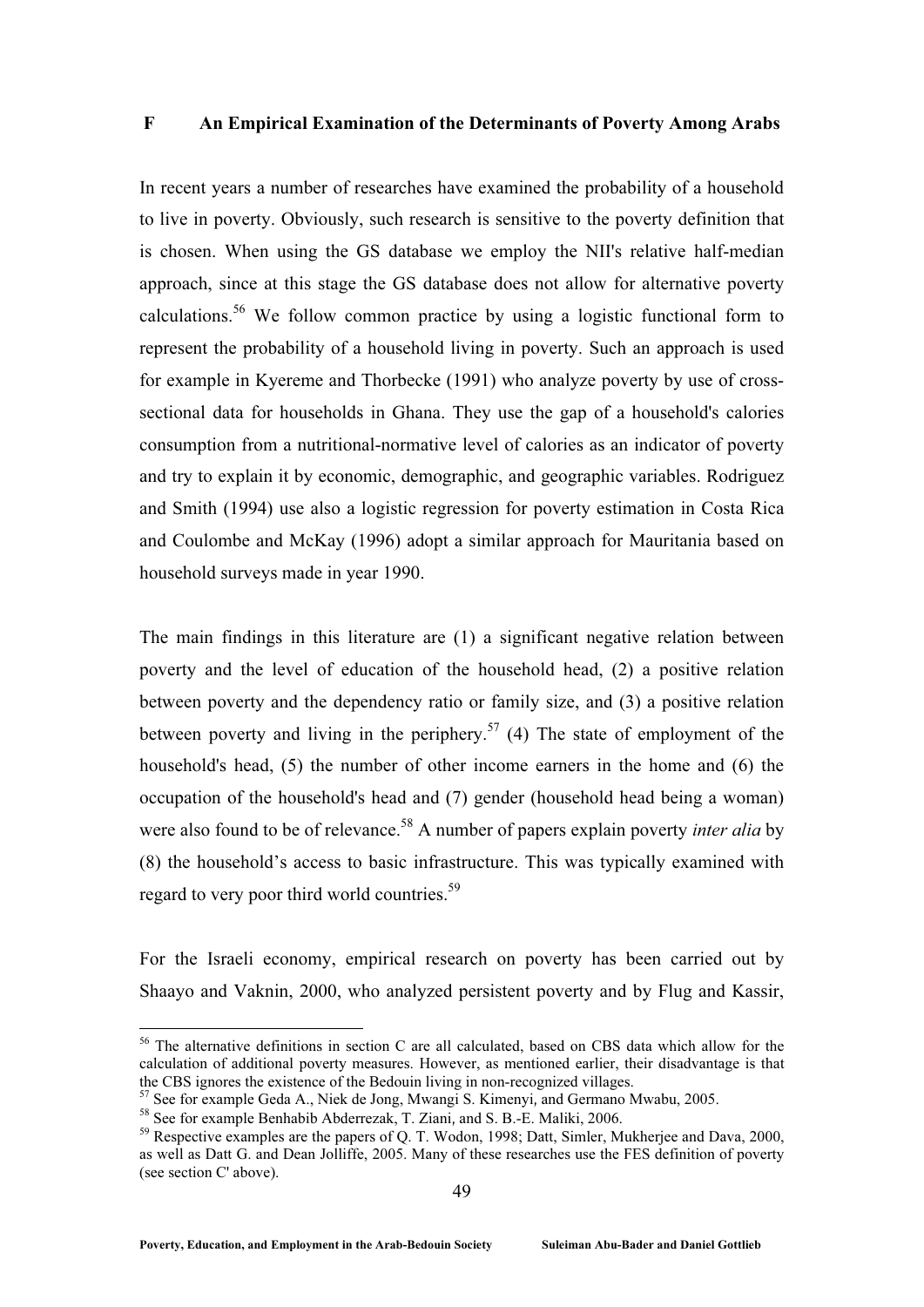2001, who analyzed in particular the role of labor force participation. The situation of single mothers was discussed in Flug, Kassir and Meidan, 2005. Silber and Sorin, 2006, and with Deutsch, 2006, analyzed the issue of dimensions of poverty in a multidimensional view. Gottlieb (2007) analyzed poverty and labor market behavior of ultra-orthodox ("Haredi") Jews in Israel.

# f.1 Empirical results

The purpose of our empirical analysis is, among other things, to examine the importance of the above mentioned variables, typically used for explaining poverty. More specifically we include age and age-squared<sup>60</sup> of the head of the household, geographic area she is living in, her education, trade and gender, the number of income earners, and for the first time, at least in the Israeli context, we add the household's access to infrastructure as an explanatory variable.

Empirical results are presented in Table 11. The second model expands the first (which resembles the standard models found in the literature) by adding a variable of households' accessibility to infrastructure.<sup>61</sup>

Our findings show that the chances of a household to be poor fall with age. The coefficient of age squared, though negative, as expected, is not statistically significant at the level of  $10\%$ <sup>62</sup>

Unsurprisingly, family size significantly raises the probability of living in poverty (Chart 13). Family size affects the probability of being poor both directly and indirectly: the direct effect is due to the fact that a given income is divided among a higher number of people the larger the household size. The indirect effect is due to the interaction between family size and the supply of working hours of the household as a whole, either due to the need to take care of the small children or elderly parents living in the household.

 $60$  This is often done to account for the nonlinearity in the age variable.

 $61$  Variables with a significance level above 10%, except for the Area- variable, were omitted from the Table.

 $62$  Such a result, which is consistent with the life-cycle hypothesis, was significant in part of the regressions, but not in the ones presented in the table.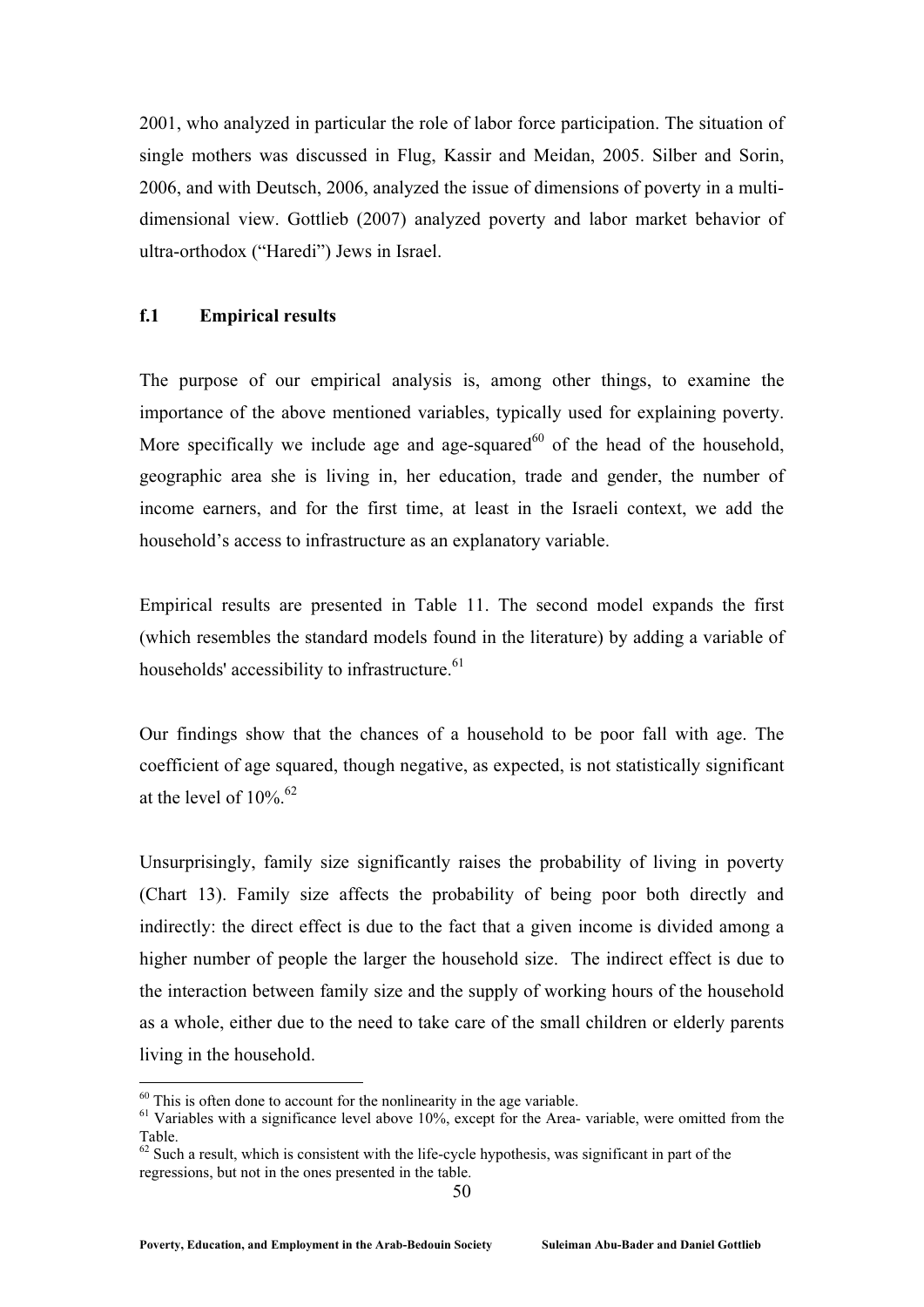The head of the household being female was also found to be significant. This result reflects in particular the economic pressure on single mothers, being the single potential or actual adult provider. Possibly this might also reflect discrimination in the labor market against women, either through a negative premium on the wage or through a higher probability of involuntary part time work. $63$  However, we did check whether this result interacted with the type of occupation and the level of education of the head of the household. We found that it was not affected by them.

The level of education (years of schooling) was found to be a highly significant explanatory variable of the probability of poverty. Notwithstanding, illiteracy (zero years of study) in contrast to a small number of school years (1 to 8 years) was not found to add to the explanatory power of the regression. This finding fits the fact that those employed with up to 9-10 years of schooling typically work in low-paid jobs for the unskilled, and due to other reasons described above they may even face workers with higher education competing for jobs, suitable for unskilled workers.

Secondary education significantly helps to reduce the chances of poverty. Post highschool education helps more than secondary education, and academic education importantly reduces the chances of being poor.

The triangular relationship between the level of education, the occupation of the head of the household and the chances of being employed is salient. Academic education yields a very high chance of being employed. Among women the probability exceeds 90%. Furthermore, academic education provides a higher earnings potential even when the employment is in a job requiring lower skills, probably reflecting the lack of opportunities for above average skills.

The number of income earners in the household is found to be a significant variable. The existence of additional income earners sharply reduces poverty. In Arab households there are fewer income earners per capita than in Jewish households, mainly reflecting the low employment rate among women. Arab families' dependency ratio is also higher. As mentioned above, gaps in education and professional skills, but

 $63$ These issues have not been studied in this work.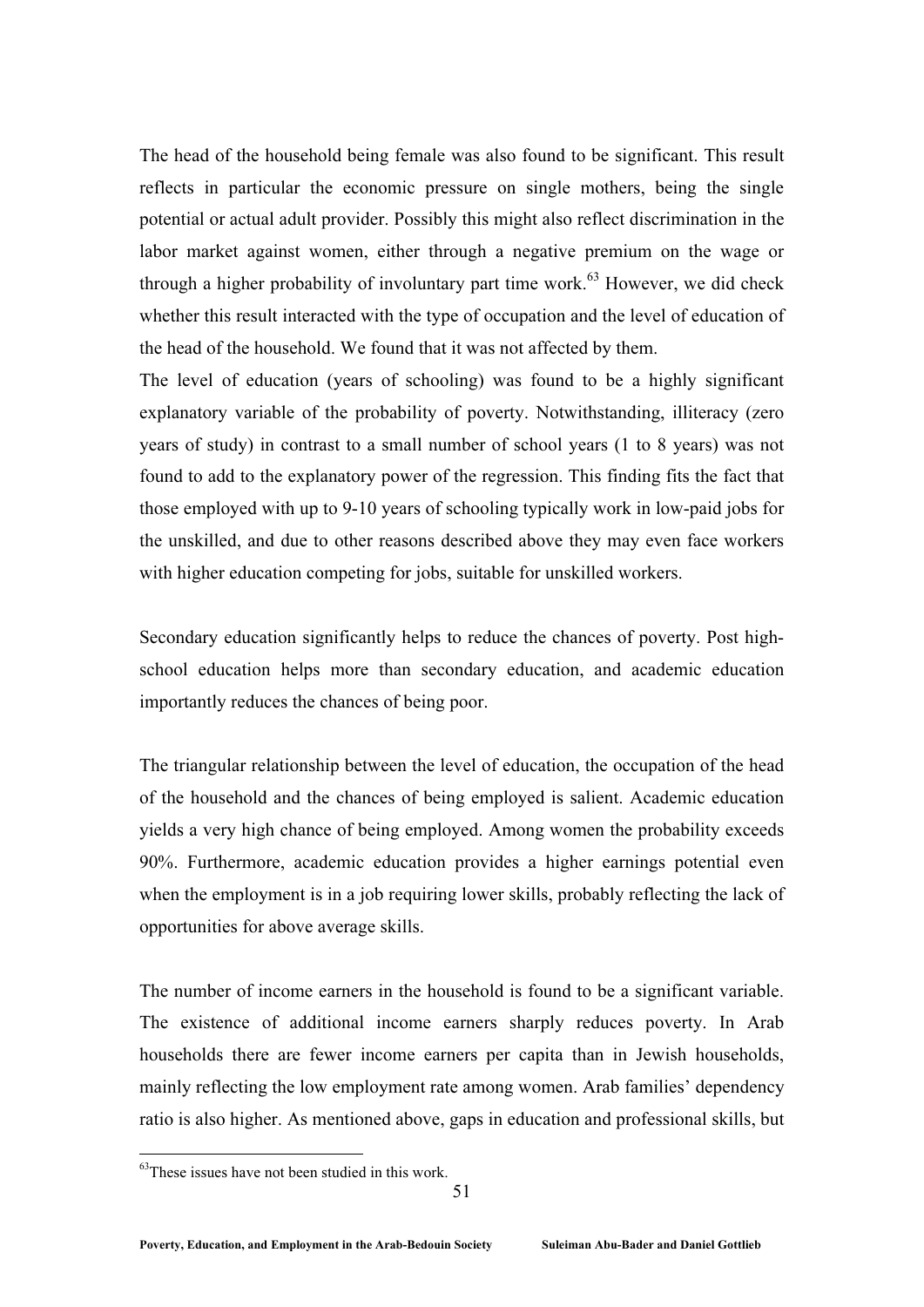also lack in infrastructure and possibly discrimination in the labor market for highskilled workers create barriers to an improved integration of Arabs in the labor market in Jewish areas.

The occupation of the head of the household constitutes a central factor in determining the probability of a household to live in poverty. As expected the chances of a family with the head of the household being in a managerial occupation are very low. The probability of poverty drops also if the head of the household not only holds an academic degree but also works in an academic job. The probability of living in poverty increases if the head of the household is employed in industry or construction.

The location of employment is found to influence the probability of living in poverty: Employment within the community raises the probability, probably due to the lower level of wages within the community than compared to that outside.

As mentioned above in the logistic model the coefficients do not allow for a direct interpretation in terms of the marginal contribution of a specific variable to the probability in question. An example of such a marginal influence on the probability of living in poverty is depicted in chart 13 for the variable of family size, based on the regression in table 11. The other variables are held constant at the average of each of the other variables in the regression. For binary ("dummy") variables the level is either 0 or 1

The chart shows that at any given family size the probability of the household to live in poverty falls with the level of education. The largest reduction in the probability of being poor due to a rise in the level of education occurs in families sized 6 to 8 persons. The two bottom lines in the chart show the importance of the access to infrastructure to poverty reduction: if the access to infrastructure is improved from an intermediate level (75 points out of 100) to the top level, the probability of a household to be poor drops by some 8 percentage points. This implies an elasticity of about one quarter. However this elasticity reflects only a partial effect of the full infrastructure effect on poverty, since we showed above that infrastructure will reduce the children's probability of dropping out of the education system. As a consequence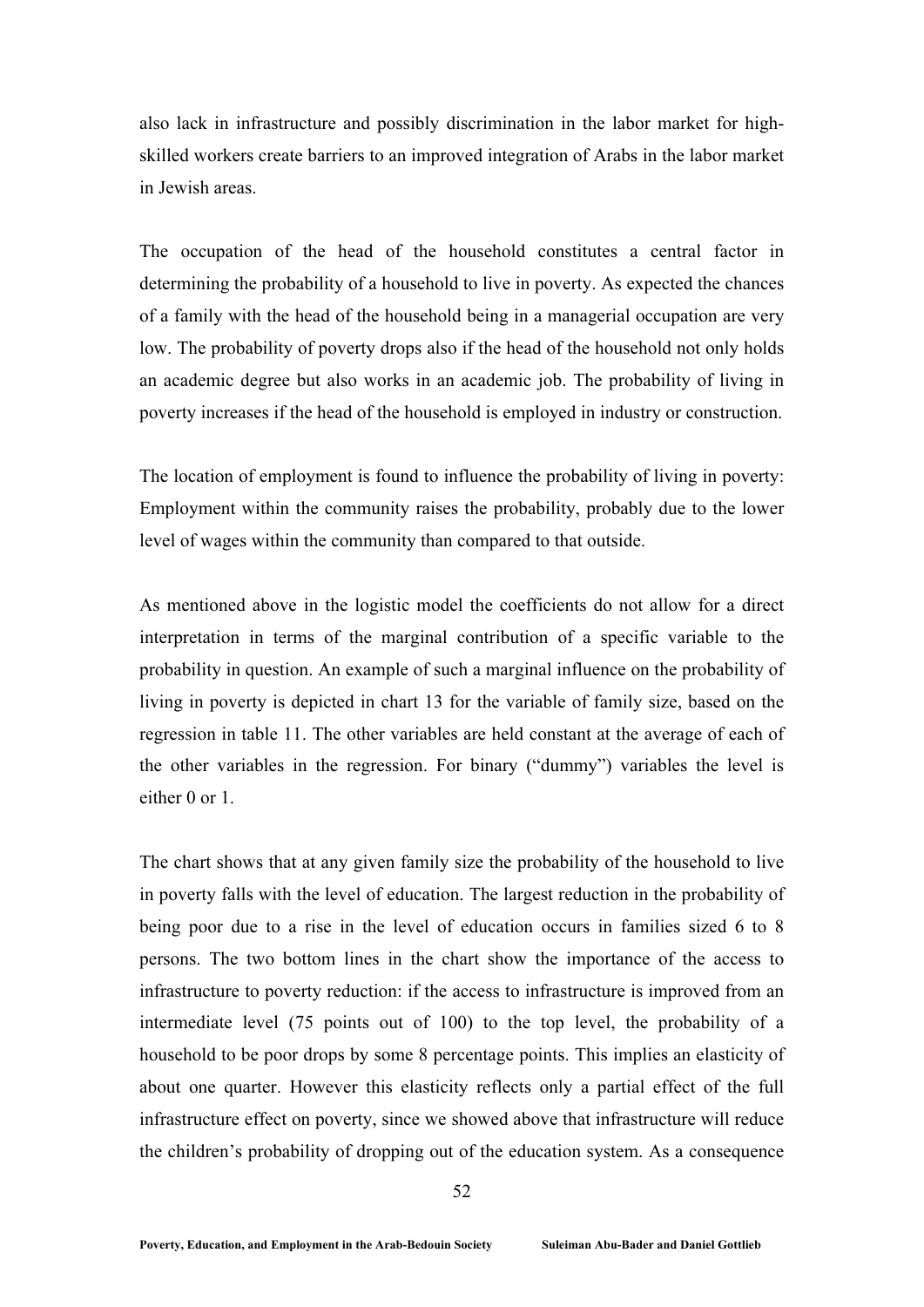the improved educational achievement among girls will in the medium run translate into a lower rate of fertility among women (see discussion above).

| (A Logit model, below the poverty line = 1, above the poverty line = 0)  |            |            |  |  |  |  |
|--------------------------------------------------------------------------|------------|------------|--|--|--|--|
| The name of the explanatory variable                                     | Model 1    | Model 2    |  |  |  |  |
| Constant                                                                 | $-0.10$    | $0.79**$   |  |  |  |  |
| Age of the household's head                                              | $-0.02***$ | $-0.02***$ |  |  |  |  |
| Family size                                                              | $0.36***$  | $0.36***$  |  |  |  |  |
| A household headed by a woman $(1 = yes, 0 = no)$                        | $0.37**$   | $0.37**$   |  |  |  |  |
| Secondary education of the household head $(1 = yes, 0 = no)$            | $-0.41***$ | $-0.40***$ |  |  |  |  |
| Post High-school education of the household head (non-academic)          | $-0.90***$ | $-0.87***$ |  |  |  |  |
| $(1 = yes, 0 = no)$                                                      |            |            |  |  |  |  |
| Academic education of the household head $(1 = yes, 0 = no)$             | $-1.39***$ | $-1.35***$ |  |  |  |  |
| One provider in addition to the household head $(1 = yes, 0 = no)$       | $-1.12***$ | $-1.10***$ |  |  |  |  |
| Two income earners in addition to the household head ( $1 = yes$ , $0 =$ | $-1.90***$ | $-1.88***$ |  |  |  |  |
| no)                                                                      |            |            |  |  |  |  |
| A mixed community $(1 = yes, 0 = no)$                                    | $0.31**$   | $0.38**$   |  |  |  |  |
| Household head employed within the community $(1 = yes, 0 = no)$         | $0.34***$  | $0.36***$  |  |  |  |  |
| Household head is chronically ill $(1 = yes, 0 = no)$                    | $1.01***$  | $1.02***$  |  |  |  |  |
| The community is located in the Center of Israel $(1 = yes, 0 = no)$     | 0.04       | 0.10       |  |  |  |  |
| A non-recognized Bedouin community of the South $(1 = yes, 0 =$          | $0.39***$  | $-0.20$    |  |  |  |  |
| no)                                                                      |            |            |  |  |  |  |
| A recognized Bedouin community of the South $(1 = yes, 0 = no)$          | $-0.18$    | $-0.20$    |  |  |  |  |
| An academic occupation ( $1 = yes$ , $0 = no$ )                          | $-0.72***$ | $-0.72***$ |  |  |  |  |
| A freelance occupation $(1 = yes, 0 = no)$                               | $-1.10***$ | $-1.08***$ |  |  |  |  |
| A professional occupation ( $1 = yes$ , $0 = no$ )                       | $-1.04***$ | $-1.02***$ |  |  |  |  |
| A non-professional occupation $(1 = yes, 0 = no)$                        | $-1.02***$ | $-1.00***$ |  |  |  |  |
| Access to infrastructure (10 types of infrastructure, index 0-100)       | $-$        | $-0.01***$ |  |  |  |  |
|                                                                          |            |            |  |  |  |  |
| McFadden R-squared                                                       | 0.2612     | 0.2638     |  |  |  |  |
| Number of observations with the dependent variable=0                     | 1644       | 1642       |  |  |  |  |
| Number of observation with the dependent variable=1                      | 1518       | 1581       |  |  |  |  |
| Percent of accurate observations (dependent variable=0)                  | 76.46      | 77.77      |  |  |  |  |
| A percent of accurate forecast (dependent variable=1)                    | 70.75      | 71.15      |  |  |  |  |
| A percent of accurate forecast (total)                                   | 73.72      | 74.59      |  |  |  |  |

The source of data for calculations: the Galilee Society survey, 2004

£ according to the relative approach of half the median net disposable income.

\*,\*\*,\*\*\* indicates significance at levels of 10,5, and 1 percent respectively.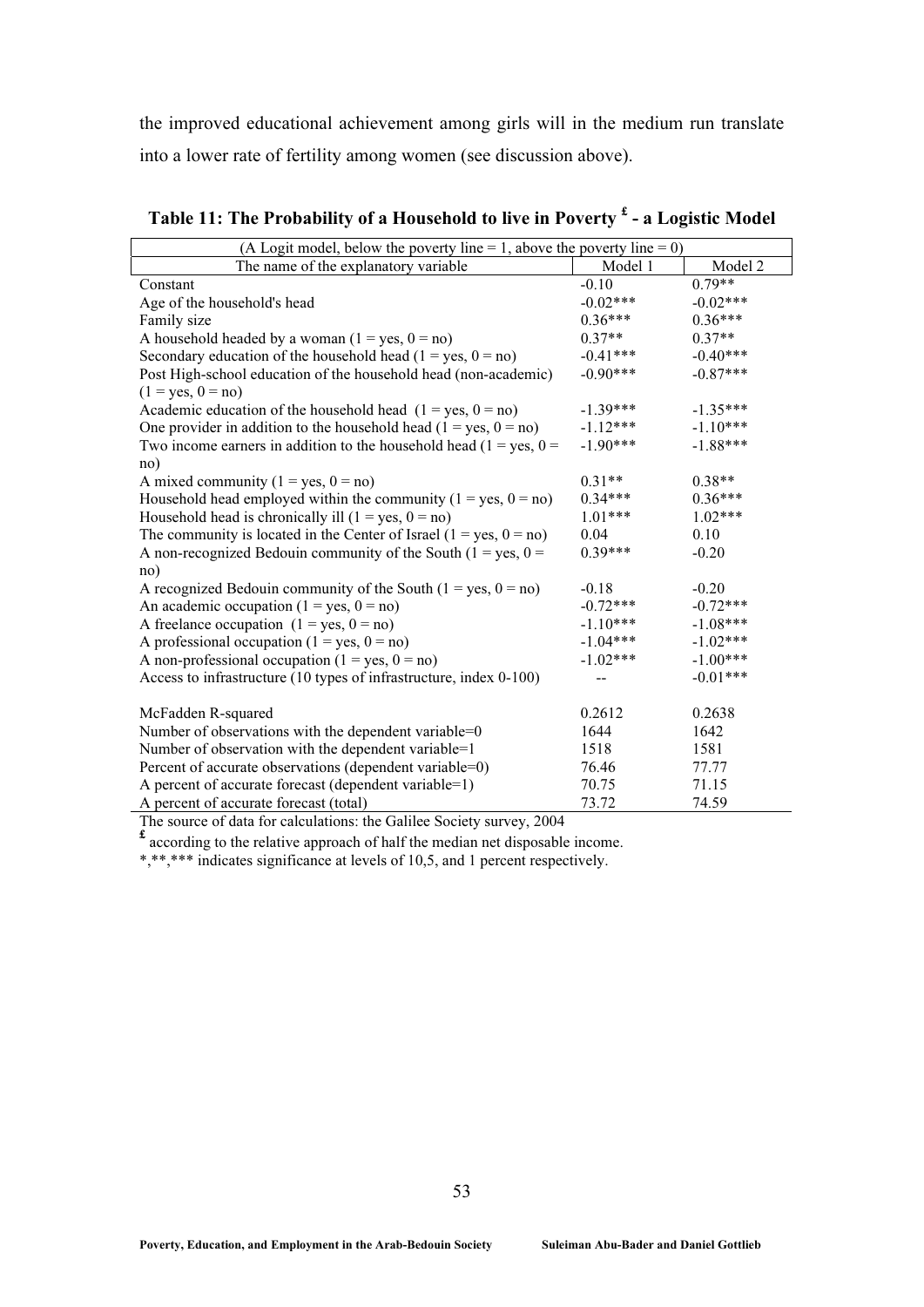## Chart 13: The Probability of a Household to live in Poverty – by Household Size and Household head Education level



Background data: the head of the household is a 46 years old man (the average age) who is employed in a professional occupation (exclusive of the third graph from the bottom), a single provider, free of illnesses, lives in a community which is not mixed, employed outside the community he lives in, and lives in a community with a medial level of infrastructure (10 types).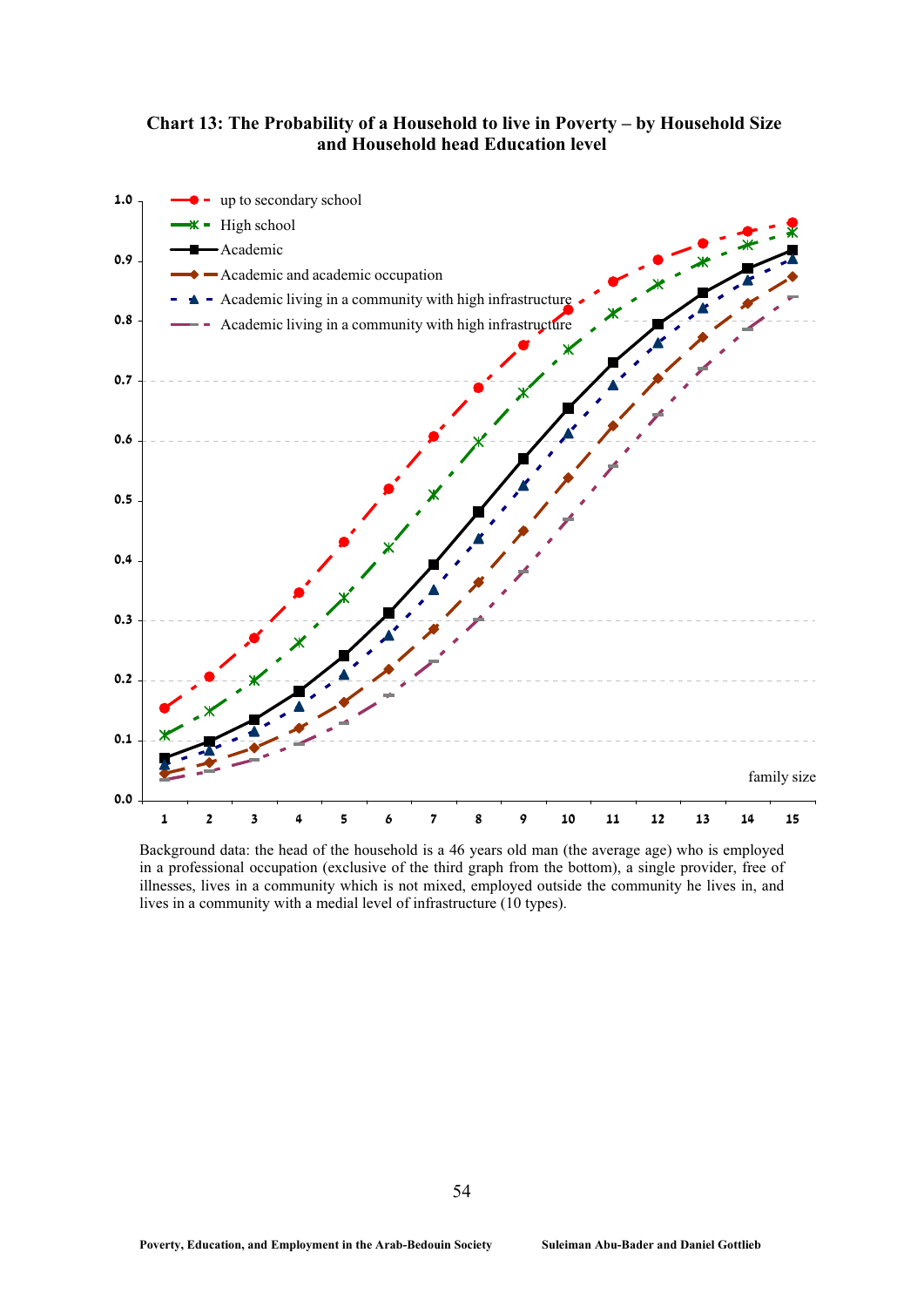## G Concluding Remarks

In this paper we examine the socio-economic situation of the Arab-Bedouin population of the Negev and compare it to the situation of the rest of the Arab population in Israel. The Arab society in Israel is living in economic and social conditions that are seriously inferior to those of the Jewish society. The majority of Arab communities are rated at the bottom clusters of the socio-economic index published by the Central Bureau of Statistics. This situation is strongly reflected in poverty data calculated here, using the unique data set of the Galilee Society for the year 2004 and using CBS data for analyzing trends. Over the period of nine years, the severity of poverty in the Arab society (measured here by the Sen-Index, which combines poverty incidence, the income gap, and the Gini coefficient of inequality among the poor) registered an upward trend and was on average about three times higher than the comparable figure in the Jewish (non-ultra-orthodox) sector. In year 2004 poverty incidence among persons was 52% and poverty severity according to the Sen-Index was more than 4 times that prevailing in the Jewish population. The situation is quite similar when using an alternative definition of poverty (FES) which may be interpreted as stressing persistent poverty, since it reflects a basic needs approach resting solely on data of consumption expenditure.

The database enables for the first time a comprehensive analysis of the socioeconomic situation of the entire Arab-Bedouin population, i.e. including the residents in villages not recognized by the state. This population's situation is particularly harsh for both poverty measures, with poverty incidence by the relative (half-median) measure reaching nearly 80% in 2004. The severity of poverty among the nonrecognized Bedouin was about 7 times higher than that of the Jewish (non-ultraorthodox) population. An empirical analysis of poverty indicates that similar to findings from international poverty research, the probability of living in poverty in the Arab society is well explained by the standard variables such as gaps in education, the age of the head of the household, family size and the low number of income earners. A major innovation of this paper is in the quantification of the relevance of access to public infrastructure in Arab communities. This variable examines the household's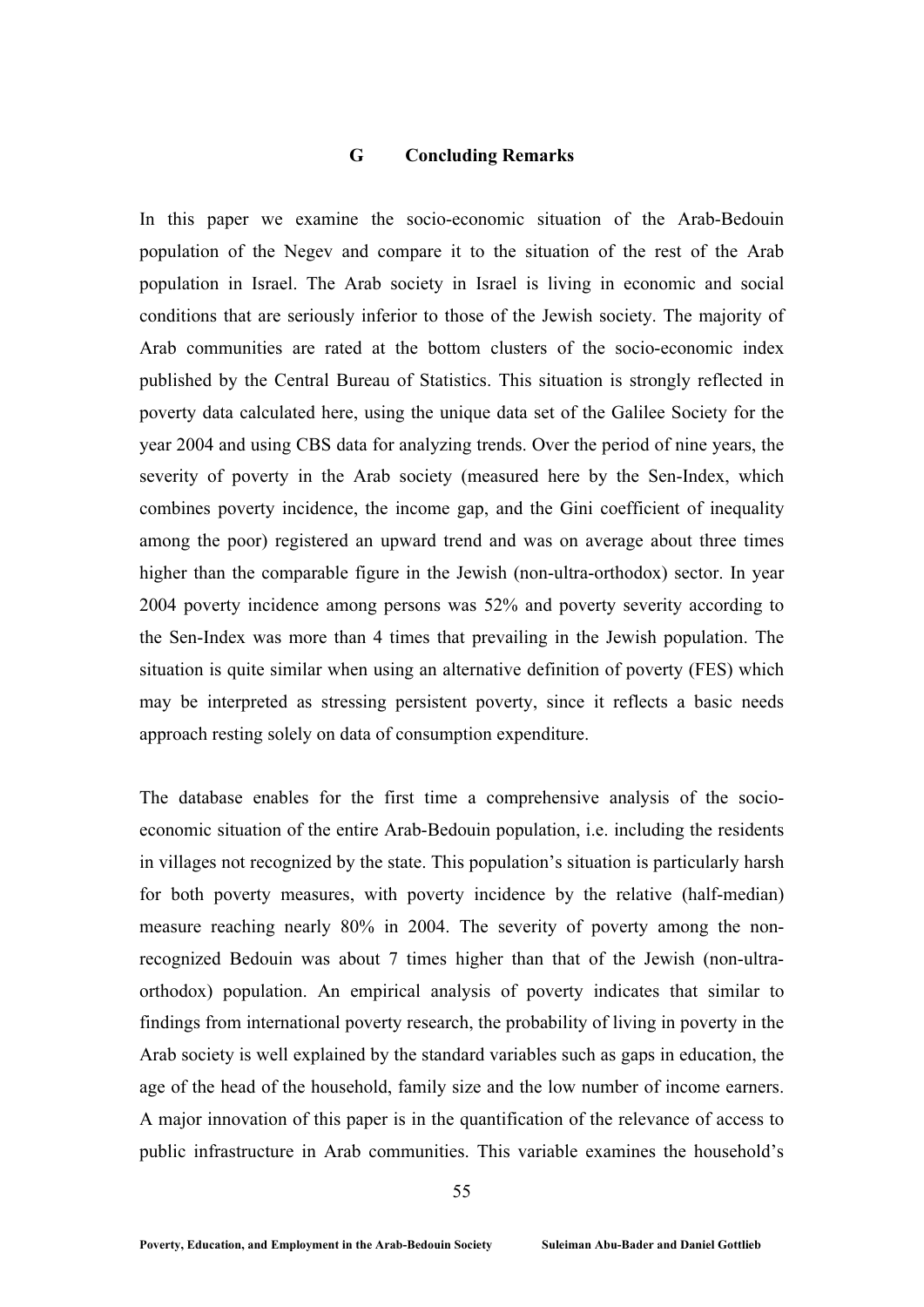access to a wide variety of services which are vital for daily functioning. Such basic infrastructure barely exists in the non-recognized villages but is also below full access in most Arab communities.

The lack of access to infrastructure affects poverty both directly and indirectly: It is shown to affect dropout rates from the education system negatively and also worsens the chances for employment. The negative effect on educational achievements on girls has an additional expansionary effect on fertility in the medium run and thus on persistent poverty. These effects raise poverty and perpetuate the dependency of the residents on the welfare system. The sharp worsening of the social security net in Israel's social policy in the years 2002-2004 has sharply raised poverty incidence and poverty severity in the Arab society. The adverse effect is particularly strong since the high rate of child poverty combined with the problems in education infrastructure implies that their poverty will eventually become a persistent phenomenon due to the effect on the children's future earnings capacity.

The shortage in public transportation infrastructure is particularly regressive, since it affects poorer households more strongly than others, given their low rate of ownership of private cars. The lack of the government's resolve to improve infrastructure in Arab communities thus create a particular disadvantage among the poor, pushing them deeper into poverty and lowering their participation in the labor market. The adverse effect of a reduced access to public infrastructure is even greater, since such government policy sends a negative signal to domestic and foreign private and corporate investors. These results present a challenge to governments which declare enhanced labor force participation as their top priority.

A positive aspect found in this study is that the rates of school enrollment (the rate of students in proportion to the population at the relevant age) have been improving consistently over the generations, especially among women. As a result, the educational gap has been reduced both by gender and by age groups.

One might have expected that the urbanization initiated by the government several years ago among the Bedouin of the South should have created a wider array of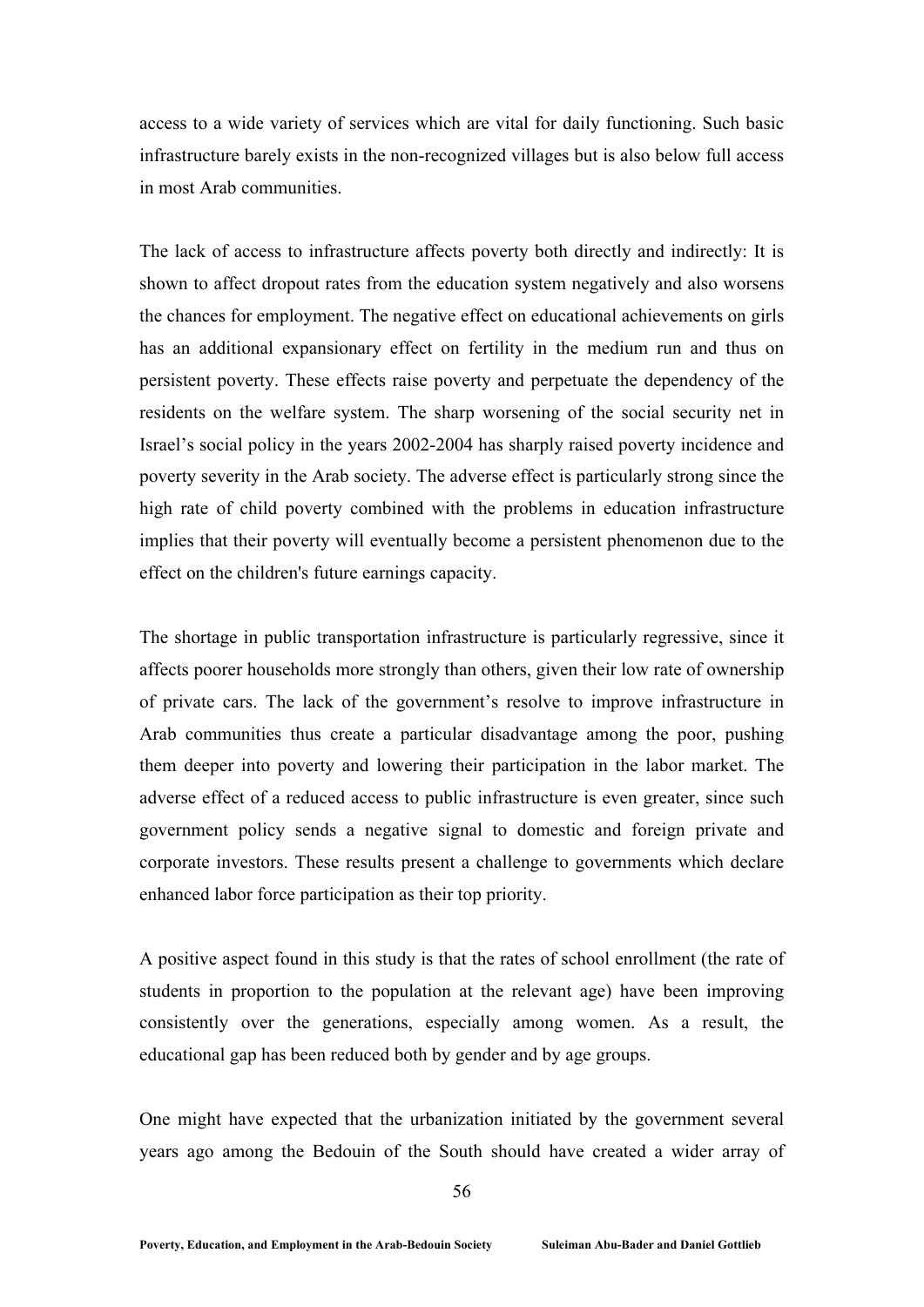employment opportunities, particularly in other than the traditional sectors. However, the insufficient access to basic public infrastructure has created a significant barrier to the labor force participation of women and had thus worsened poverty and its outlook. The weak state of infrastructure was found to have had negative influences on dropout rates from the schools. Also found was an indirect influence of the accessibility to infrastructure on fertility, since the influence of dropping out from school reduces the well know influence of female premarital education on fertility, thus reducing the leverage of the positive effect that female education could have exerted on poverty.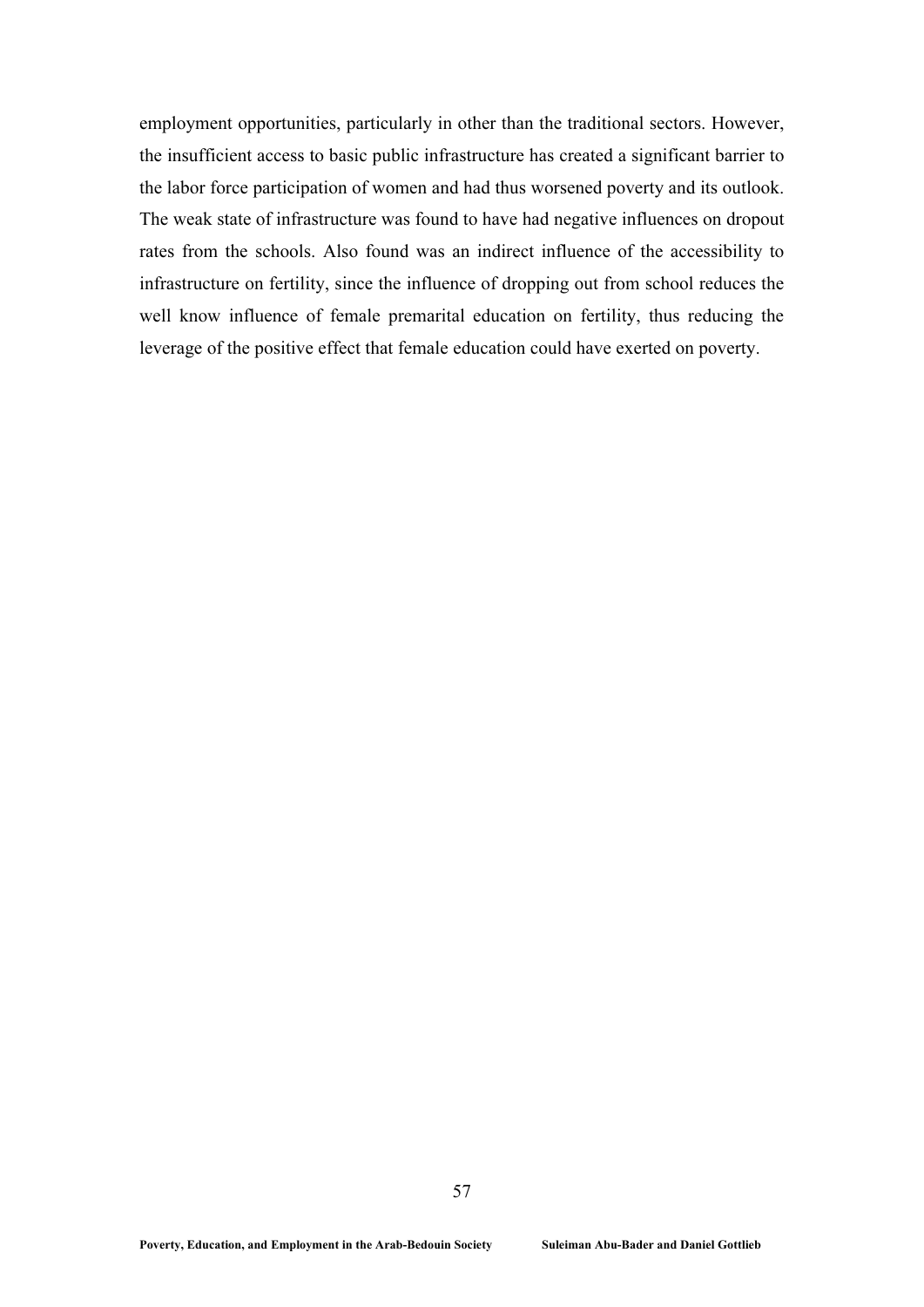#### Bibliography

- Abu-Saad, Ismail, and Harvey Lithwick 2001. "Breakthrough A Plan for the Development of the Bedouin Settlements in the Negev", the Center for Bedouin Studies and Development, Ben-Gurion University. (in Hebrew).
- Abu-Saad, Kathleen, Tamar Horowitz, and Ismael Abu-Saad. 2007. Weaving Tradition and Modernity – Bedouin Women in Higher Education. The Center for Bedouin Studies and Development, Media Gal, Tel-Aviv, Israel.
- Alesina Alberto and Edward L. Glaeser, 2004. "Fighting Poverty in the US and Europe, A World of Difference, Oxford University Press.
- Alhuzayel Aamer, 2004. "The Non-Recognized Villages in the Negev, from a Prohibiting Political Discussion to an Appreciative Planning Discussion", A lecture at the Truman Institute, the Hebrew University. (in Hebrew).
- Anker, Richard. 2006. "Poverty Lines Around the World: a New Methodology and Internationally Comparable Estimates." International Labour Review, 145 (4), 279-307.
- Asali, Muhammad. 2006. Why Do Arabs Earn Less than Jews in Israel. The Maurice Falk Institute for Economic Research in Israel, Discussion Paper No. 06.03.
- Bank of Israel Annual Reports for 2005 and 2006, Chapter H'.
- Bar-El, Rafael. 1993. The Economic Development of the Arab Sector. The Jewish-Arabic Center for Economic Development. (in Hebrew).
- Basu Alaka Malwade. 2002. "Why Does Education Lead to Lower Fertility? A Critical Review of Some of the Possibilities." World Development, 30(10), 1779-90.
- Baumel Yair. 2002. The Attitude of the Israeli Establishment toward the Arabs in Israel: Policy, Principles, and Actions, the Second Decade, 1958-1968. A paper for the Attainment of a Doctoral Degree, Haifa University. (in Hebrew).
- Becker Gary S. 1960. "An Economic Analysis of Fertility." In Becker (ed.), Demographic and Economic Change in Developed Countries. Princeton, N.J.: Princeton University Press.
- Becker, Gary S. 1965. "A Theory of the Allocation of Time." Economic Journal, 75( 299), 493-517.
- Ben-David, Josef and Amiram Gonen. 2001. Bedouins and Farmer-Bedouins Amidst the Urbanization Process in the Negev. Jerusalem: the Floersheimer Institute for Policy Studies. (in Hebrew).
- Ben-David Josef. 1996. A Feud in the Negev Bedouins, Jews, Lands. The Battle Line: Studies of the Arab Society in Israel. (in Hebrew).
- Benhabib, Abderrezak, Tahar Ziani, and Samir Baha-Eddine Maliki. 2006. "Poverty Evaluation in Algeria: A Logit-Probit Model Applied to a Multidimensional Field Survey in the Region of Tlemcen." In Maria Petmesidou and Christos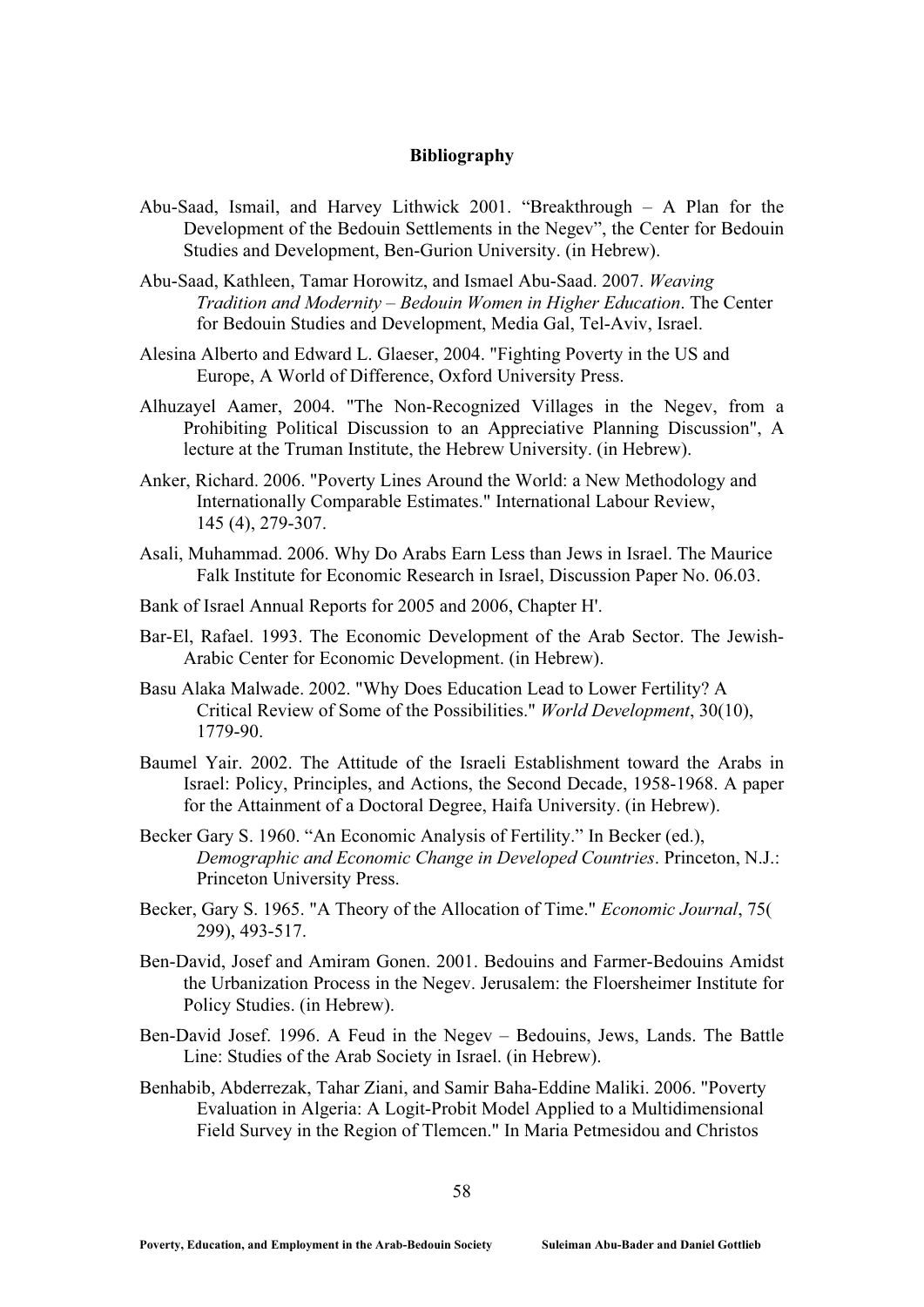Papatheodorou (eds.). Poverty and Social Deprivation in the Mediterranean. Zed Books, New York.

- Chakravarty Satya .R. 1983. "A New Index of Poverty." Mathematical Social Sciences, 6(3), 307-13.
- Citro, Constance F., and Robert T. Michael (eds.). 1995. Measuring Poverty: A New Approach, National Research Council, National Academy Press, Washington  $DC$ .
- Consensus Building Institute, 2006. A Conflict Assessment Report, "Controversy Concerning the Development of Kuseife and Um Batin", (CBI), December, 1- 72. (in Hebrew).
- Coulombe, Harold and Andrew McKay. 1996. "Modeling Poverty determinants in Mauritania." World Development, 24(6), 1015-31.
- Dasgupta, Partha. 1993. An Inquiry into Well-Being and Destitution. Oxford, Oxford University Press.
- Dasgupta, Partha. 1995. "The Population Problem: Theory and Evidence." Journal of Economic Literature, 33(4), 1879-902.
- Datt, Gaurav, and Dean Jolliffe. 2005. "Poverty in Egypt: Modeling and Policy Simulations." Economic Development and Cultural Change, 53(2), 327-46.
- Datt, Gaurav, Kenneth Simler, Sanjukta Mukherjee and Gabriel Dava. 2000. Determinants of Poverty in Mozambique: 1996-97, FCND Discussion Papers, International Food Policy Research Institute (IFPRI).
- Desai Meghnad and Anup Shah, 1988. "An Econometric Approach to the Measurement of Poverty", Oxford Economic Papers, vol. 40, issue 3, 505-22.
- Deutsch, Joseph and Jacques Silber. 2006. The "Fuzzy Set" Approach to Multidimensional Poverty Analysis: Using the Shapley Decomposition to Analyze the Determinants of Poverty in Israel. In Achille Lemmi and Gianni Betti (eds.). Fuzzy Set Approach to Multidimensional Poverty Measurement. Springer.
- Ehrenpreis, Dag (ed.). 2006. What is Poverty? Concepts and Measures, Poverty in Focus, International Poverty Centre, United Nations Development Programme, Sao Paulo.
- Falah, Ghazi. 1989. "Israeli State Policy Toward Bedouin Sedentarization in the Negev." Journal of Palestine Studies, 18(2), 71-91.
- Fichtelberg Osnat, 2004. "Arab Women's Labor Force Participation over the Last Decade", Jerusalem, Ministry of Labor and Welfare, Labor Force Planning Administration, June, 1-8.
- Flug Karnit, Niza (Kaliner) Kassir and A. Meidan. 2005. "Single-Parent Families, Law, Labor Supply and Poverty", the Bank of Israel, Research Department, Discussion papers, May 1-47. (in Hebrew).
- Flug, Karnit and Nitsa (Kaliner) Kassir, 2001. "On Poverty, Work and What's In Between", Discussion Paper Series, Research Department, Bank of Israel, August, 1-34. (in Hebrew).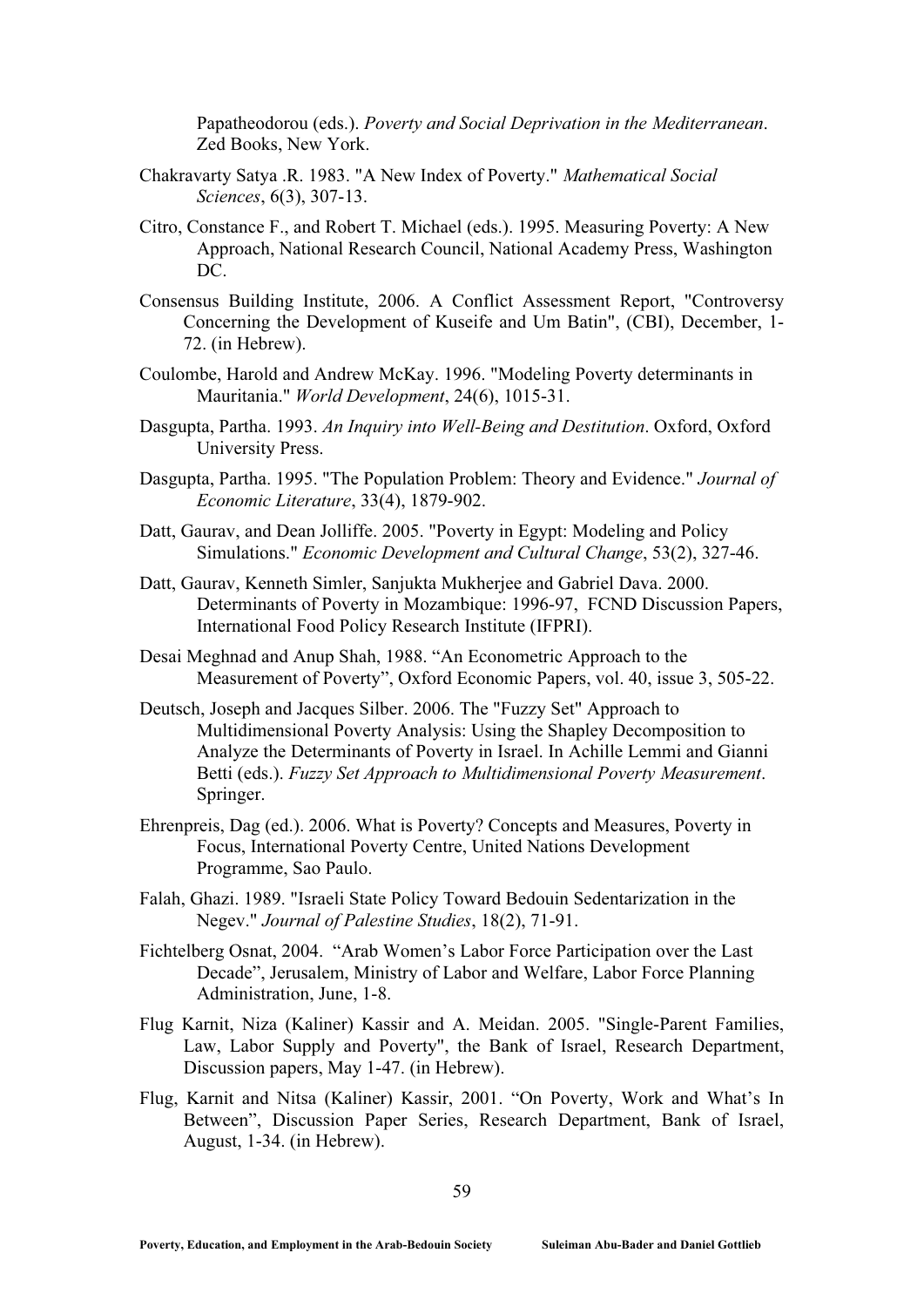- Flug, Karnit and Nitsa Kassir (Kaliner), 2003, "Poverty and Employment, and the Gulf Between Them, Israel Economic Review, (Hebrew version, 2001) Bank of Israel.
- Foster, James E., Joel Greer and Erik Thorbecke. 1984. "A Class of Decomposable Poverty Measures." Econometrica, 52(3), 761-66.
- Geda, Alemayehu, Niek de Jong, Mwangi S. Kimenyi, and Germano Mwabu. 2005. "Determinants of Poverty in Kenya: A Household Level Analysis", Working Paper 2005-44, University of Connecticut, Department of Economics.
- Gera Ramsis and Rafaela Cohen. 2001. "Poverty Among the Arabs in Israel and the Origins of the Inequality Between Arabs and Jews", Economic Quarterly No. 48(4), Tel Aviv University, Israel, 543-571. (in Hebrew).
- Gottlieb Daniel and Israel Kachanovsky, 2007. "A Comparison of Expenditures and Incomes Between the Expenditures Survey of the CBS and the Survey of the Galilee Society for 2004", forthcoming.
- Gottlieb Daniel and Roy Manor, 2005. "On the Choice of a Policy-oriented Poverty Measure: The Case of Israel 1997-2002", mpra.ub.uni-muenchen.de/3842/. (in Hebrew).
- Gottlieb Daniel, 2000. "Minimum-Wage-Law Compliance and its Enforcement in Israel", September, Quarterly Israeli Review on Taxation, Vol. 110, 27, 65-84. http://www.mof.gov.il/museum/hebrew/israelbank.pdf (in Hebrew).
- Gottlieb Daniel, 2002. "The Effect of Migrant Workers on Employment, Real Wages and Inequality - The Case of Israel - 1995 to 2000, http://ideas.repec.org/e/pgo33.html
- Gottlieb Daniel, 2007. "Poverty and Labor Market Behavior in the Ultra-Orthodox Population in Israel", Economy and Society, Van Leer Institute, Jerusalem, http://www.vanleer.org.il/econsoc/pdf/1 research mdiniut4.pdf, 1-55. (in Hebrew).
- Granovski Abraham. 1949. The Lands Regime in Israel. Tel Aviv: Dvir. Economic Quarterly No. 694-736, 4. (in Hebrew).
- Hasson Yael and Shlomo Swirski, 2006. "Transparent Citizens Governmental Policy Towards the Bedouin in the Negev", Adva Center, February.
- Human Resources Development Canada. 2003. "Understanding the 2000 Low Income Statistics Based on the Market Basket Measure", Applied Research Branch, Strategic Policy, SP-569-03-03E, Canada.
- Iceland, John. 2005. NAS Workshop, Summary Report, University of Maryland, August, US Census Bureau.
- Institute of Medicine. 2005. Dietary Reference Intakes, Applications in Dietary Planning, The National Academies Press, Washington, D.C.
- Jabareen, Yosef, 2007. "A Strategy for Developing Employment Opportunities for the Arabs in Israel: The Vision for Expanding the Arab Middle Class",The Shmuel Neaman Institute for Advanced Research of Science and Technology, http://www.neaman.org.il/NeamanHeb/publications/publication\_item.asp?fid=8 35&parent\_fid=491&iid=6365. (in Hebrew).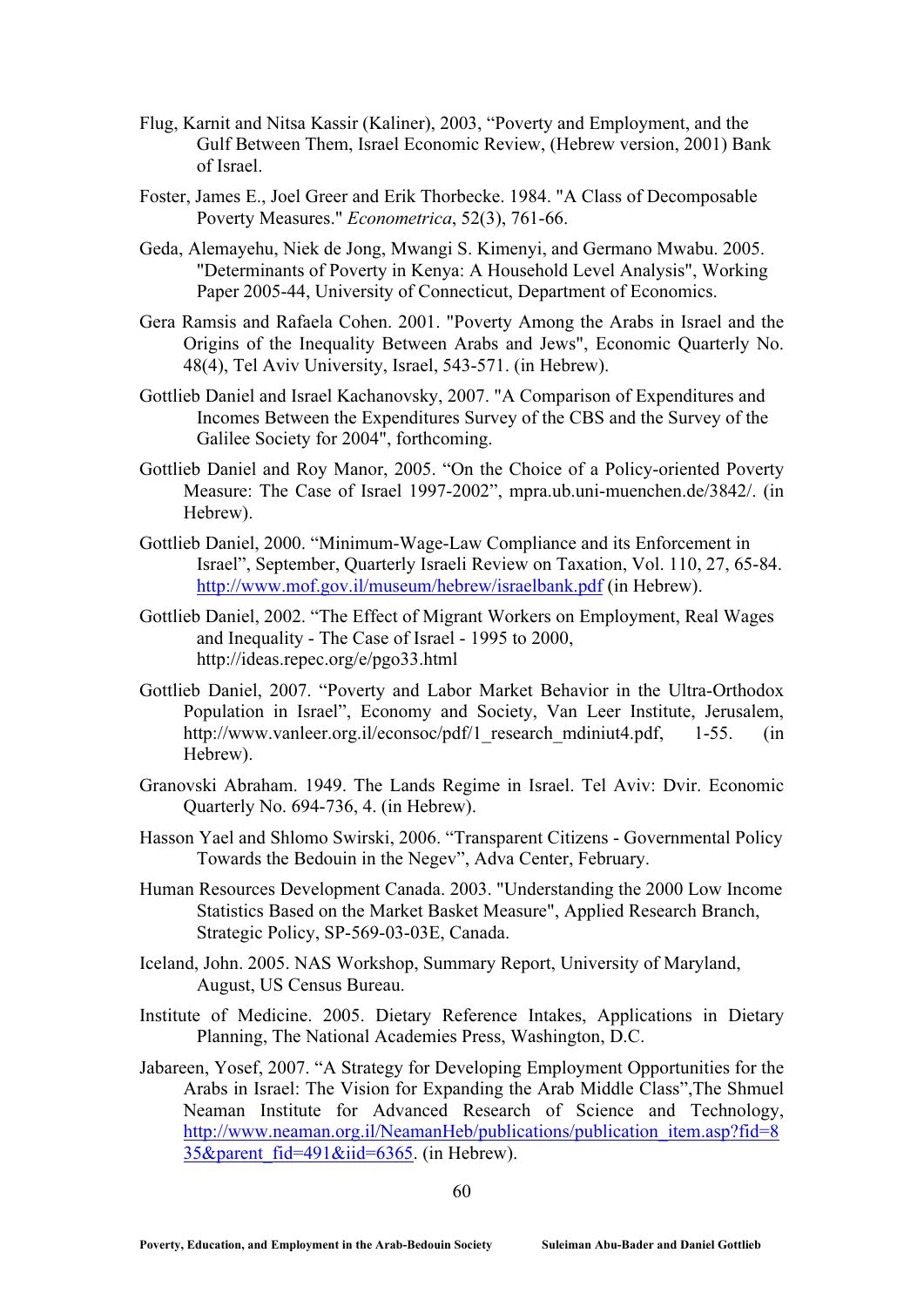- Justman Moshe, 2001. "Structural Change and the Emergence of Israel's High-Tech Sector", in The Israeli Economy, 1985-1998, From Government Intervention to Market Economics, ed. Avi Ben-Bassat, Am Oved ltd. Tel Aviv, 558-609. (in Hebrew).
- Klinov Ruth. 1999. "Changes in the Structure of Wages Wages Gaps Between Sectors and Therein: Israel 1970-1997", the Institute for Socio-Economic Research, the General Federation of Laborers, Discussion paper No. 4, Jerusalem, August. (in Hebrew).
- Kyereme, Stephen S. and Erik Thorbecke. 1991. "Factors Affecting Poverty in Ghana." Journal of Development Studies, 28(1), 39-52.
- Levene, H. 1960. Robust Tests for Equality of Variances. In I. Olkin (Ed.), Contributions to Probability and Statistics, pp. 278–292. Palo Alto, California: Stanford University Press.
- Lewin-Epstein Noah, Moshe Semyonov and Majid Al-Haj, 1994. "The Arabs in Israel in the Labour Market, The Floersheimer Institute for Policy Studies, April, 1-38. (in Hebrew).
- National Insurance Institute, 2008. "Poverty and Social Gaps in Israel, 2007", http://www.btl.gov.il/English%20Homepage/Publications/Poverty\_Report%5 CPages/poverty.aspx
- Nitsan-Kaluski Dorit. 2004. "Protocol for the Preparation of a Calculation of the Cost of Vital Food for Babies, Children, and Adults, by Age and Gender", the Ministry of Health, Jerusalem, 1-9. (in Hebrew).
- Porat Hanina, 1998. "Development Policy and the Bedouin in the Negev in the first Years of the State – 1948 to 1953", Reflexions in the Resurrection of Israel (Iyunim Betkumat Israel), 7, 389 – 438.
- Porat Hanina, 2000. The State of Israel's Processes and Left Wing Alternatives to the Solution of the Bedouin Question in the Negev in the First Years of the State 1948- 1953, Reflexions in the Resurrection of Israel (Iyunim Betkumat Israel),  $10, 420 - 476.$
- Porat Hanina. 1998. "The Development Policy and the Question of the Bedouins in the Negev during the First Years of the State 1948-1953", Studies of the Restoration of Israel 7, 389-438. (in Hebrew).
- Porat Hanina. 2000. "The Actions Taken by the State of Israel and the Alternative Solution of the Left to the Question of the Bedouins in the Negev During the First Years of the State 1948-1953". Studies of the Restoration of Israel 10, 420- 476. (in Hebrew).
- Ravallion, Martin and Benu Bidani, 1993. "How Robust is a Poverty Profile", Policy Research Working Paper, 1223, November, World Bank, 1-36.
- Ravallion, Martin. 1994. Poverty Comparisons, Harwood Academic Publishers, Chur, Switzerland.
- Ravallion, Martin. 1998. "Poverty Lines in Theory and Practice", Living Standards Measurement Study, Working Paper No. 133, The World Bank, Washington, D.C.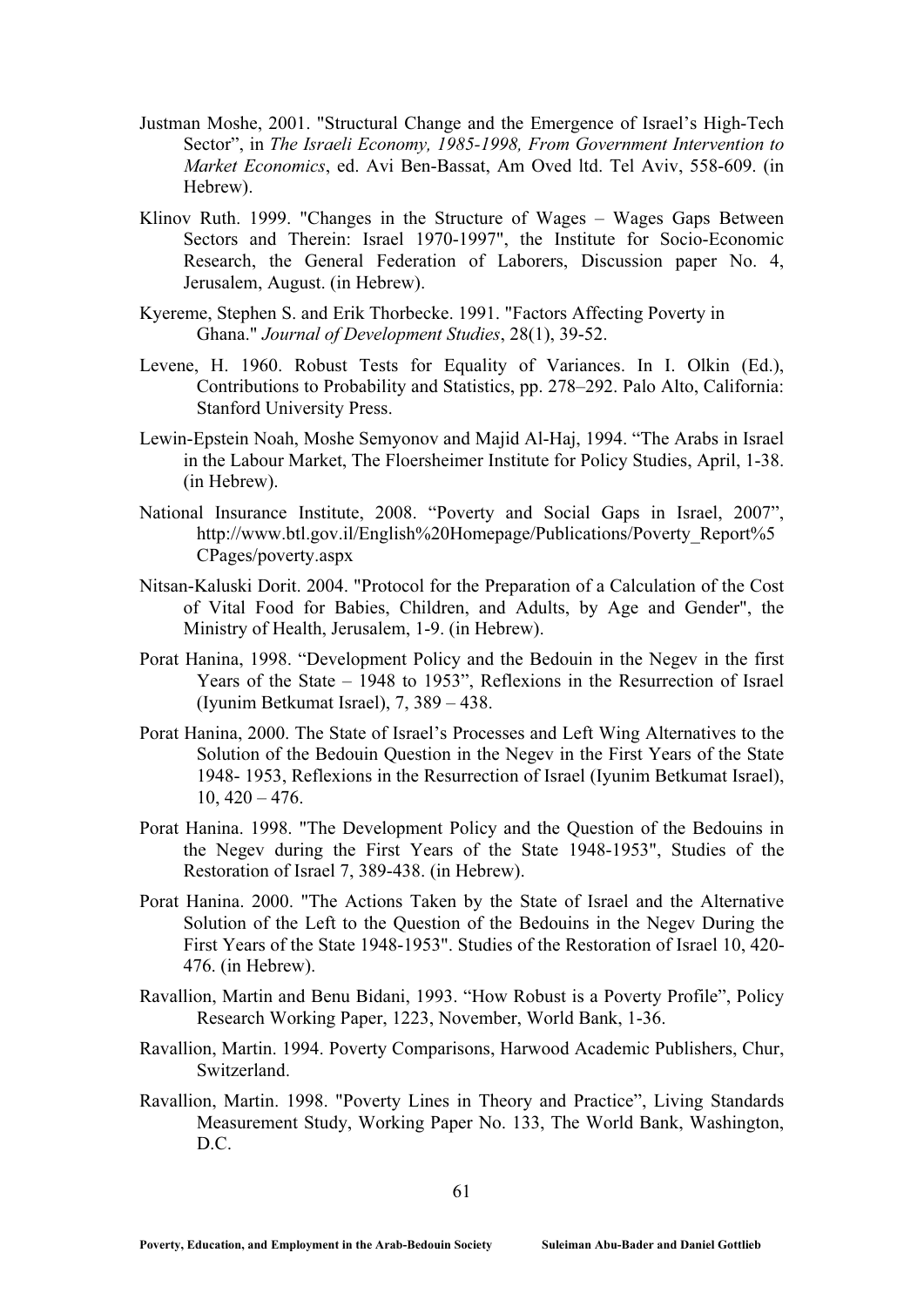- Ravallion, Martin. 2005. "On the Contribution of Demographic Change to Aggregate Poverty Measures for the Developing World", World Bank Policy Research Working Paper 3580, April, Washington, D.C.
- Renwick, Trudi J. and Barbara R. Bergmann. 1993. "A Budget-Based Definition of Poverty With an Application to Single-Parent Families." The Journal of Human Resources, 28(1), 1-24.
- Rodriguez, Adrian, and Stephen Smith. 1994. "A Comparison of Determinants of Urban, Rural and Farm Poverty in Costa Rica." World Development, 22(3), 381-97.
- Sabag-Endweld, Miri, 2005. "Dimensions of Poverty, Estimated from Consumption, 2002, 2003", National Insurance Institute, Israel, April, 1-11. (in Hebrew).
- Sadan Ezra. 2006. "The Share-Contribution of the Arab Sector to the Economy Some Parameters of the Arab Society in the Israeli Economy", the Abraham Fund Initiatives, 1-16. (in Hebrew).
- Saunders Peter, 2003. "Can Social Exclusion Provide a New Framework for Measuring Poverty?", SPRC Discussion Paper No. 127, October, 1-20.
- Sen, Amartya K. 1985. Commodities and Capabilities. Amsterdam: North Holland.
- Sen, Amartya K. and James E. Foster. 1997. On Economic Inequality Expanded Edition. Clarendon Press, Oxford, UK.
- Shaayo Moshe and Michael Vaknin. 2000. "Persistent Poverty in Israel: First Results from the Consolidated data of the Population Census, 1983-1996", the Economic Quarterly No. 47(4), pp. 597-628. (in Hebrew).
- Shahor Tal. 2007. "Incomes of the Local Authorities in Israel Derived from Municipal Taxes: a Comparison between Jewish and Arab Local Authorities", forthcoming in the Economic Quarterly. (in Hebrew).
- Shorrocks, Anthony. 1995. "Revisiting the Sen Poverty Index." Econometrica, 63(5), 1225-30.
- Sikkuy, the Association for the Advancement of Civic Equality in Israel. 2000. Equality and Integration of Arabs the in Israel, Years 1992-2000. (in Hebrew).
- Silber, Jacques and Michael Sorin. 2006. "Poverty in Israel: Taking a Multidimensional Approach." In Maria Petmesidou and Christos Papatheodorou (eds.). Poverty and Social Deprivation in the Mediterranean. Zed Books, New York.
- Swirski Shlomo and Yael Hasson, 2006. "Invisible Citizens Israel Government Policy Toward the Negev Bedouin, Adva Center,

www.adva.org/UserFiles/File/NegevEnglishSummary.pdf, February, 1-118.

- Swirski Shlomo and Yael Hasson. 2005. "Transparent Citizens Governmental Policy Towards the Bedouin in the Negev", Tel-Aviv: the Adva Center. (in Hebrew).
- Swirski Shlomo. 2007. A Critical View of the Plans for the Development of the Negev. Tel-Aviv: the Adva Center. (in Hebrew).
- The Galilee Society and Rikaz. 2005. Palestinians in Israel, Socio-Economic Survey, Main Findings.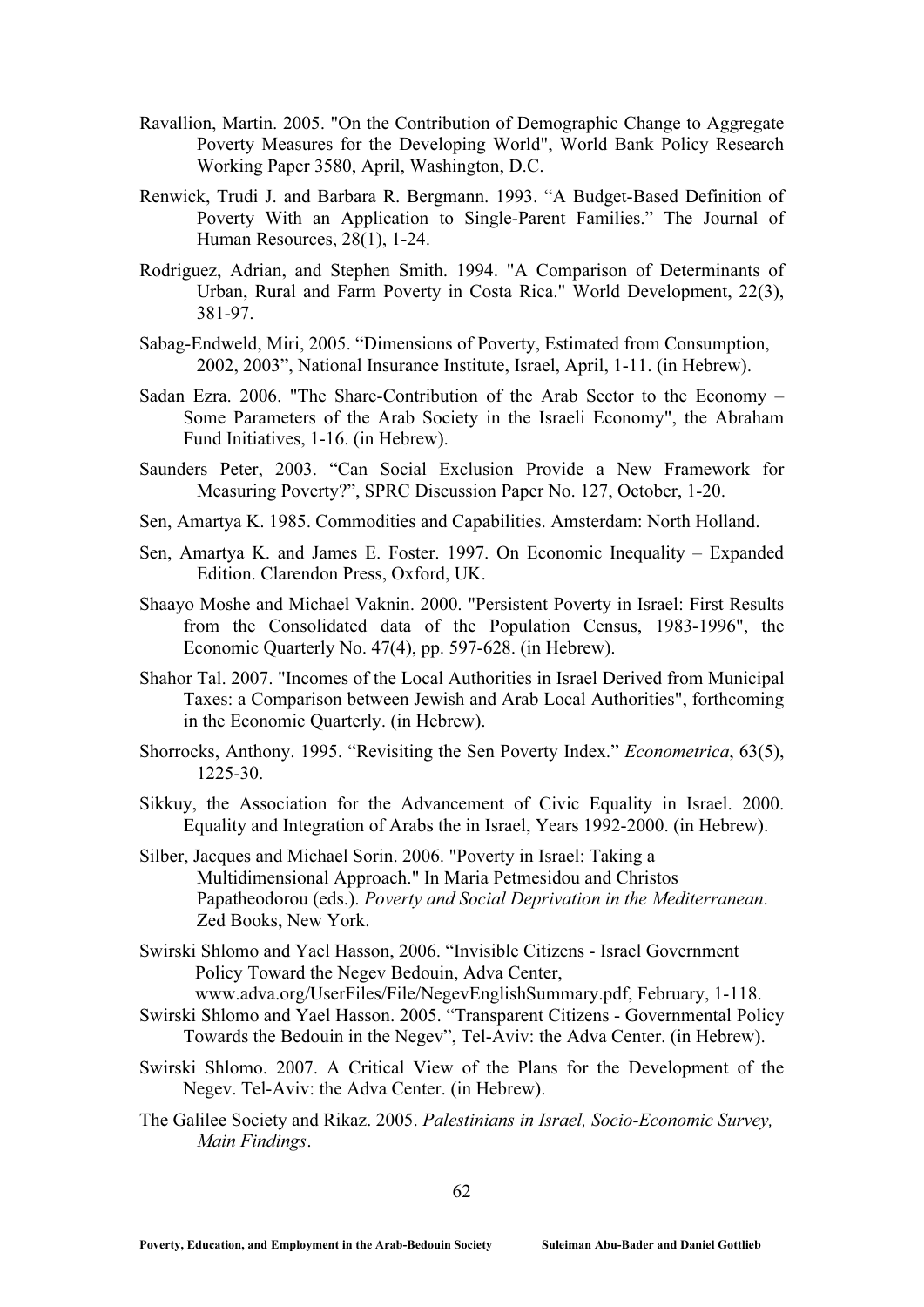- Townsend, Peter. 1962. "The Meaning of Poverty." British Journal of Sociology, 13(3), 210-227.
- Watts, Harold. 1968. "An Economic Definition of Poverty." In D.P. Moynihan (ed.), On Understanding Poverty. Basic Books, New York.
- Wodon, Quentin. 1998. "Micro Determinants of Consumption, Poverty, Growth and Inequality in Bangladesh", Poverty Reduction and Economic Management Sector Unit, South Asia Region, World Bank, Washington, DC., USA.
- Yiftachel Oren. 2004. "Power and Land the Mechanisms that Shape the Distribution of Open Space in Israel", Summary of Lecture No. 4, Tsohar Modiin Series, the Sikkuy Association. (in Hebrew).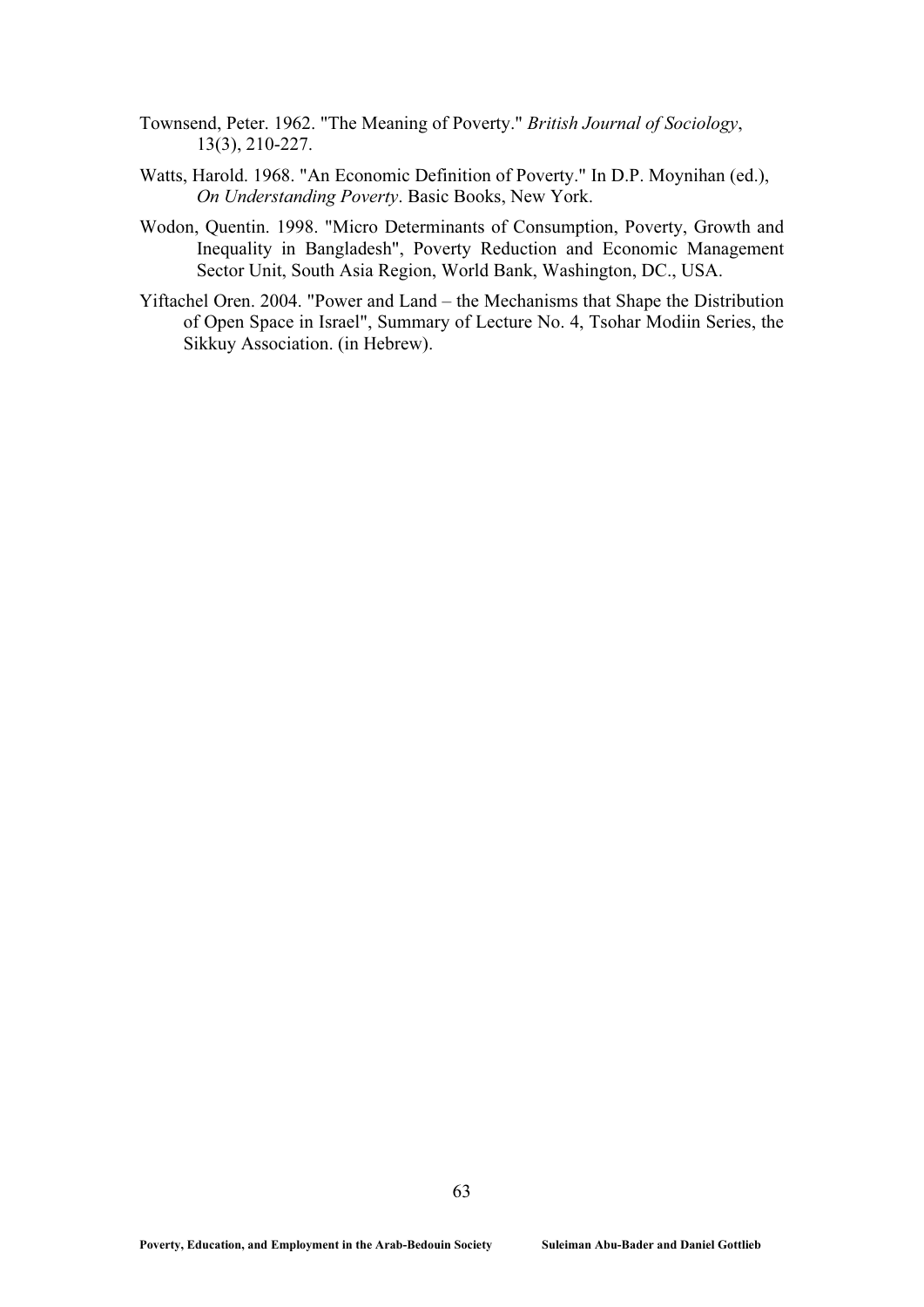Poverty, Education, and Employment in the Arab-Bedouin Society Suleiman Abu-Bader and Daniel Gottlieb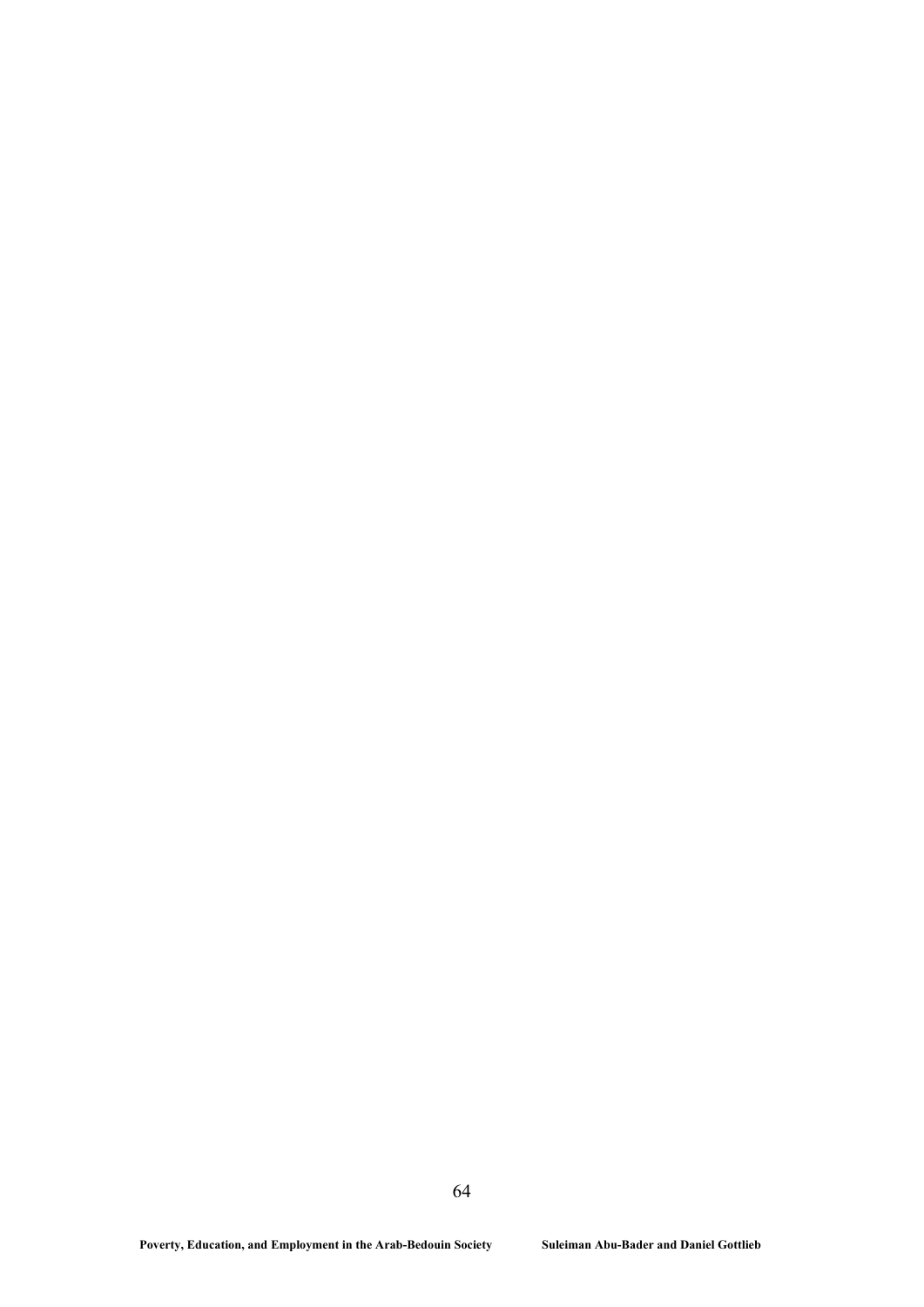# Tables Annex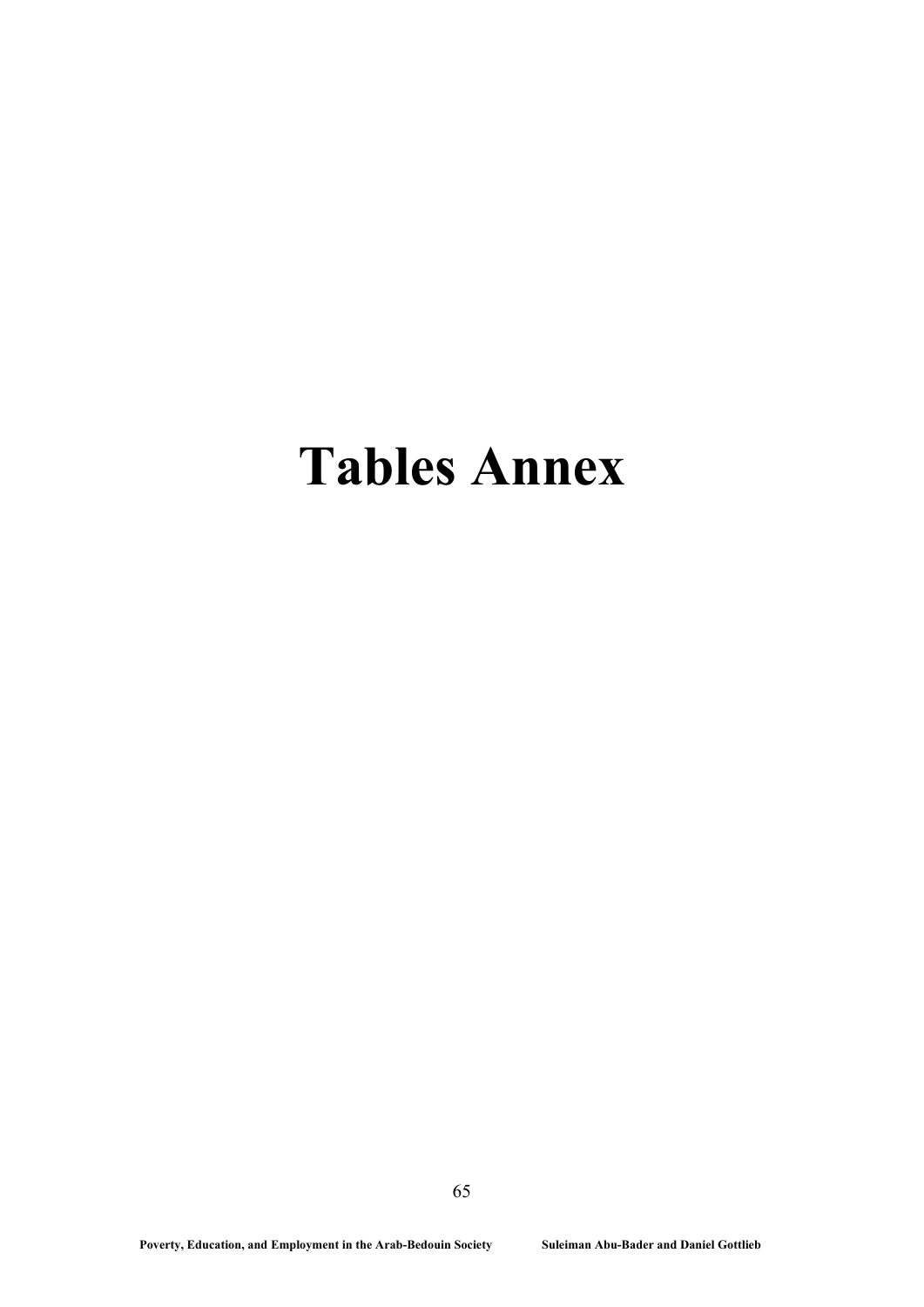Poverty, Education, and Employment in the Arab-Bedouin Society Suleiman Abu-Bader and Daniel Gottlieb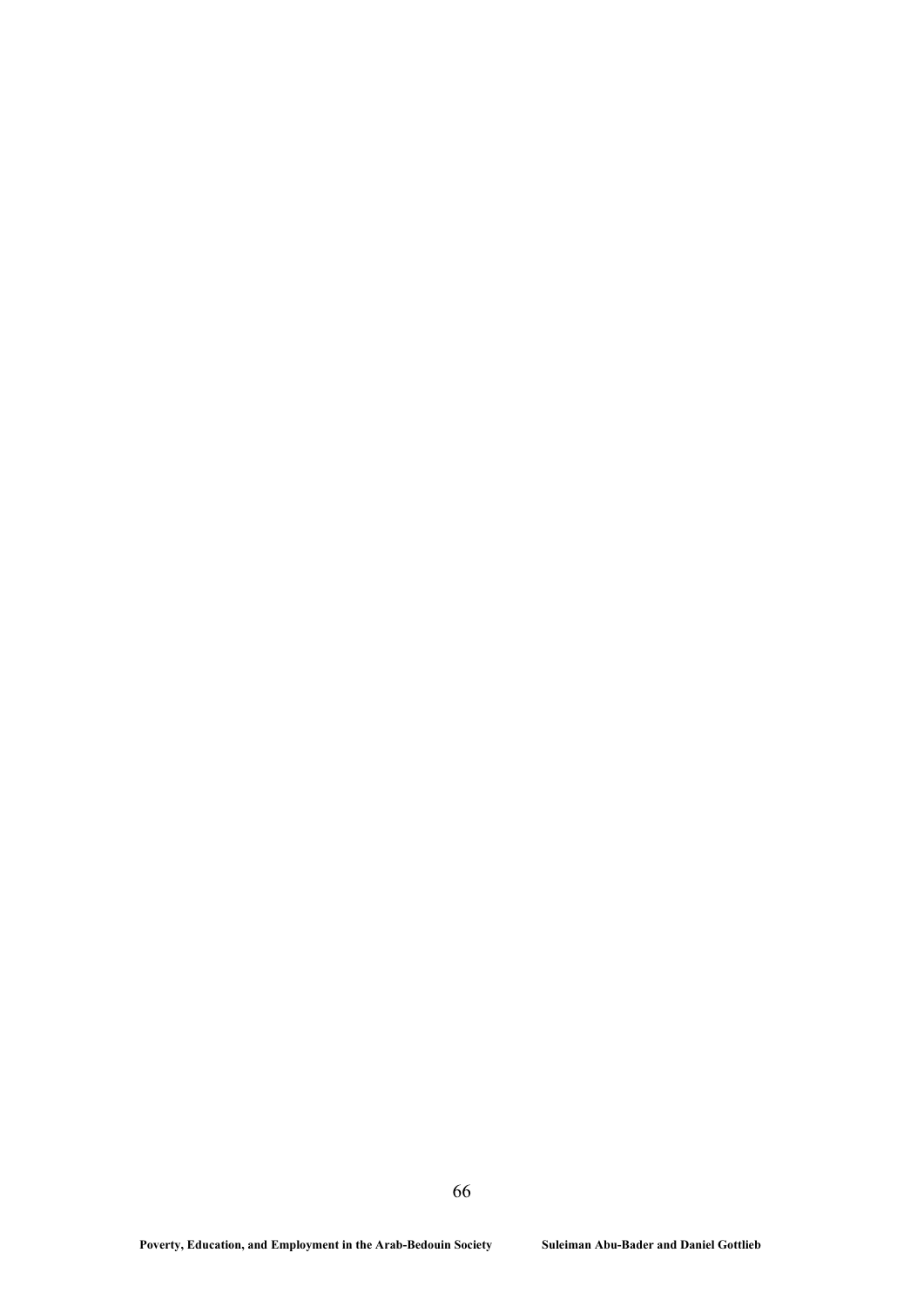| Accommodation (households)                                                                                                                  |                            |         |                                     |       |                        |                               |                            |                                       |  |  |  |  |
|---------------------------------------------------------------------------------------------------------------------------------------------|----------------------------|---------|-------------------------------------|-------|------------------------|-------------------------------|----------------------------|---------------------------------------|--|--|--|--|
|                                                                                                                                             | Non-<br>Bedouin<br>Muslims | Bedouin | Christians                          | Druze | Recognized<br>Bedouin  | Non-<br>recognized<br>Bedouin | Bedouin<br>of the<br>South | Recognized<br>Bedouin of<br>the South |  |  |  |  |
| The average number of<br>individuals per room                                                                                               | 1.21                       | 1.61    | 1.03                                | 1.05  | 1.53                   | 1.80                          | 1.64                       | 1.55                                  |  |  |  |  |
| The average number of<br>rooms in a residential unit                                                                                        | 4.03                       | 4.05    | 3.83                                | 4.41  | 4.31                   | 3.52                          | 4.15                       | 4.61                                  |  |  |  |  |
| Household title over a residential unit or tenancy                                                                                          |                            |         |                                     |       |                        |                               |                            |                                       |  |  |  |  |
| Title                                                                                                                                       | 91.7                       | 95.9    | 81.4                                | 98.8  | 94.4                   | 98.8                          | 95.1                       | 92.4                                  |  |  |  |  |
| Tenancy                                                                                                                                     | 8.3                        | 4.1     | 18.6                                | 1.2   | 5.6                    | 1.2                           | 4.9                        | 7.6                                   |  |  |  |  |
| The rate of households                                                                                                                      | 59.2                       | 71.5    | 57.3                                | 53.2  | 72.3                   | 70.0                          | 72.8                       | 74.8                                  |  |  |  |  |
| that require at least one<br>residential unit in the next<br>10 years                                                                       |                            |         |                                     |       |                        |                               |                            |                                       |  |  |  |  |
| The rate of households<br>which are incapable of<br>supplying at least one<br>residential unit of those<br>required in the next 10<br>years | 26.3                       | 30.5    | 22.7                                | 23.8  | 25.5                   | 40.8                          | 27.8                       | 18.5                                  |  |  |  |  |
|                                                                                                                                             |                            |         | The type of accommodation           |       |                        |                               |                            |                                       |  |  |  |  |
| Villa                                                                                                                                       | 7.2                        | 5.6     | 5.3                                 | 10.8  | 7.9                    | 0.9                           | 3.3                        | 5.0                                   |  |  |  |  |
| House                                                                                                                                       | $\overline{6}$ 5.9         | 64.0    | $\overline{41.5}$                   | 68.7  | 75.8                   | 39.8                          | 65.4                       | 84.0                                  |  |  |  |  |
| An apartment in a<br>building                                                                                                               | 26.4                       | 5.6     | 53.2                                | 20.5  | 8.3                    | 0.2                           | 4.0                        | 6.7                                   |  |  |  |  |
| A separate room                                                                                                                             | 0.3                        | 0.2     | NA                                  | NA    | <b>NA</b>              | 0.5                           | 0.2                        | NA                                    |  |  |  |  |
| A tent                                                                                                                                      | <b>NA</b>                  | 0.1     | <b>NA</b>                           | NA    | <b>NA</b>              | 0.4                           | 0.1                        | NA                                    |  |  |  |  |
| A shack                                                                                                                                     | 0.1                        | 22.2    | NA                                  | NA    | 7.8                    | 51.8                          | 24.2                       | 4.2                                   |  |  |  |  |
| Other                                                                                                                                       | 0.0                        | 2.3     | NA                                  | NA    | 0.3                    | 6.5                           | 2.7                        | $\rm NA$                              |  |  |  |  |
|                                                                                                                                             |                            |         | Connection to public infrastructure |       |                        |                               |                            |                                       |  |  |  |  |
| Water infrastructure<br>(Mekorot Corp.)                                                                                                     | 99.9                       | 84.9    | 99.3                                | 100.0 | 96.7, 3.3 <sup>1</sup> | 60.4, 39.11                   | 83.3,<br>16.4 <sup>1</sup> | 100.0                                 |  |  |  |  |
| Electricity infrastructure<br>(the electric network)                                                                                        | 100.0                      | 67.8    | 99.3                                | 99.5  | 97.0, 3.0 <sup>2</sup> | $7.7, 89.4^2$                 | 61.2,<br>$37.6^2$          | 100.0                                 |  |  |  |  |
| Sewage infrastructure<br>(system)                                                                                                           | 88.4                       | 54.3    | 99.2                                | 88.4  | 80.3                   | 0.7                           | 57.3                       | 98.3                                  |  |  |  |  |
| Sewage infrastructure<br>(cesspit)                                                                                                          | 11.2                       | 42.1    | $0.8\,$                             | 10.9  | 19.4, 0.3 <sup>3</sup> | 88.7, 10.6 <sup>3</sup>       | 38.2,<br>$4.4^{3}$         | 1.7                                   |  |  |  |  |
| Telephone line                                                                                                                              | 74.6                       | 21.3    | 89.9                                | 88.4  | 31.3                   | 0.7                           | 11.5                       | 19.3                                  |  |  |  |  |
| At least one computer at<br>home                                                                                                            | 49.9                       | 23.9    | 56.9                                | 57.4  | 30.3                   | 10.7                          | 21.6                       | 29.4                                  |  |  |  |  |
| Internet service at home                                                                                                                    | 23.8                       | 5.3     | 45.4                                | 25.2  | 7.8                    | $0.2\,$                       | 4.5                        | 7.6                                   |  |  |  |  |
| Playground or public<br>park in the area                                                                                                    | 17.3                       | 2.0     | 30.5                                | 12.8  | 2.8                    | 0.4                           | 2.1                        | 3.4                                   |  |  |  |  |
| Title over a car, library                                                                                                                   |                            |         |                                     |       |                        |                               |                            |                                       |  |  |  |  |
| A private car                                                                                                                               | 64.2                       | 56.0    | 63.6                                | 75.4  | 61.4                   | 44.7                          | 55.8                       | 63.9                                  |  |  |  |  |
| A commercial car                                                                                                                            | 9.2                        | 5.7     | 11.4                                | 8.4   | 5.5                    | 6.0                           | 6.4                        | 6.7                                   |  |  |  |  |
| A library at home                                                                                                                           | 32.6                       | 15.5    | 44.9                                | 48.2  | 19.1                   | 8.1                           | 15.6                       | 21.0                                  |  |  |  |  |

### Table – Annex 1: Main Indicators by Population Group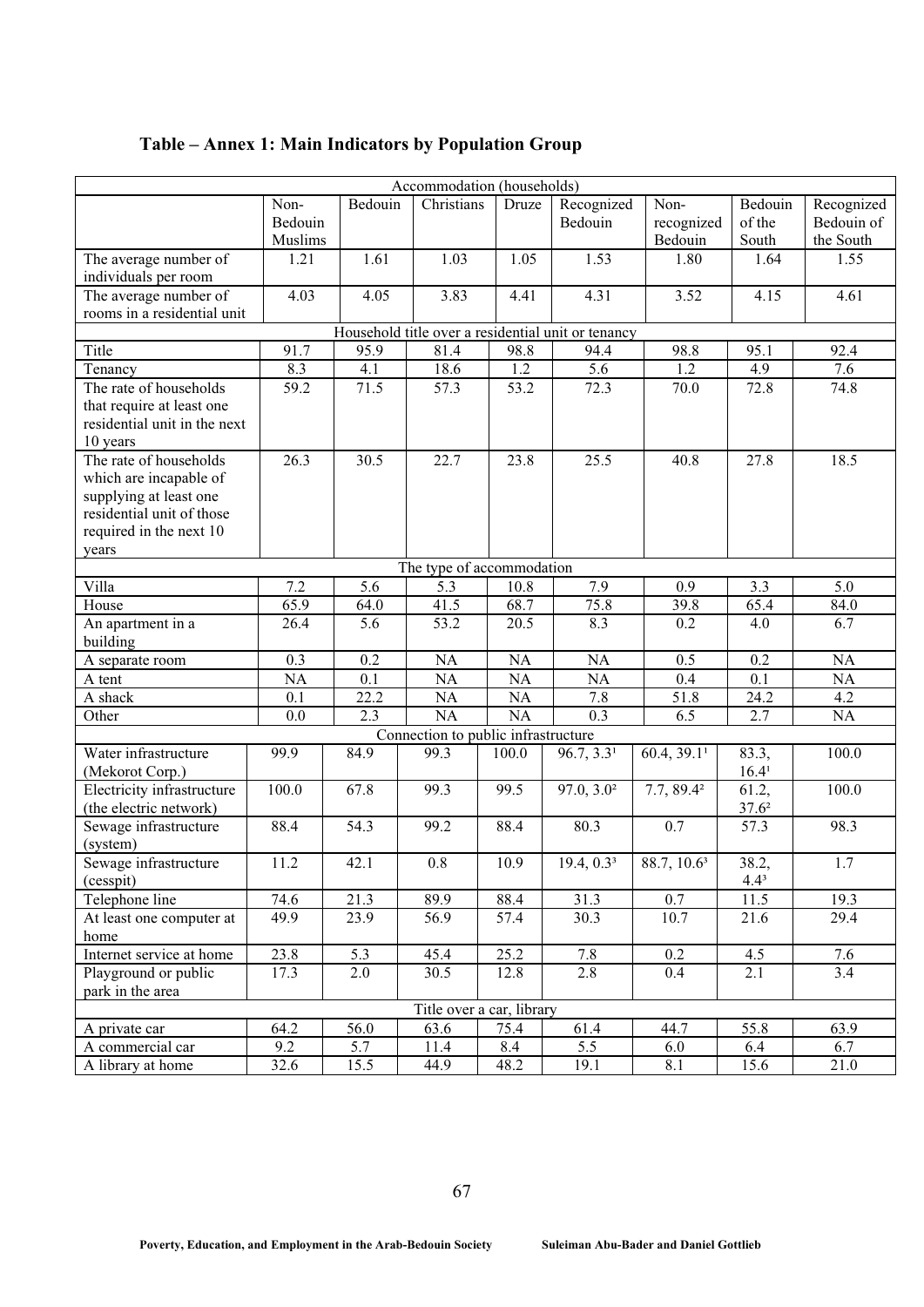|                                                  | Non-           | Bedouin           | Christians | Druze     | Recognized | Non-      | Bedouin | Recognized |  |  |  |
|--------------------------------------------------|----------------|-------------------|------------|-----------|------------|-----------|---------|------------|--|--|--|
|                                                  | <b>Bedouin</b> |                   |            |           | Bedouin    | recognize | of the  | Bedouin of |  |  |  |
|                                                  | <b>Muslims</b> |                   |            |           |            | d Bedouin | South   | the South  |  |  |  |
| Relocation, confiscation, and demolitions        |                |                   |            |           |            |           |         |            |  |  |  |
| The rate of people                               | 16.5           | 17.9              | 14.5       | 0.1       | 20.7       | 11.6      | 22.7    | 30.5       |  |  |  |
| relocated from their                             |                |                   |            |           |            |           |         |            |  |  |  |
| original place of residence                      |                |                   |            |           |            |           |         |            |  |  |  |
| in Israel                                        |                |                   |            |           |            |           |         |            |  |  |  |
| Confiscation of property                         | 22.6           | 32.4              | 18.6       | 27.2      | 29.3       | 38.7      | 37.2    | 36.1       |  |  |  |
| since 1947                                       |                |                   |            |           |            |           |         |            |  |  |  |
| Demolition of buildings in                       | 0.1            | 1.7               | <b>NA</b>  | <b>NA</b> | 0.6        | 4.0       | 2.2     | 0.8        |  |  |  |
| the recent 12 month                              |                |                   |            |           |            |           |         |            |  |  |  |
| The number of                                    | 161            | 604               | <b>NA</b>  | <b>NA</b> | 139        | 465       | 604     | 139        |  |  |  |
| demolitions                                      |                |                   |            |           |            |           |         |            |  |  |  |
| The rate of demolitions                          | 0.2            | 1.9               | <b>NA</b>  | NA        | 0.7        | 3.9       | 2.3     | 1.0        |  |  |  |
| out of the total number of                       |                |                   |            |           |            |           |         |            |  |  |  |
| residential units' owners in                     |                |                   |            |           |            |           |         |            |  |  |  |
| the sector                                       |                |                   |            |           |            |           |         |            |  |  |  |
| Kinship between married women and their husbands |                |                   |            |           |            |           |         |            |  |  |  |
| First degree kinship                             | 20.4           | 34.1              | 11.4       | 28.5      | 31.8       | 39.3      | 37.4    | 35.7       |  |  |  |
| Other degree of kinship                          | 15.8           | 27.4              | 7.2        | 13.5      | 25.3       | 32.8      | 26.9    | 23.2       |  |  |  |
| from the same clan                               |                |                   |            |           |            |           |         |            |  |  |  |
| <b>Comments:</b>                                 |                |                   |            |           |            |           |         |            |  |  |  |
| <sup>1</sup> special connections                 | ${}^{2}A$      | <sup>3</sup> None |            |           |            |           |         |            |  |  |  |
|                                                  | genera         |                   |            |           |            |           |         |            |  |  |  |
|                                                  | tor            |                   |            |           |            |           |         |            |  |  |  |
| Household Families                               | p              |                   |            |           |            |           |         |            |  |  |  |
|                                                  | Details        |                   |            |           |            |           |         |            |  |  |  |
| Source of data: the GALILEE SOCIETY survey       |                |                   |            |           |            |           |         |            |  |  |  |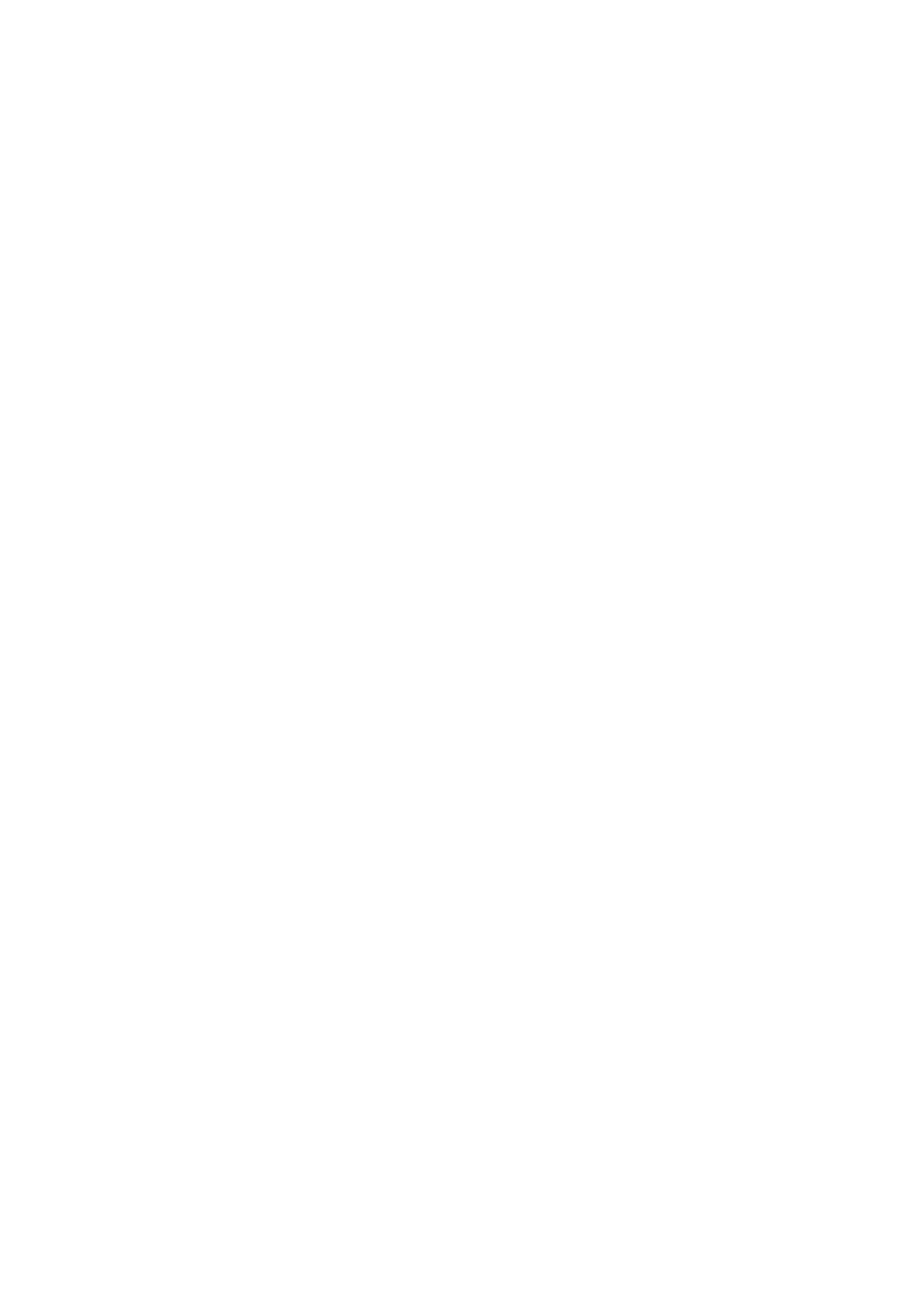#### תמצית

מאמר זה בוחן את מצבה החברתי-כלכלי של האוכלוסייה הערבית-בדואית בנגב בהשוואה למצבה של כלל האוכלוסייה הערבית בארץ. בעשור האחרון מגמת ממדי העוני היא בעלייה. בשנת 2004 שיעור הנפשות העניות של האוכלוסייה הערבית-בדואית היה 52%, כשני שליש מהם סובלים מעוני מתמש.

בזכות מאגר נתונים ייחודי של אגודת הגליל משנת 2004 אנו לומדים שהמצב חמור במיוחד בקרב האוכלוסייה הערבית-בדואית ביישובים הלא-מוכרים, שם תחולת העוני היתה כמעט 80% ב-2004 והיא חמורה בערך פי שבעה מתחולת העוני בחברה הישראלית-יהודית. מאגר מידע זה מאפשר לראשונה לבדוק את מצב העוני של האוכלוסייה הערבית-בדואית החיה ביישובים הלא-מוכרים. המאגר מאפשר גם ללמוד על השפעת הנגישות של האוכלוסייה הערבית לתשתיות ציבוריות בסיסיות, כמו תחבורה ציבורית, מערכות החשמל, המים והביוב, שירותי סילוק האשפה וכו תשתיות ציבוריות של בריאות וחינוד.

בעבודה זו אנו בודקים את הגורמים לעוני ואת הקשרים ביניהם. כמו מחקרי עוני בינלאומיים אחרים גם הממצאים שלנו מלמדים שמאפיינים אישיים ומשפחתיים – כגוו השכלה, גיל, התעסוקה ומשלח היד של ראש משק הבית. גודל המשפחה ומספר המפרנסים הנוספים במשפחה הם משתנים חשובים בהסבר ההסתברות של משפחה ערבית לחיות בעוני. בתחום החינוך נמצא – כי חל תהליד של שיפור מתמיד וניכר בשיעורי הלמידה (שיעור הלומדים בפועל יחסית ללומדים הפוטנציאליים בקבוצת הגיל המתאימה) בהשוואה לדורות קודמים, בייחוד בקרב נשים. לפיכד חל צמצום בפערים בשיעורי הלמידה בין גברים לנשים לטובת הנשים. בתחום התשתיות מצאנו כי יש אפליה של ממש באספקתם ברמה שלא הולמת משק מפותח כמו המשק הישראלי. נגישות לתשתיות של האוכלוסייה הערבית בכלל ושל הבדואים ביישובים הלא-מוכרים בפרט היא כה נמוכה שהיא מעמידה חסם כבד בפני השתתפות נשים בכוח העבודה והתעסוקה, ולכן מקטינה את מספר המפרנסים במשק הבית. למצב התשתיות הירוד נמצאו גם השפעות שליליות על השלמת הלימודים בבתי הספר. לרמת תשתיות נמוכה יש גם השפעה עקיפה על הילודה דרך הקשר שבין השכלת האשה לילודה. הפגיעה בהשקעה בהוו האנושי מיתנה בעצם את מנוף ההשפעה החיובית שיכלה להיות להשכלת האשה על העוני. ממצא נוסף הוא שהתעסוקה של אקדמאים ערבים רבים אינה תואמת את כישוריה, כנראה בגלל אפליה בידול תעסוקתי. התערבות ממשית של הממשלה ביו היתר בתשתיות צפויה להניב תשואה חברתית גבוהה ולצמצם את מעגל העוני.

1. המחלקה לכלכלה, אוניברסיטת בן גוריון ומרכז מחקר ופיתוח אזורי בנגב,

.2 מנהל המחקר והתכנו של המוסד לביטוח לאומי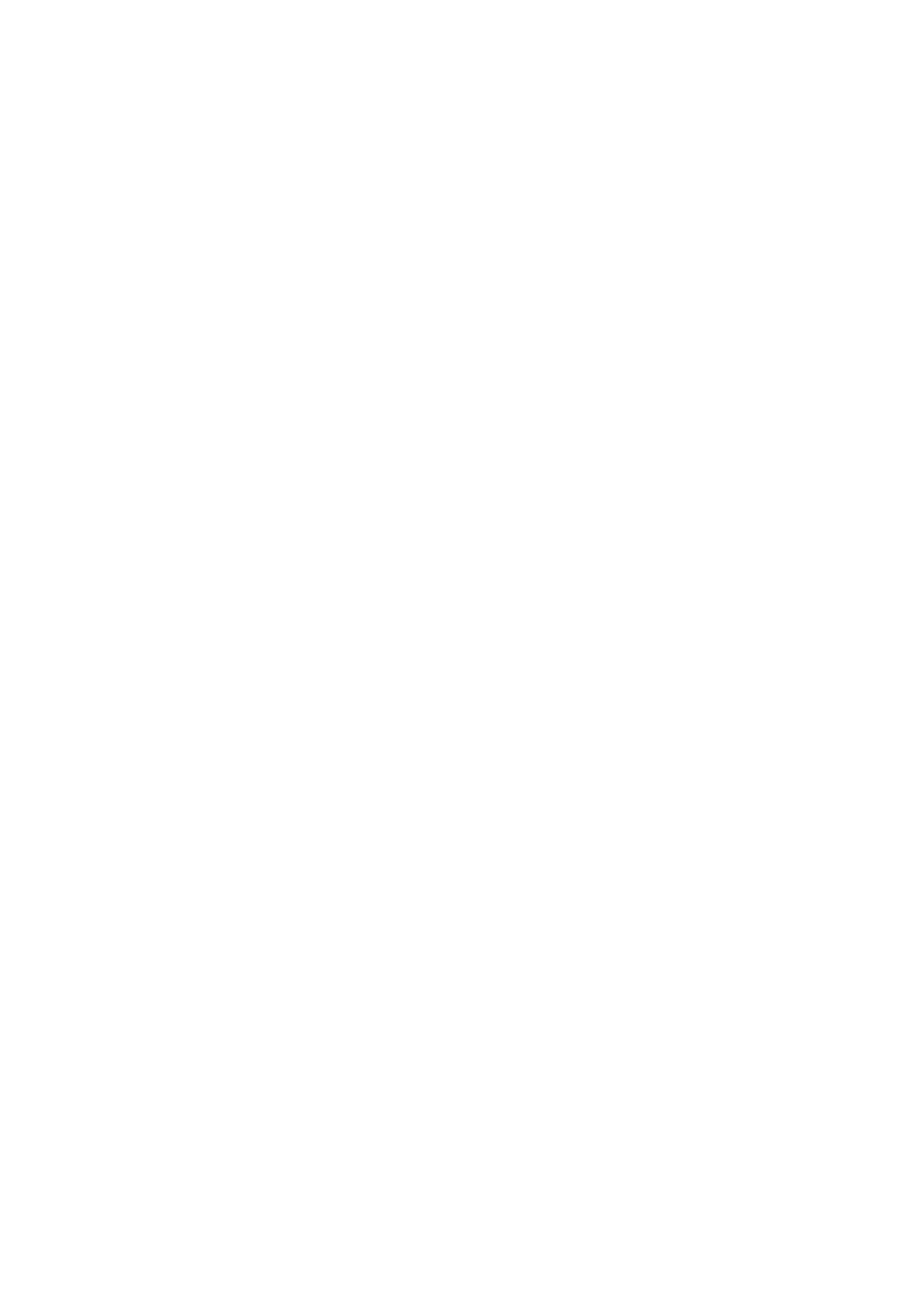

המוסד לביטוח לאומי **מינהל המחקר והתכנון**

祖其時

מכון ון ליר בירושלים THE VAN LEER JERUSALEM INSTITUTE معهد فان لير في القدس

התוכנית לכלכלה **וחברה** 

### **עוני, חינוך ותעסוקה בחברה הערבית-בדואית: מבט השוואתי**

1 סלימאן אבו–בדר  $^{\text{2}}$ דניאל גוטליב

תודה מיוחדת לאלכס פרומן ולישראל קצ'נובסקי על עזרתם הרבה במחקר זה.

אנו גם מודים לאיסמאיל אבו-סעד, לעאמר אלהוזייל ולעמאר אבו-קרן, לז'ק סילבר ולרמסיס גרא על הערותיהם המועילות.

הדעות המובאות במאמר הן של המחברים בלבד ואין לייחסן למוסד כלשהו.

העבודה נכתבה במסגרת התוכנית לכלכלה וחברה במכון ון ליר בירושלים.

אנו מודים לקרן המחקרים של המוסד לביטוח לאומי על מימון המחקר.

מחקרים 98

ירושלים, סיון התשס"ט, יוני 2009 www.btl.gov.il